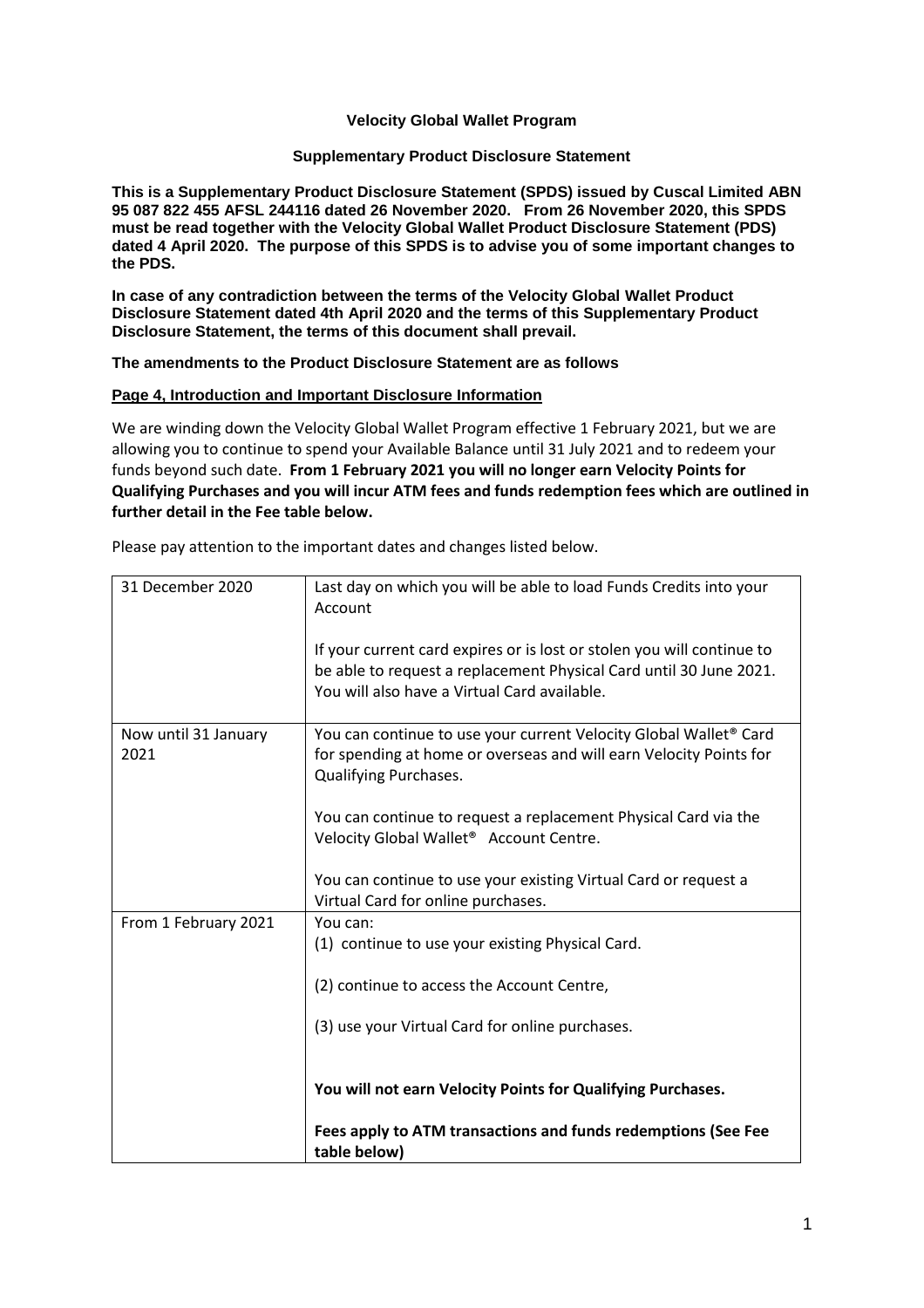| 30 June 2021       | Last day you can request a replacement Physical Card via the                                                                                               |  |  |
|--------------------|------------------------------------------------------------------------------------------------------------------------------------------------------------|--|--|
|                    | Velocity Global Wallet® Account Centre.                                                                                                                    |  |  |
| 31 July 2021       | Last day on which you can use your Physical Card or Virtual Card.                                                                                          |  |  |
|                    | Any available balance held in Foreign Currency Wallets will be<br>converted to AUD within seven days and held by Cuscal until you<br>request a redemption. |  |  |
| From 1 August 2021 | You can continue to access your Account Centre and request<br>redemptions.                                                                                 |  |  |

#### **Page 6, Introduction and Important Disclosure Information**

- After: "When providing financial services in relation to the Product, Velocity acts on behalf of Rêv."
- Insert: "As of 1 February, Velocity shall cease to act as an authorised representative of Rêv, and shall cease to be related to the Program. As of such date Velocity will cease to provide distribution services in relation to the Product and Cardholders will no longer earn Velocity Frequent Flyer Points. Cuscal will continue to act as the Issuer and Rev will continue to provide the distribution and processing services."

#### **Page 6, Significant Benefits**

- Delete: "The Product is reloadable, which means that you can add extra funds to it using a variety of load methods."
- Insert: "Until 31 December 2020, the Product is reloadable, which means that you can add extra funds to it using a variety of load methods. After such date, you will not be able to load additional funds."

#### **Page 6, Significant Benefits**

Insert: "Until 31 January 2021,"

Before: "You will earn Velocity Frequent Flyer Points when you use the Card to make Qualifying Purchases of products and services. Please see Section 5.16 for more information."

#### **Page 9. Updates to this PDS**

Para 1 Replace word "supplementary" with "Supplementary Product Disclosure Statement (SPDS)"

#### **Page 10, Terms and Conditions, Section 1.1**

- After: "Please read them carefully and keep a copy for your records."
- Insert: "As of 1 February 2021, the Program and Product shall be known simply as Global Wallet and such name replaces any reference to "Velocity" Global Wallet in the Terms and Conditions. This product will no longer be offered to new applicants from 31 December 2020.

#### **Page 21, Terms and Conditions, Section 10.6 (table)**

Delete: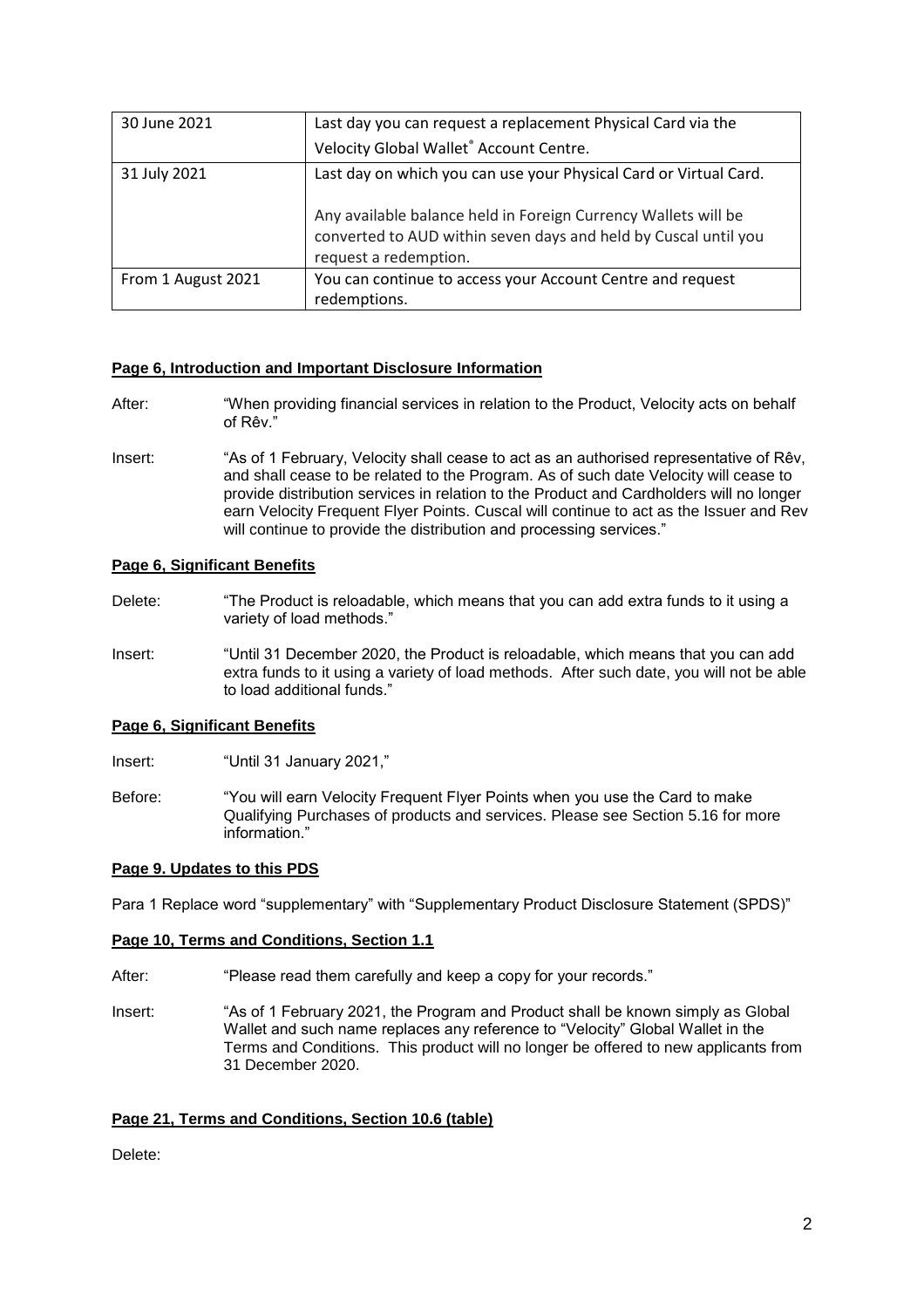| Type of Transaction                                                                                                                                                                                           | Applicable Exchange Rate<br>and Time of Determination                                                                                                                                                                                               | Where is Applicable<br>Exchange Rate posted?                                                                                                                                                            |
|---------------------------------------------------------------------------------------------------------------------------------------------------------------------------------------------------------------|-----------------------------------------------------------------------------------------------------------------------------------------------------------------------------------------------------------------------------------------------------|---------------------------------------------------------------------------------------------------------------------------------------------------------------------------------------------------------|
| Your Account does not have any<br>Transaction Activity during 24<br>consecutive months or the Card<br>Account is closed, at your<br>request or by us, and there are<br>funds in Foreign Currency<br>Wallet(s) | The total amount in each<br>Foreign Currency Wallet $\rightarrow$<br>USD\$<br>The Applicable Exchange<br>Rate is determined at the<br>time all funds in Foreign<br><b>Currency Wallets are</b><br>transferred to the Australian<br>Currency Wallet. | The Applicable Exchange<br>Rate will be posted in the<br>Account Centre. You may<br>obtain an indicative<br>Applicable Exchange Rate<br>when you request Account<br>closure via Customer<br>Assistance. |

Replace with:

| If there are funds in your Foreign<br>Currency Wallet(s) and<br>(a) the Card Account is closed,<br>at your request or by us, or<br>(b) your account does not have<br>Transaction Activity during 24<br>consecutive months, or<br>(c) from 1 Feb 2021, your<br>Account does not have or has<br>not had any Transaction Activity<br>during 6 consecutive months. | The total amount in each<br>Foreign Currency Wallet $\rightarrow$<br>AUD\$<br>The Applicable Exchange<br>Rate is determined at the<br>time all funds in Foreign<br><b>Currency Wallets are</b><br>transferred to the Australian<br>Currency Wallet. | The Applicable Exchange<br>Rate will be posted in the<br>Account Centre. You may<br>obtain an indicative<br>Applicable Exchange Rate<br>when you request Account<br>closure via Customer<br>Assistance. |
|----------------------------------------------------------------------------------------------------------------------------------------------------------------------------------------------------------------------------------------------------------------------------------------------------------------------------------------------------------------|-----------------------------------------------------------------------------------------------------------------------------------------------------------------------------------------------------------------------------------------------------|---------------------------------------------------------------------------------------------------------------------------------------------------------------------------------------------------------|
|----------------------------------------------------------------------------------------------------------------------------------------------------------------------------------------------------------------------------------------------------------------------------------------------------------------------------------------------------------------|-----------------------------------------------------------------------------------------------------------------------------------------------------------------------------------------------------------------------------------------------------|---------------------------------------------------------------------------------------------------------------------------------------------------------------------------------------------------------|

# **Page 22**

| Delete <sup>.</sup> |
|---------------------|
|---------------------|

| We need to calculate your<br>Available Balance in AUD and<br>money is held in Foreign<br>Currency Wallet(s), or we need<br>to calculate the AUD price of any<br>transaction <sup>36</sup> | The total amount in each<br>Foreign Currency Wallet $\rightarrow$<br>USD\$ | An indicative Applicable<br>Exchange Rate is utilised<br>(the same rate that would be<br>utilised if you performed an<br>active Wallet to Wallet<br>transfer) |
|-------------------------------------------------------------------------------------------------------------------------------------------------------------------------------------------|----------------------------------------------------------------------------|---------------------------------------------------------------------------------------------------------------------------------------------------------------|
|-------------------------------------------------------------------------------------------------------------------------------------------------------------------------------------------|----------------------------------------------------------------------------|---------------------------------------------------------------------------------------------------------------------------------------------------------------|

Replace with:

 $36$  No foreign exchange transaction takes place, but we need to calculate the Available Balance to display it to you, or to determine whether any of the limits of these Terms and Conditions applies, or to calculate the AUD\$ price of any transaction, or for any other purpose.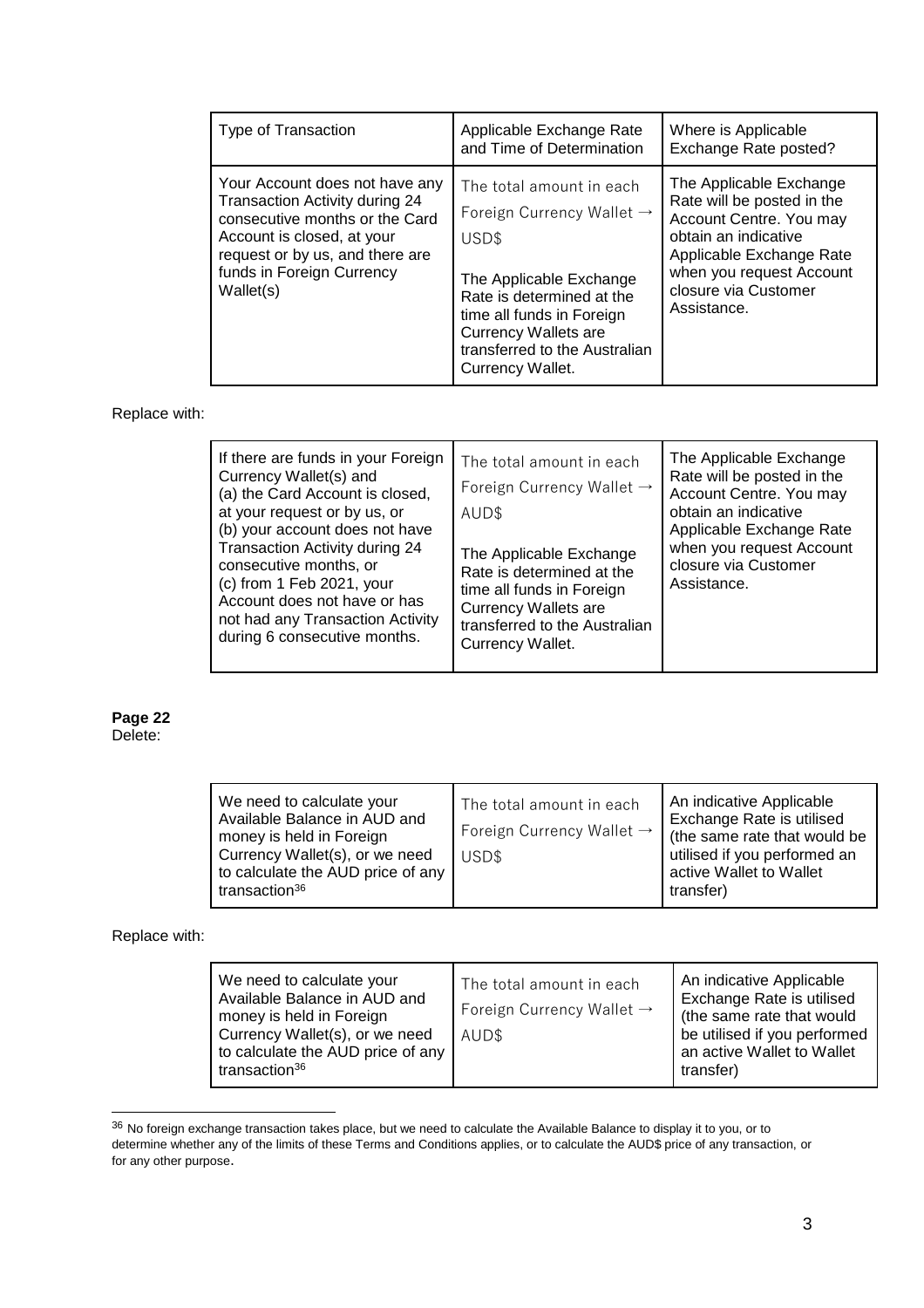### **Page 23, Terms and Conditions, Section 11.3**

Insert in "Fund Credits" Section of Table:

Insert: **Effective as of 1 February 2021**, the following changes shall be incorporated to the fee table and applied to customers:

| Card Issue and replacement fee                                                        | <b>Applicable Fee</b>                               |  |
|---------------------------------------------------------------------------------------|-----------------------------------------------------|--|
| Card issue fee - payable when you                                                     | Free                                                |  |
| successfully apply for the Product                                                    | Note: you will not be able to                       |  |
|                                                                                       | apply for the Product after<br>31 December 2020     |  |
| <b>Replacement Physical Card</b>                                                      | Free                                                |  |
|                                                                                       | Note: you can request a                             |  |
|                                                                                       | replacement Physical Card                           |  |
|                                                                                       | until 30 June 2021 via the                          |  |
|                                                                                       | <b>Global Wallet<sup>®</sup> Account</b><br>Centre. |  |
| <b>Issue Virtual Card</b>                                                             | Free                                                |  |
| <b>Funds Credits</b>                                                                  |                                                     |  |
| Note: You will not be able to load Fund Credits after 31 December 2020                |                                                     |  |
| <b>Funds Credit loaded by bank transfer (BSB)</b>                                     | Free                                                |  |
| Funds Credit loaded by Bpay® or                                                       | <b>Free</b>                                         |  |
| VISA/Mastercard debit/credit* Card to a<br>Preferred Load Wallet that is not the      |                                                     |  |
| <b>Australian Currency Wallet</b>                                                     |                                                     |  |
| Funds Credit loaded by Bpay® or                                                       | 0.5% of amount of Funds                             |  |
| VISA/Mastercard debit/credit* Card to the<br><b>Australian Currency Wallet</b>        | Credit, AUD \$1.00 minimum                          |  |
| *Your credit card provider may charge you                                             |                                                     |  |
| a cash advance fee for loads performed on                                             |                                                     |  |
| your credit card.                                                                     |                                                     |  |
| ATM Fees (The ATM operator may charge separate fees)                                  |                                                     |  |
| ATM transaction fee - when you use an ATM                                             | AUD \$2.00                                          |  |
| in Australia to make a withdrawal in                                                  |                                                     |  |
| <b>Australian dollars</b>                                                             |                                                     |  |
| ATM transaction fees - when you use an<br>ATM to make a withdrawal, outside Australia | AUD \$2.00                                          |  |
| ATM balance enquiry fee                                                               | AUD \$2.00                                          |  |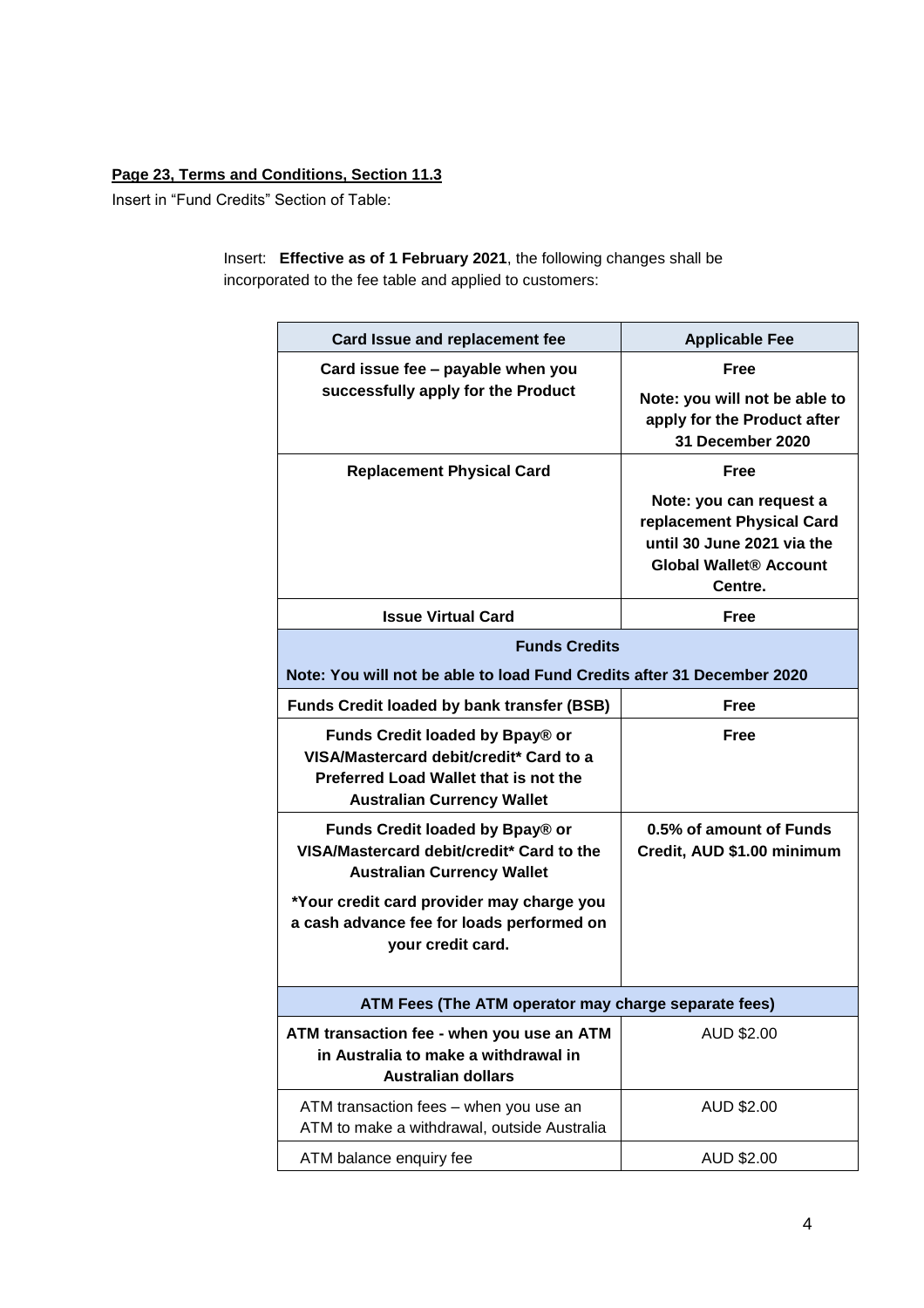| <b>Mobile Services fees</b>                                                                                                 |                                                            |  |
|-----------------------------------------------------------------------------------------------------------------------------|------------------------------------------------------------|--|
| Use of Mobile App for peer to peer transfers<br>between Activated Cards                                                     | Free                                                       |  |
| Payable if you request an emergency cash<br>transfer $-$ up to AUD \$3,000 (This is the<br>maximum amount - see section 16) | <b>Free</b>                                                |  |
| <b>Funds redemption fee</b>                                                                                                 |                                                            |  |
| Fund redemption fee - when you cash out<br>any amount on your card (other than ATM<br>withdrawals)                          | AUD \$10.00                                                |  |
| Other Fees                                                                                                                  |                                                            |  |
| Transaction dispute handling fee                                                                                            | Free                                                       |  |
| <b>Inactivity fee</b> (applicable on a monthly basis<br>to any account without Transaction Activity<br>during such month)   | 0.5% of amount of Available<br>Balance, AUD \$1.00 minimum |  |
| Negative Balance fee                                                                                                        | Free                                                       |  |
| Card to Card transfer fee                                                                                                   | Free                                                       |  |

#### **Page 30, Terms and Conditions, Section 19.1**

- Delete: "Further, we will also send you periodic statements via email, which you may elect to receive on a monthly basis or more regular intervals."
- Replace with: "Further, if you have a positive Available Balance, we will send you statements via email on a monthly basis until 31 July 2021."

#### **Page 31, Terms and Conditions, Section 20.1**

- After: "After 12 consecutive months without Transaction Activity, your Account will be deemed inactive and the Inactivity Fee will apply – refer Section 11 'Fees'."
- Insert: Effective as of 1 February 2021 your Account will be deemed inactive during any month in which there is no Transaction Activity and the monthly inactivity fee will apply.

#### **Page 31, Terms and Conditions, Section 20.2**

- After: "After 24 consecutive months without Transaction Activity, any balance held will be converted to AUD at the Applicable Exchange Rate and held in the AUD Wallet."
- Insert: "Effective as of 1 February 2021, if your Account does not have any Transaction Activity during 6 consecutive months any balance held will be converted to AUD at the Applicable Exchange Rate and held in the AUD Wallet."

#### **Page 32, Terms and Conditions, Section 20.5**

Delete: "Once all transactions have been processed and applicable Fees have been deducted from the Available Balance of the Account, any Available Balance will be converted to USD at the Applicable Exchange Rate."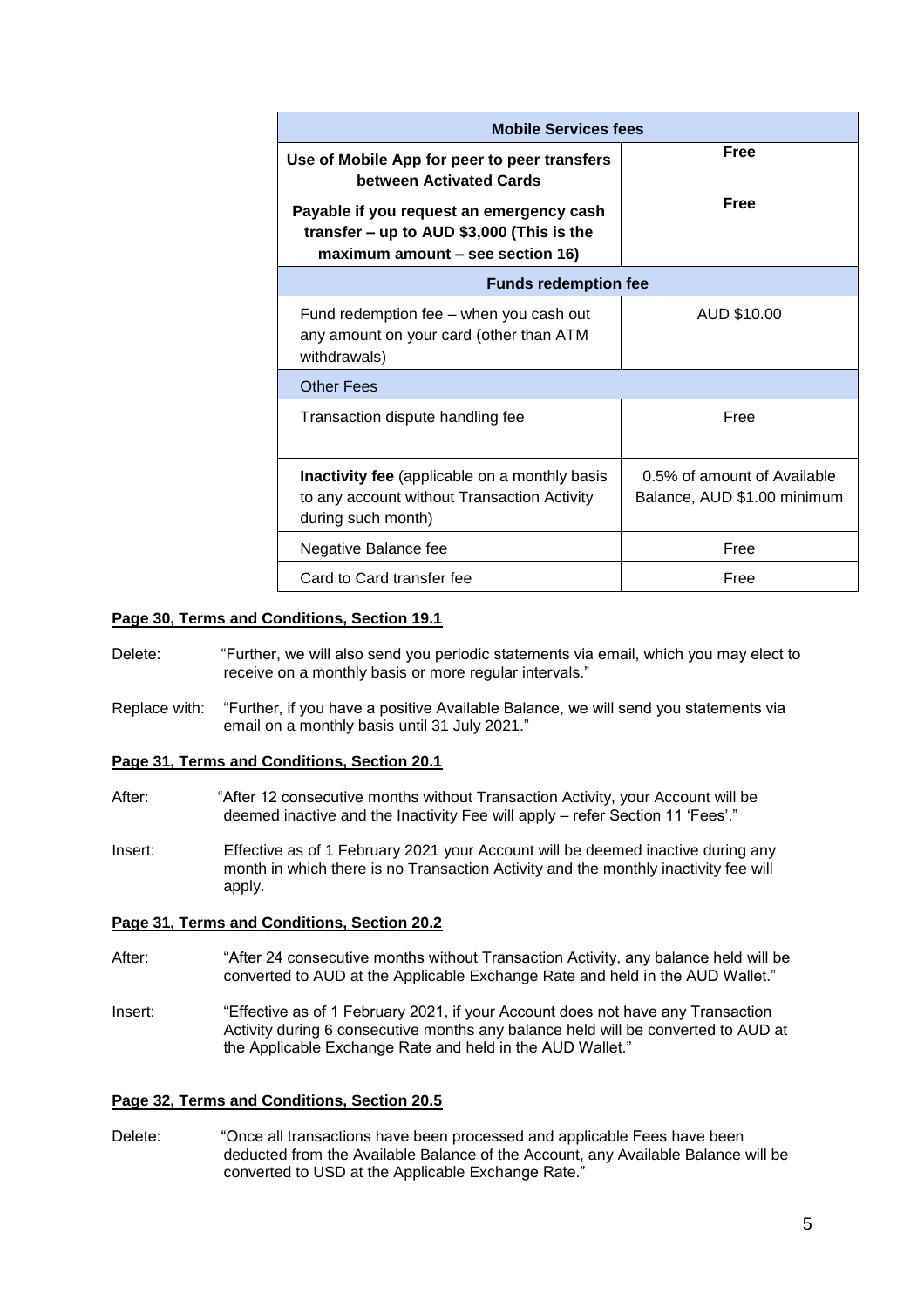Replace with: "Once all transactions have been processed and applicable Fees have been deducted from the Available Balance of the Account, any Available Balance will be converted to AUD at the Applicable Exchange Rate."

#### **Page 32, Terms and Conditions, Section 20.10**

Insert new 20.10:

Program Wind Down

"Please note that the Velocity Global Wallet Program is being wound down but we are doing it in such a way to minimise inconvenience to you and to enable you to retain access to your account information and funds.

The wind down will occur in the following manner and phases:

#### **Until 31 January 2021:**

- You should start seeking to reduce your balance(s) using your Card and/or redeem your funds. Funds redemption is available via the Account Centre on the Website or Mobile App.
- You will be able to load Funds Credit until 31 December 2020
- You will continue to earn Velocity Frequent Flyer Points until 31 January 2021.
- You may use your current Velocity Global Wallet Card and earn Velocity points on Qualifying Purchases until 31 January 2021.

No new Velocity Global Wallet Accounts may be created after 31 December 2020.

#### **From 1 February 2021 until 31 July 2021:**

- From 1 February, the Product will no longer be known as Velocity Global Wallet and Velocity shall cease to operate as an Authorised Representative of Rev and shall no longer be affiliated with the Product.
- You can continue to use your Physical Card or Virtual Card for spending at POS or ATMs until 31 July 2021. If you haven't already, you should continue to reduce your balance(s) and/or redeem your balance(s) as the program wind down progresses.
- You may continue to access your account via the Account Centre, the Website and Mobile App.
- In addition, you may redeem funds in your account via the Website or Mobile App.
- Any balance(s) held in Foreign Currency Wallets will be converted to AUD at the Applicable Exchange Rate at the time of the redemption.
- Fees will apply to ATM transactions and fund redemptions.
- For security reasons, prior to the redemption, we may require you to verify your identity and address and request that you provide us with a funds redemption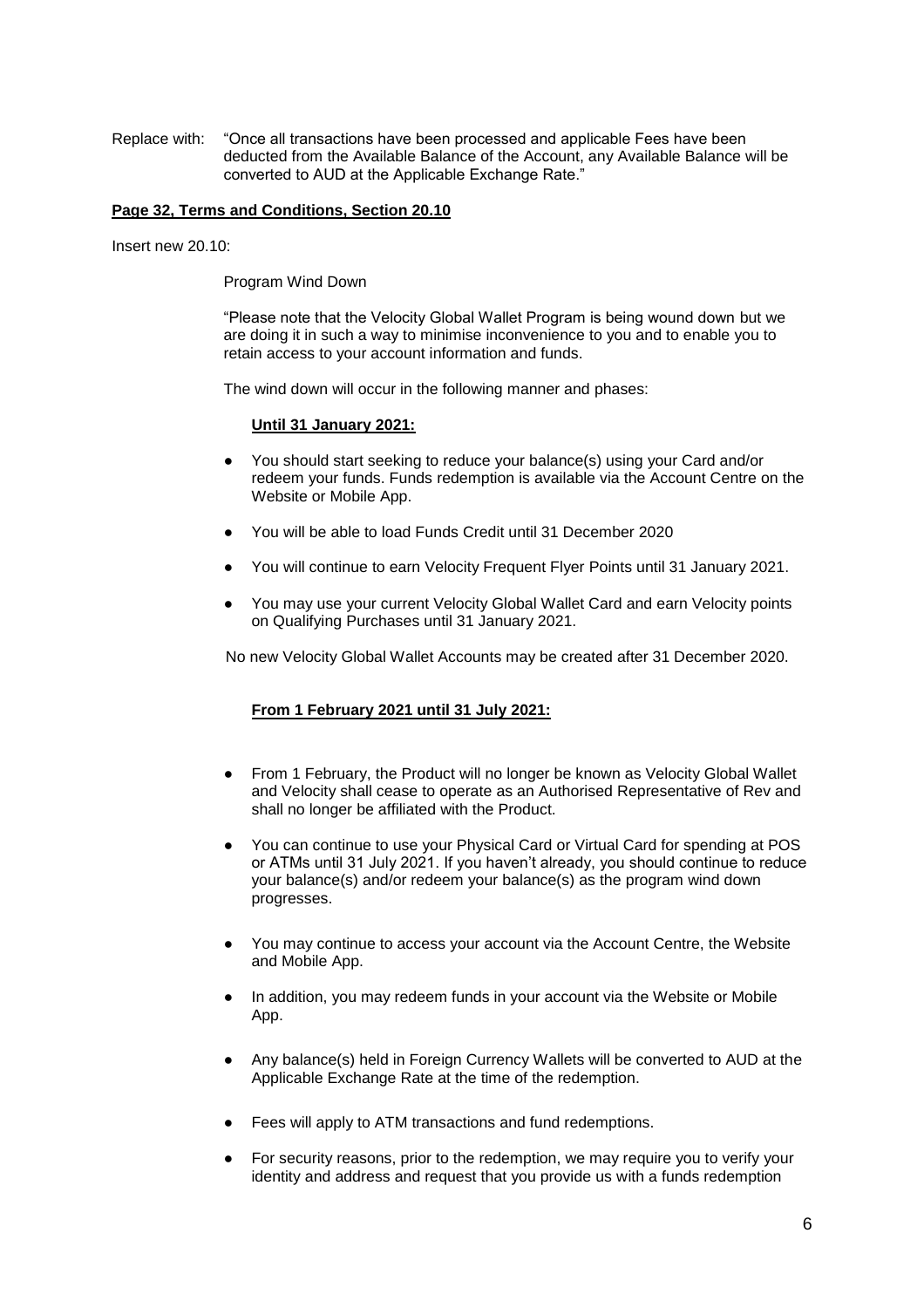form setting out your instructions for the payment of the Available Balance. At our discretion we may elect to provide you the funds via any method of transfer of funds. Funds will be returned only to a bank account in Australia and the Cardholder must be the owner of the Australian bank account where funds will be received.

- You can request a replacement Physical Card via the Account Centre until 30 June 2021.
- The Physical Card and Virtual card will cease to operate on 31 July 2021. After this date you can no longer transact on the account and any Available Balance held in Foreign Currency Wallets will be converted to AUD within seven days.
- You will continue to be able to access the Account Centre until 31 July 2028 via the Website and the Mobile App to view transaction history and request funds redemptions.
- Any funds that remain unredeemed will be transferred to Unclaimed Monies as per section 22 and may be transferred to ASIC after 7 years. You will still be able to claim funds due to you via the product Issuer, Cuscal.

We reserve the right to make any changes to the Product or the Program Wind Down pursuant to section 27 of the Terms and Conditions, by providing you timely notice.

In case of any apparent or actual conflict with any of the other clauses of the Terms and Conditions, the terms of this section 20.10 shall prevail.

#### **Page 32, Terms and Conditions, Section 21.3**

- Delete: Section 21.3
- Insert new 21.3:"Whether or not you have a current Card to transact against your Available Balance, you may apply to us for a funds redemption. You can do this through the Website or Customer Assistance. Following receipt of your redemption request, we will return to you the Available Balance within 20 Business Days after verifying there are no pending charges or debits on your account, deducting any applicable fees, and receiving your instructions for the return of your Available Balance. If any part of your Available Balance is in a Foreign Currency Wallet it will be converted and then returned in AUD, if it has not already been converted under sections 10.6, 20.2 or 20.10. For security reasons, prior to the redemption, we may require you to verify your identity and address and request that you provide us with a funds redemption form setting out your instructions for the payment of the Available Balance. At our discretion we may elect to provide you the funds via any method of transfer of funds. If funds will be returned to a bank account, the recipient account must be a bank account in Australia and the Cardholder must be the owner of the Australian bank account where funds will be received.

#### **Page 33, Terms and Conditions, Section 22**

- Delete: "Cuscal will usually notify you before they do this, however there may be circumstances where Cuscal is not able to (such as where the record of your email address is no longer current)."
- Replace: "within 15 business days" with "within 20 business days"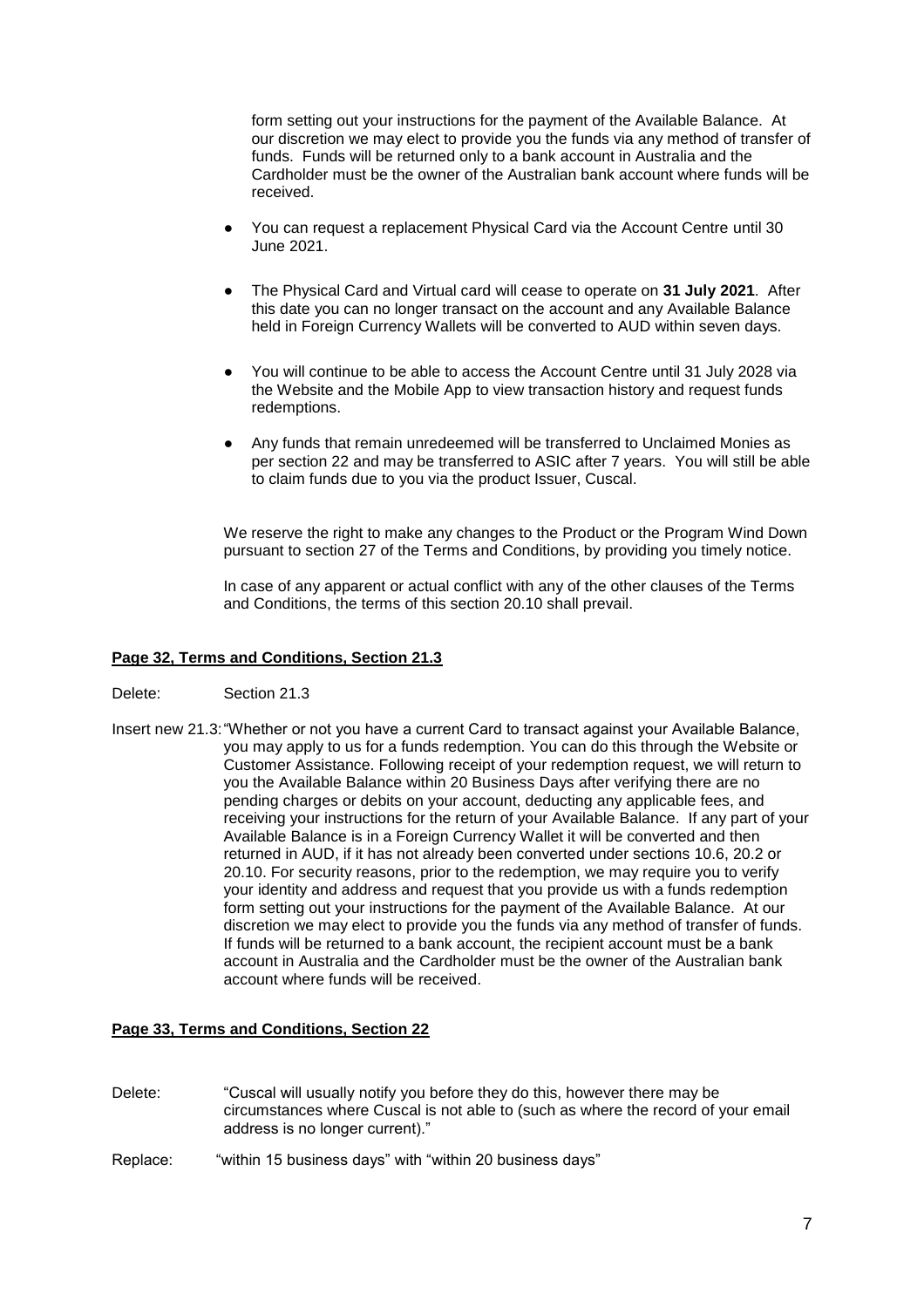#### **Page 42, Glossary**

Insert: Supplementary Product Disclosure Statement - A Supplemental Product Disclosure Statement (SPDS) is a document by which a person who has prepared a Product Disclosure Statement (the PDS) can, inter alia, correct an omission in the PDS, or update, or add to, the information contained in the PDS

<span id="page-7-0"></span>**This Supplementary Product Disclosure Statement and Product Disclosure Statement will be available on [https://www.velocityglobalwallet.com](https://www.velocityglobalwallet.com/) from 26 November 2020.**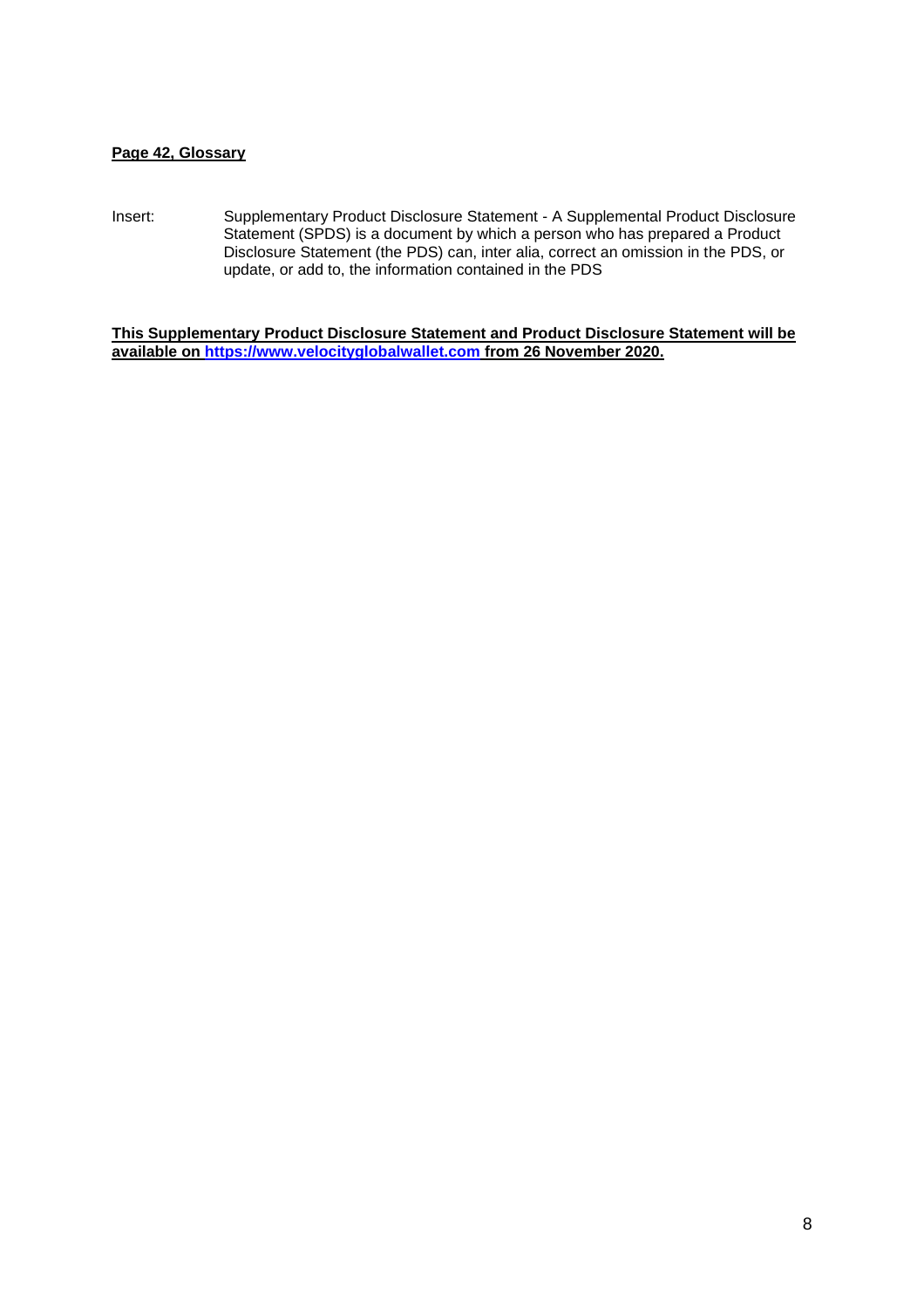# **VELOCITY GLOBAL WALLET®**

Product Disclosure Statement

This PDS is dated 4<sup>th</sup> April 2020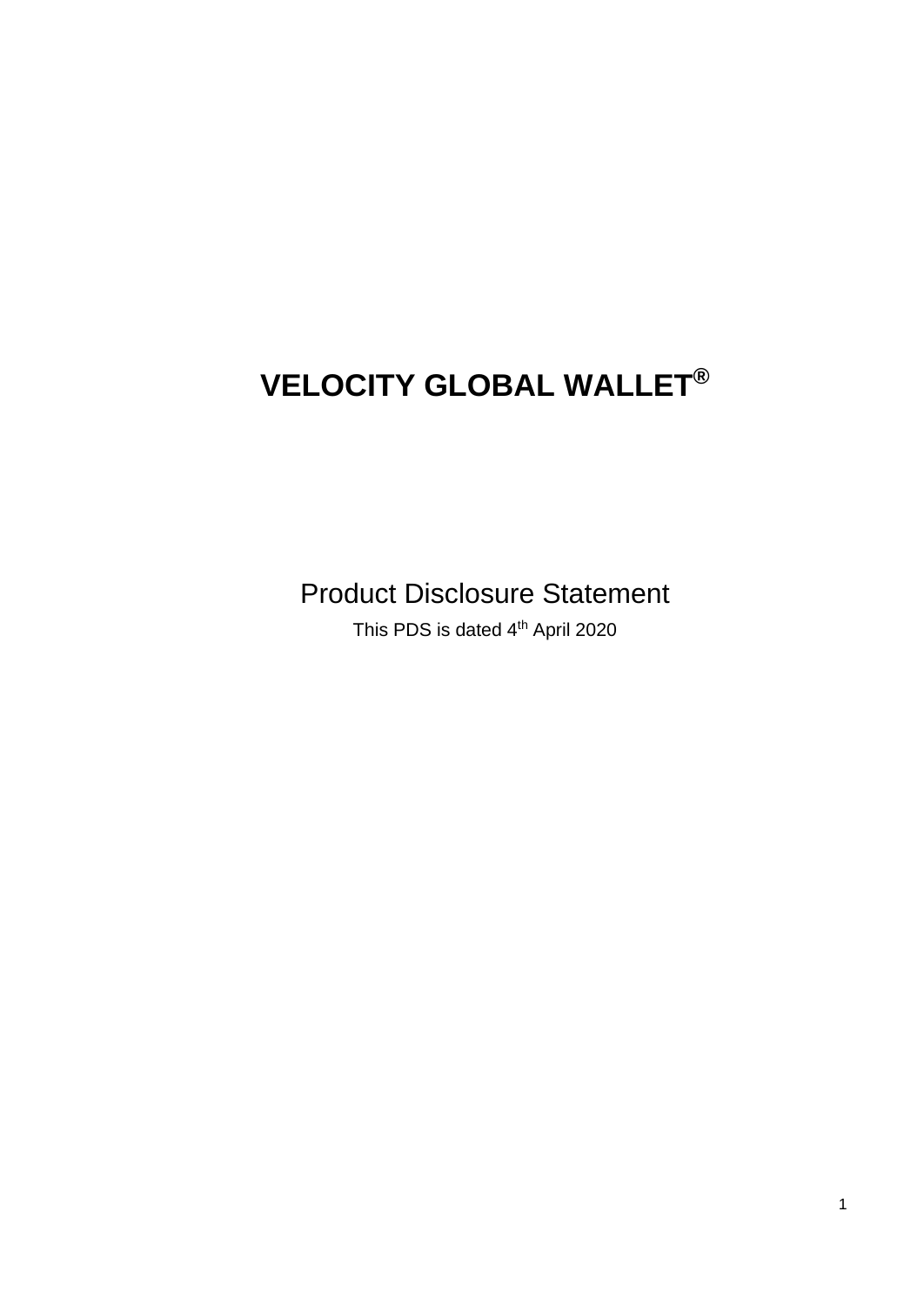# **CONTENTS**

|                | <b>General description of the Product</b>       | $\overline{4}$ |
|----------------|-------------------------------------------------|----------------|
|                | <b>About this Product Disclosure Statement</b>  | 5              |
|                | Parties involved in distribution of the Product | 5              |
|                | <b>Significant benefits</b>                     | 6              |
|                | <b>Significant risks</b>                        | $\overline{7}$ |
|                | Other important information                     | 8              |
|                | <b>Updates to this PDS</b>                      | 9              |
|                | Queries and complaints                          | 9              |
|                | <b>Taxation implications</b>                    | 10             |
|                | ePayments Code                                  | 10             |
| $\mathbf{1}$   | 10                                              |                |
| $\overline{2}$ | 10                                              |                |
| $\mathbf{3}$   | 11                                              |                |
|                | General                                         | 11             |
|                | <b>Physical Cards</b>                           | 12             |
|                | Virtual and Digital Cards                       | 12             |
| $\overline{4}$ | 12                                              |                |
| 5              | 13                                              |                |
| 6              | 17                                              |                |
| $\overline{7}$ | 17                                              |                |
| 8              | 18                                              |                |
| 9              | 19                                              |                |
| 10             | 20                                              |                |
|                | 12. 24                                          |                |
| 13             | 25                                              |                |
|                | 14 26                                           |                |
|                | 14.126                                          |                |
| 15             | 26                                              |                |
| 16             | 27                                              |                |
| 17             | 27                                              |                |
| 18             | 29                                              |                |
| 19             | 29                                              |                |
| 20             | 30                                              |                |
|                | Account Inactivity                              | 31             |
|                | <b>Account Closure</b>                          | 31             |
|                | Card Expiry                                     | 32             |
|                | <b>Expired or cancelled Cards</b>               | 32             |
| 21             | 31                                              |                |
|                | 22 32                                           |                |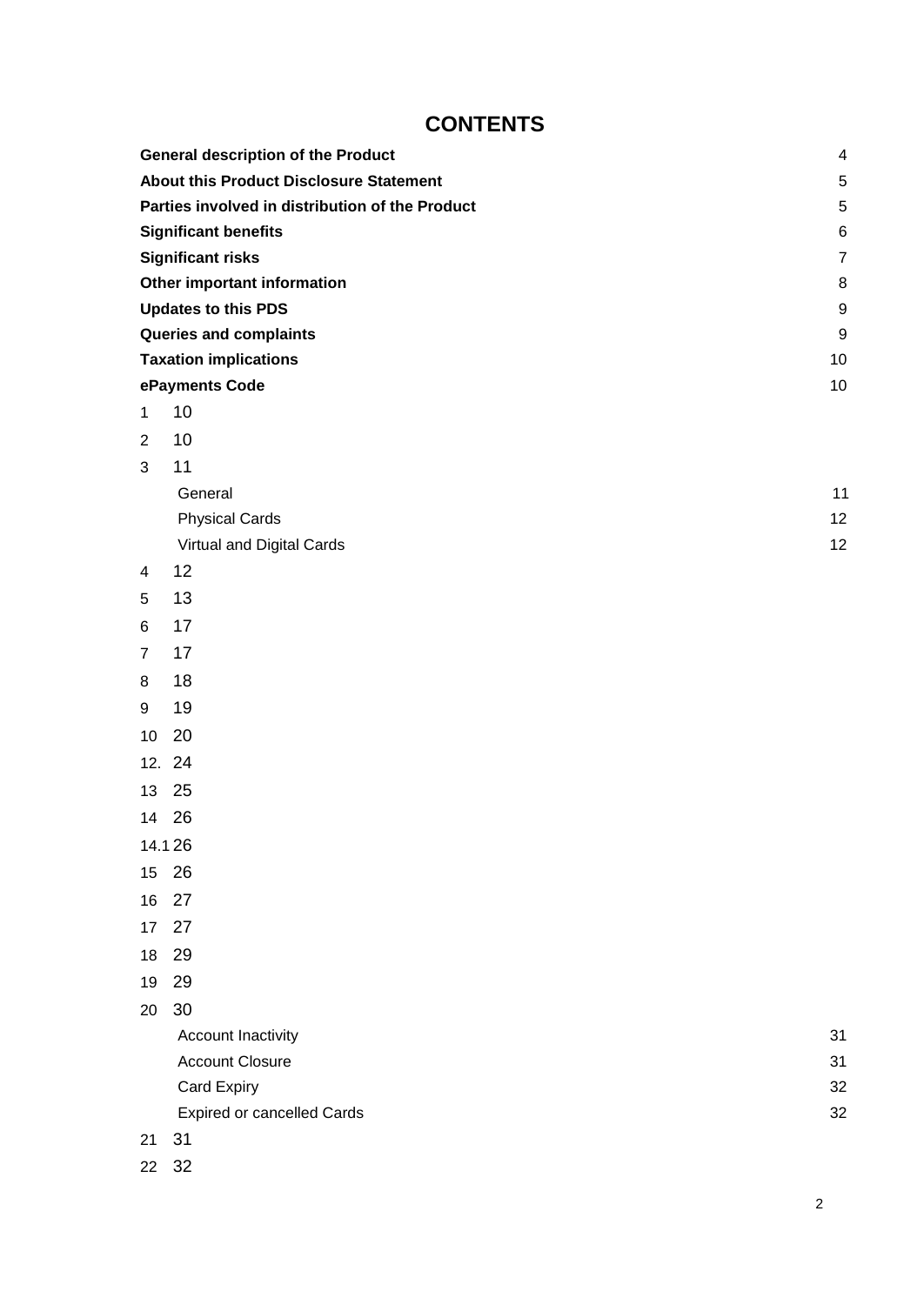- [3](#page-40-0)3
- [3](#page-41-0)4
- [3](#page-41-1)4
- [3](#page-42-0)5

[How we communicate with you](#page-42-1) **36** and 30 and 30 and 30 and 30 and 30 and 30 and 30 and 30 and 30 and 30 and 30 and 30 and 30 and 30 and 30 and 30 and 30 and 30 and 30 and 30 and 30 and 30 and 30 and 30 and 30 and 30 and 30 [Keeping your contact details up to date](#page-42-2) 37 [Product updates and promotions](#page-43-0) 37

- [3](#page-43-1)6
- [3](#page-43-2)6
- [3](#page-44-0)7
- [3](#page-44-1)7
- [3](#page-44-2)7

**[GLOSSARY](#page-44-3)** [39](#page-44-3)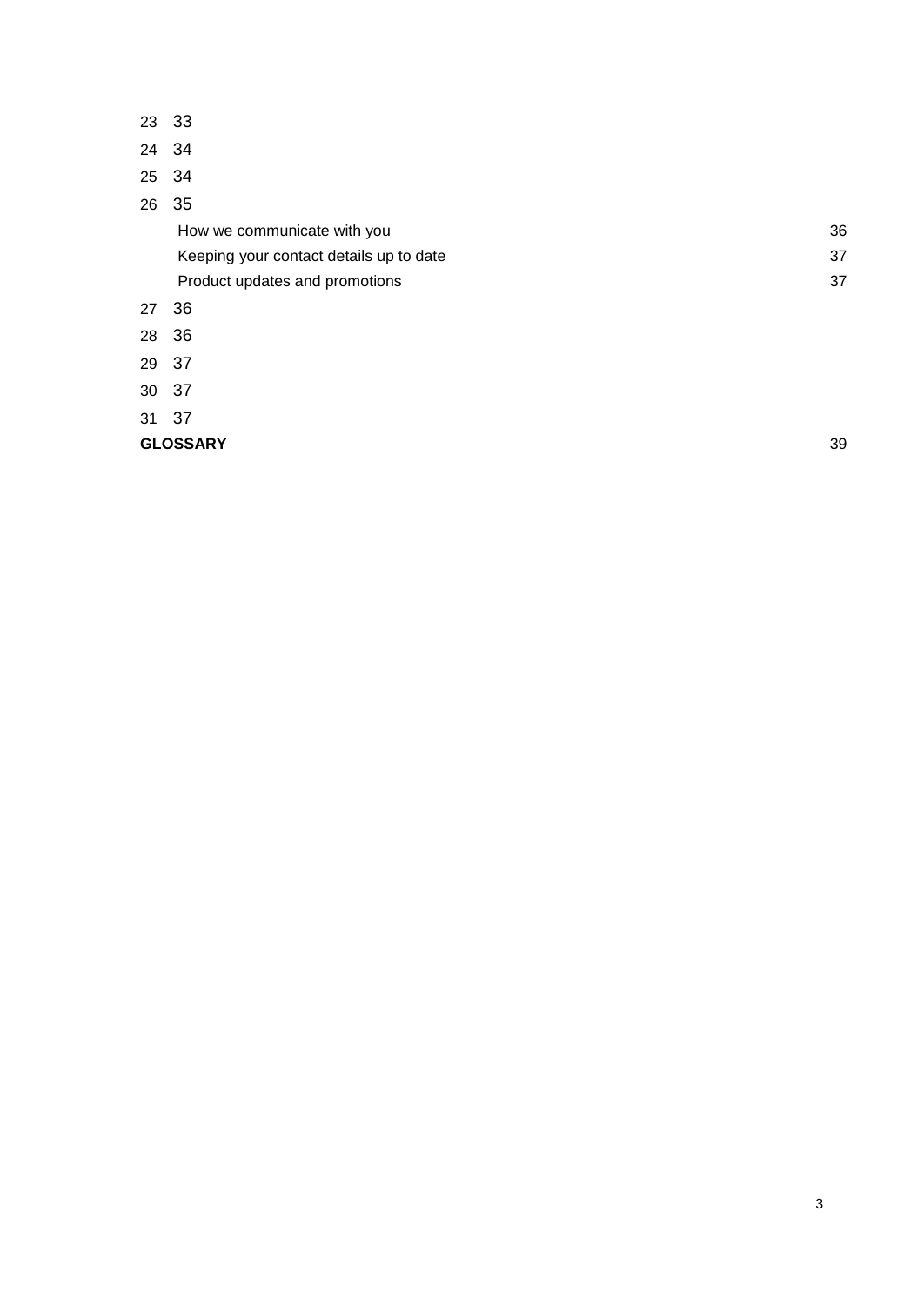# **INTRODUCTION AND IMPORTANT DISCLOSURE INFORMATION**

# **General description of the Product**

Welcome to the Velocity Global Wallet® Program!

You have access to Global Wallet®, an award winning, reloadable Visa Prepaid Travel Card that allows you to load your own money, exchange it real-time between more than 10 currencies, and earn Velocity Frequent Flyer points when you make Qualifying Purchases.

Global Wallet® provides you with:

- a reloadable prepaid Account linked to Visa Cards that can be used to make purchases or withdraw cash in Australia or overseas in all places where Visa is accepted;
- the Cards may be a Physical Card, a Virtual Card or a Digital Card and are all linked to the same Account;
- the ability to exchange currencies in real time; and
- the possibility to manage your Account via the Website and the Mobile App.

We call this combination of the Card, the Website, the Mobile App, the Global Wallet<sup>®</sup> Account and the corresponding functionalities and benefits, the **Product**.

Global Wallet<sup>®</sup> lets you budget and control expenditures. When you travel outside of Australia, Global Wallet® offers a quick and convenient way to pay with different currencies or withdraw money from ATMs, all at competitive rates.

There are multiple ways to receive your Global Wallet® Card:

- 1. Download the Global Wallet® Mobile App from [www.velocityglobalwallet.com,](http://www.velocityglobalwallet.com/) Apple AppStore, or GooglePlay Store.
- 2. Request the Card through the Velocity Frequent Flyer website, or the Global Wallet<sup>®</sup> Website.
- 3. Velocity may send you a Dual Purpose Card. One side of the Dual Purpose Card functions as your Velocity Membership Card. The other side of the Dual Purpose Card contains a Global Wallet® Visa prepaid Card that is inactive. You may Activate the Card and the Product by following the instructions provided with the Card.

#### *IMPORTANT – PLEASE NOTE*

- *The Product is not a credit card.*
- In this PDS, "we" refers to Cuscal (the issuer of the Product) and "you" refers to you as a *Cardholder.*
- *When we refer to the "Card" in this PDS, we refer only to the Global Wallet® Visa prepaid card, not to the Velocity Membership Card. See the definition of "Card" in the glossary in this PDS.*
- *This PDS is not about the Velocity Membership Card functionality. The Velocity Frequent Flyer Terms and Conditions continue to apply to your membership in the Velocity Frequent Flyer Program and to the earning and redemption of Velocity Frequent Flyer Points.*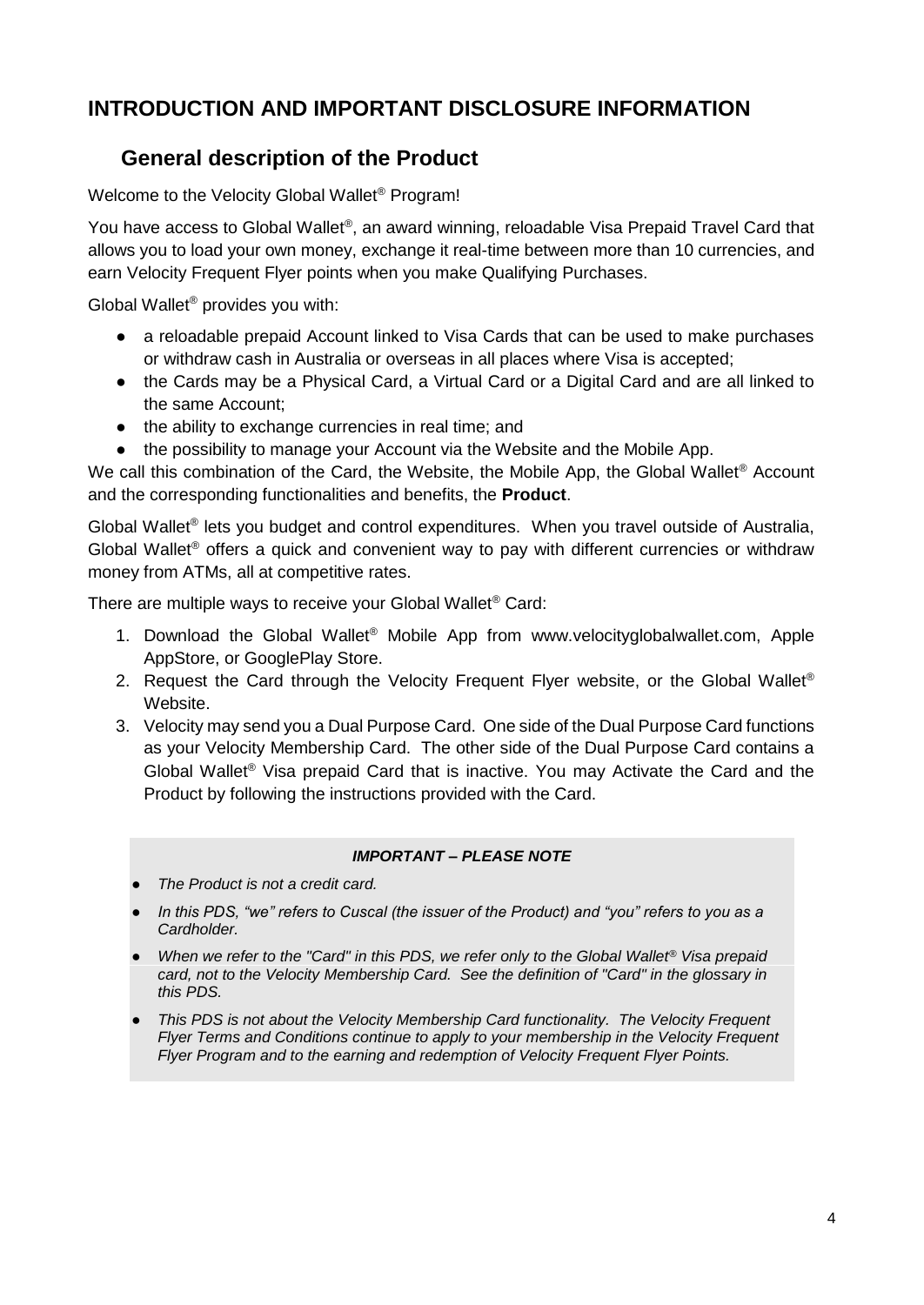# <span id="page-12-0"></span>**About this Product Disclosure Statement**

This PDS has been prepared by Cuscal Limited ABN 95 087 822 455 AFSL 244116 (**Cuscal**).

The Product is issued, and the use of the Product and the Card is subject to, the Terms and Conditions set forth below. It is important that you read and understand this PDS, including the Terms and Conditions. It is a legal document containing important information to assist you to decide whether the Product might meet your needs, compare it with other products and decide whether to acquire the Product.

The information in this PDS does not take into account your individual objectives, financial situation or needs and is not a recommendation or opinion that the Product is appropriate for you. Any advice in this PDS is general advice only. You should consider the appropriateness of any general advice to your circumstances before acting on it.

This PDS is effective as of the date of publication  $4<sup>th</sup>$  April 2020.

Please refer to the Glossary in this Product Disclosure Statement, which includes definitions of important terms used in this PDS.

Terms that have definitions in the Glossary usually start with capital letters to help make them stand out.

# <span id="page-12-1"></span>**Parties involved in distribution of the Product**

The Product is issued and distributed through a number of arrangements between Rêv Australia Pty Limited ABN 91 117 378 953 (**Rêv**), Velocity Rewards Pty Ltd ABN 98 116 089 448 (**Velocity**) and Cuscal.

### *The Issuer*

Cuscal is the issuer of the Product and any Card. If you acquire the Product, you will enter into a contract with Cuscal, not Rêv or Velocity. Cuscal is an authorised deposit-taking institution and a member of Visa International, and is the holder of Australian Financial Services Licence no. 244116. Under its AFSL, Cuscal is authorised to provide financial services including issuing noncash payment facilities such as the Product. When providing financial services in relation to the Product, Cuscal acts on its own behalf. The balance of your funds, represented by the value stored on your Card, will be held by Cuscal as a liability owing to you.

To contact Customer Assistance:

Phone: 13 18 75 within Australia, +61 2 8667 5924 from outside Australia, and follow the Global Wallet® prompts

Email: [support@velocityglobalwallet.zendesk.com](mailto:support@velocityglobalwallet.zendesk.com)

Internet: [www.velocityglobalwallet.com](http://www.velocityglobalwallet.com/)

Cuscal is paid fees by Rêv for the services it provides as the issuer. You may request details of remuneration or other benefits by reviewing the Financial Services Guide for the Product or contacting Customer Assistance before or after Rêv arranges for Activation of the Card.

### *Rêv*

Rêv, the holder of Australian Financial Services Licence no. 401610, distributes and supplies the processing services for the Product, including providing services and systems necessary to process those transactions. Rêv performs various cardholder services, management and administration services in relation to the Product. Under its AFSL, Rêv is authorised to provide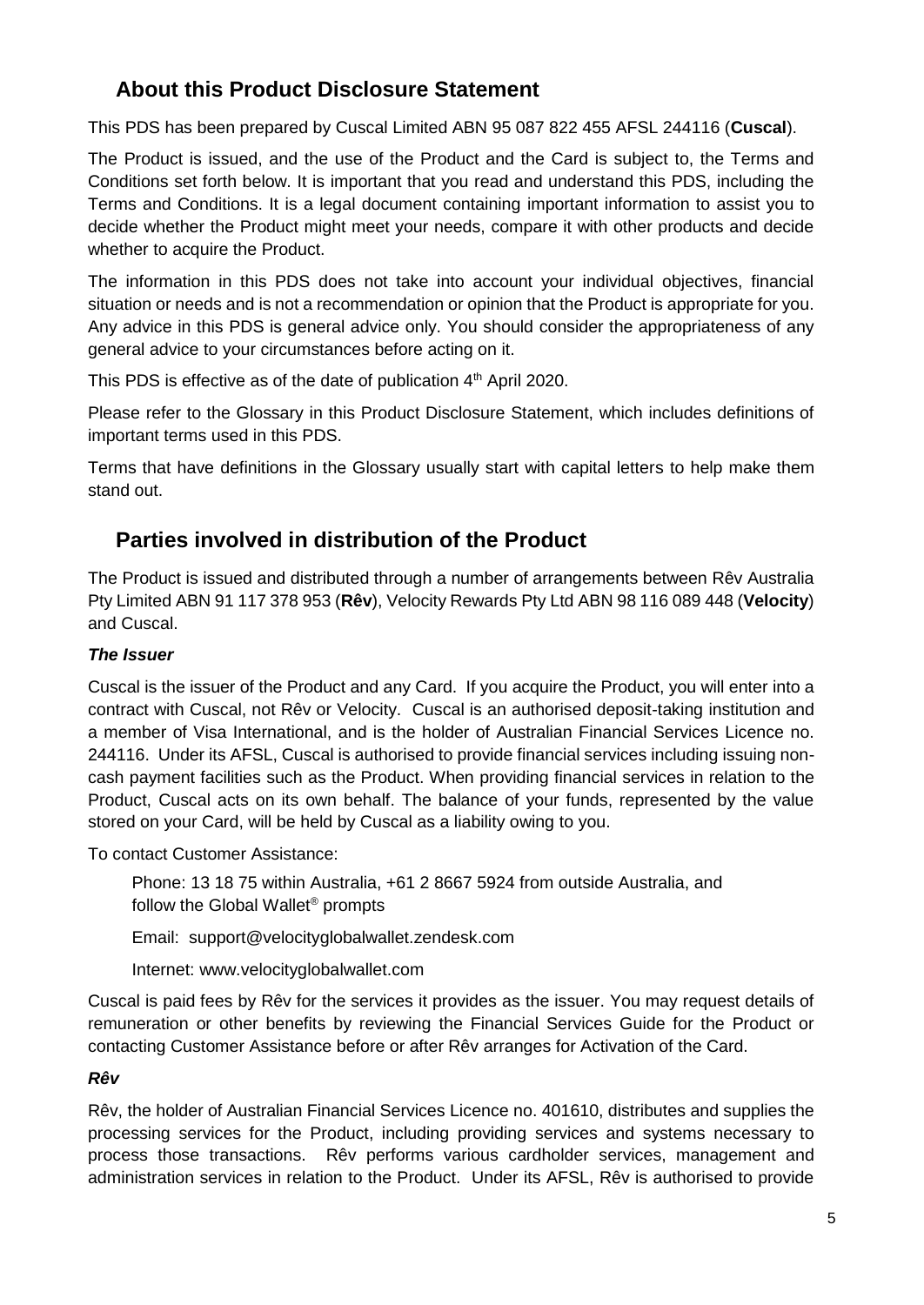financial services including arranging for the issue of non-cash payment facilities such as the Product. When providing financial services in relation to the Product, Rêv acts on its own behalf.

### *Velocity*

Velocity Frequent Flyer Members have access to Global Wallet® because Velocity has arranged for Rêv to make the Product available in connection with the Velocity Frequent Flyer Program. Velocity acts as authorised representative of Rêv (authorised representative no. 441433) and is authorised by Rêv primarily to assist with certain distribution services. When providing financial services in relation to the Product, Velocity acts on behalf of Rêv.

# <span id="page-13-0"></span>**Significant benefits**

The significant benefits of the Product are that:

- You can use the Physical Card, Virtual Card and Digital Card to buy goods and services from all merchants around the world who accept Visa card payments<sup>1</sup>.
- The Physical Card can be used to withdraw cash at participating Visa ATMs and financial institution outlets around the world. Withdrawals can be made in the local currencies supported by the Product<sup>2</sup>.
- The Virtual Card, that accesses the same Available Balance as the Physical Card, enables you to transact with online merchants who accept the Card without needing to give the details of the Physical Card<sup>3</sup>.
- The Digital Card can be stored on a mobile device and used at point of sale terminals that accept contactless payments.
- You can cancel any Card whenever you wish<sup>4</sup>. To help prevent Unauthorised Transactions, you may also deactivate and reactivate your Card from the Mobile App.
- The Product is reloadable, which means that you can add extra funds to it using a variety of load methods<sup>5</sup>.
- The Card accesses only the value that you have loaded to Available Balance.
- It is not a credit card, and you will not pay interest on balances.
- You can transfer money to other Cardholders.
- The Card supports over 10 currencies, including AUD<sup>6</sup>.
- You can receive transaction alerts every time you use your Card to make a purchase with your Card if you opt in to alerts on the Website.
- You have a choice of currency Wallets and are offered competitive foreign exchange rates when transferring funds between currencies<sup>7</sup>.
- You will earn Velocity Frequent Flyer Points when you use the Card to make Qualifying Purchases of products and services. Please see Section 5. 16 for more information.
- When you actively use the Account Centre on the Website or Mobile App to transfer funds between your currency Wallets, you will have an opportunity to review and approve the Applicable Exchange Rate prior to the transaction. Some foreign currency conversions receive a preferential Applicable Exchange Rate. Please see Section 10.3 for more information.

<sup>1</sup> See section 5 *(Use of Cards)* of the Terms and Conditions.

<sup>2</sup> See section 5 *(Use of Cards)* of the Terms and Conditions.

<sup>3</sup> See sections 3.10 to 3.14 of the Terms and Conditions.

<sup>4</sup> See sections 20.3 to 20.4 of the Terms and Conditions.

<sup>5</sup> See section 7 *(Funds Credits)* of the Terms and Conditions.

<sup>6</sup> See section 4 (*Wallets*) of the Terms and Conditions.

<sup>7</sup> See section 4 *(Wallets)* of the Terms and Conditions.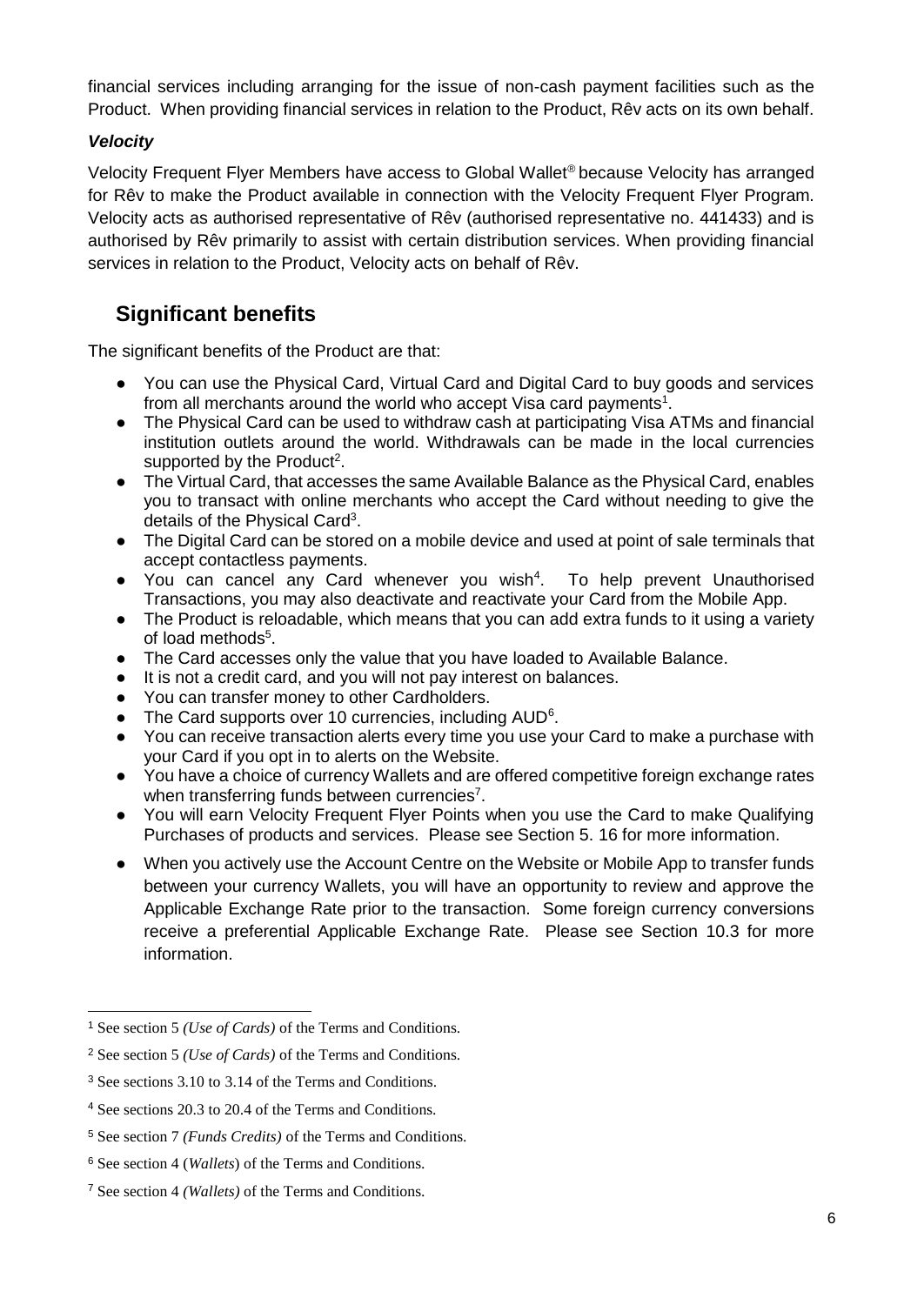# <span id="page-14-0"></span>**Significant risks**

The significant risks associated with the Product include:

- Loaded funds are not readily withdrawable as electronic funds transfers, and can only be withdrawn from ATMs, through purchases or by peer to peer transfers (P2P). There is no means of electronically transferring funds other than as a funds redemption, which may take up to 10 business days to process.
- If you elect to defer the completion of the Full Customer Due Diligence process for identity verification and validation, you will not have access to all Product features. For example: total aggregate Funds Credits to the Account will be limited to AUD\$999; you will not be able to perform peer to peer transfers (P2P) to other cardholders; you will not be able to use your Card outside of Australia; you will be limited to one Card; and you will not be able to make card not present transactions. (Please see Terms and Conditions, Section 2 "Activation")
- We may cancel your Product pursuant to Section 20<sup>8</sup>. We also reserve the right to decline a transaction, without providing advance notice, for the reasons set forth in the Terms and Conditions.
- The Applicable Exchange Rate, a foreign exchange rate that includes a margin applies to all transactions that require a foreign currency conversion. The Applicable Exchange Rate utilised will vary depending on the type of transaction. Also, for some transactions, the Applicable Exchange Rate is determined at the time the transaction posts to or is settled in the Account, which may be different from the time you made the transaction. Exchange rates can vary according to external market factors and the exchange rate that applies may subsequently prove not to be the most favourable. Please see Section 10 of the Terms and Conditions.
- All fees will be collected from your Australian Currency Wallet. To the extent the available funds in the Australian Currency Wallet are insufficient to cover the entirety of the fee, we will deduct the remaining portion of the fee from your other Wallet(s) using the Drawdown Sequence and apply the Applicable Exchange Rate.
- Unauthorised Transactions can happen if your Card (or its information) is lost or stolen, if your personal identification number (PIN) is revealed to an unauthorised person, as a result of fraud, or if you breach the terms and conditions of the Product outlined in this PDS<sup>9</sup>.
- Unintended transactions can happen if electronic equipment with which the Card is being used is operated incorrectly or incorrect details are entered<sup>10</sup>.
- If the electronic network enabling the use of a Card is unavailable, you may not be able to perform transactions or get information using the Card.
- The Physical Card could be lost, destroyed or stolen.
- The amount of cash that can be withdrawn using the Physical Card may be limited at particular ATMs or financial institution outlets.
- You might not be able to get your money back if Unauthorised Transactions or mistaken transactions occur<sup>11</sup>.
- In some circumstances, you may be liable for Unauthorised Transactions<sup>12</sup>.
- You will not earn interest on any amount that you deposit in the Global Wallet<sup>®</sup> Account.

<sup>8</sup> See section 20 *(Account Closure and Card Expiration)* of the Terms and Conditions.

<sup>9</sup> See section 17 *(Liability for Unauthorised Transactions)* of the Terms and Conditions.

<sup>10</sup> See section 18 *(Mistaken transactions)* of the Terms and Conditions.

<sup>11</sup> See sections 17 *(Liability for Unauthorised Transactions)* and 18 *(Mistaken transactions)* of the Terms and Conditions.

<sup>12</sup> See section 17 *(Liability for Unauthorised Transactions)* of the Terms and Conditions.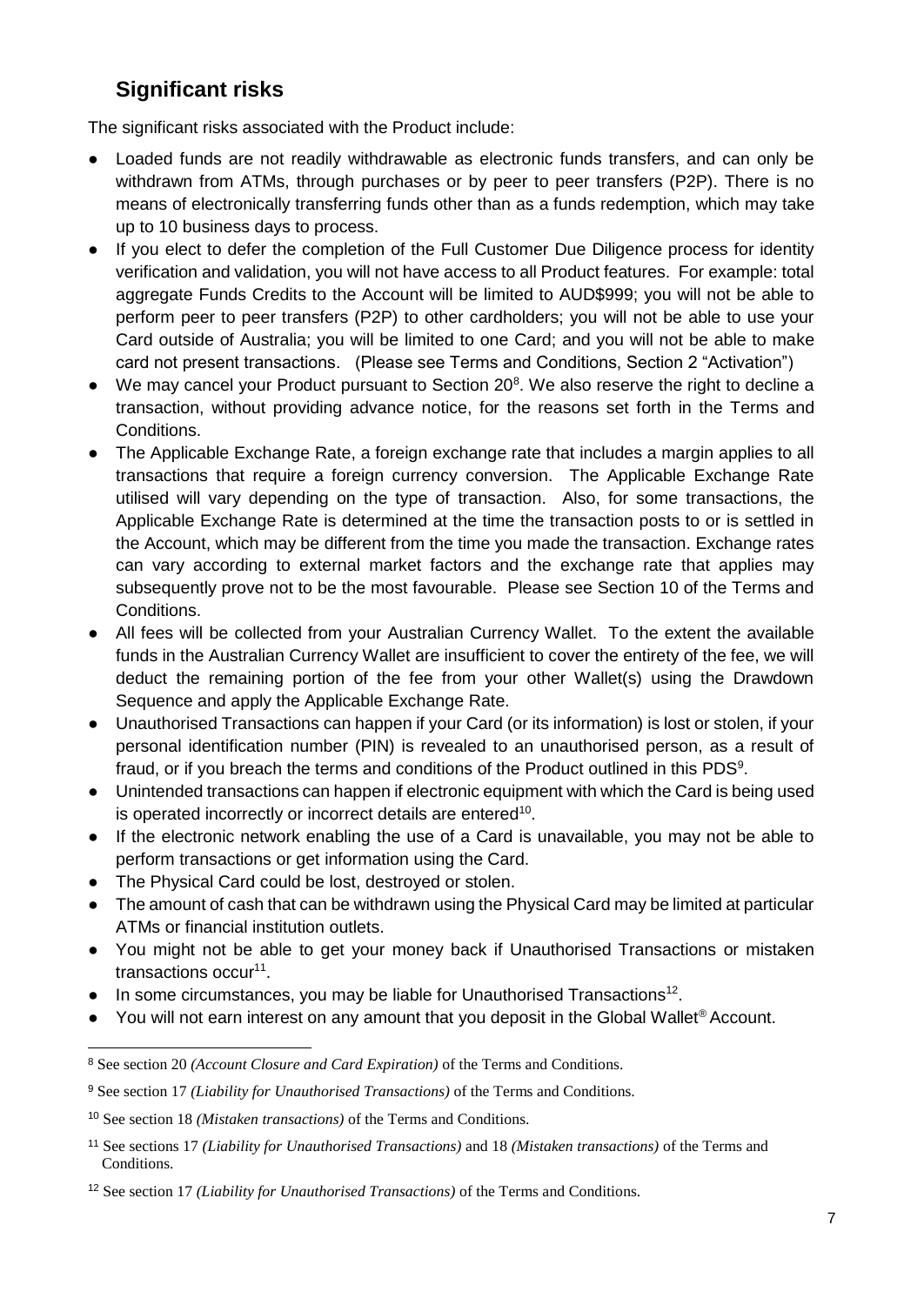- You will NOT earn Velocity Frequent Flyer Points for transactions that are not Qualifying Purchases. The following are examples of transactions that are not Qualifying Purchases:
	- 1. purchases not made in travel, entertainment or everyday shopping merchant categories;
	- 2. payments made to the Australian Taxation Office or other national or local Australian tax authorities;
	- 3. other kinds of debit transactions such as cash withdrawals, gambling transactions, quasi-cash transactions (such as money orders, travellers' cheques and foreign currencies in cash), debits for fees and charges, transfers between Wallets (unless subject to a specific promotion), or adjustment transactions:
	- 4. business purchases: this Card is intended to be used for consumer transactions and for personal use only. We reserve the right to review your transactions and if we determine that your Card is being used primarily for business purposes, we may cancel your Card and/or not provide you Velocity Frequent Flyer Points for such business purchases.
- We reserve the right to decline any transactions or not award Velocity Frequent Flyer Points related to gambling or unlawful activities.
- The Financial Claims Scheme does not apply in relation to the Product or your Available Balance.

### *IMPORTANT INFORMATION ABOUT THE FINANCIAL CLAIMS SCHEME*

- *The Financial Claims Scheme is a scheme administered by the Australian Prudential Regulation Authority (APRA) to protect depositors of authorised deposit-taking institutions (such as Cuscal) from potential loss due to the failure of these institutions. For more information, see APRA's website* https://www.apra.gov.au/financial-claims-scheme-0*.*
- **Because the Financial Claims Scheme only applies to deposits and your Available Balance** *is not a deposit with Cuscal, the Financial Claims Scheme would not apply in relation to the Product or your Available Balance in the event of Cuscal's failure.*
- *The risk of your loss of your Available Balance, in the event of Cuscal's failure, is therefore greater than if those funds were instead held in a deposit account under the coverage of the Financial Claims Scheme.*

# <span id="page-15-0"></span>**Other important information**

l

There are some other important things that you need to be aware of about the Product:

- The Product is designed exclusively for electronic use. The method of communication that Cuscal will use to give you information, including information under the ePayments Code, will be electronic communication<sup>13</sup>.
- Although Cuscal is an authorised deposit-taking institution in Australia, the Available Balance is not backed by a deposit account in your name with Cuscal.
- You may access the Available Balance in your Global Wallet<sup>®</sup> Account when at point of sale terminals or ATMs by pressing the "Credit" [CR] button.
- For general consumer guidance on foreign currency services, please visit the Australian Competition & Consumer Commission website at www.accc.gov.au.

<sup>13</sup> See sections 19 *(Transaction history and statements)* and 26 *(Communications)* of the Terms and Conditions.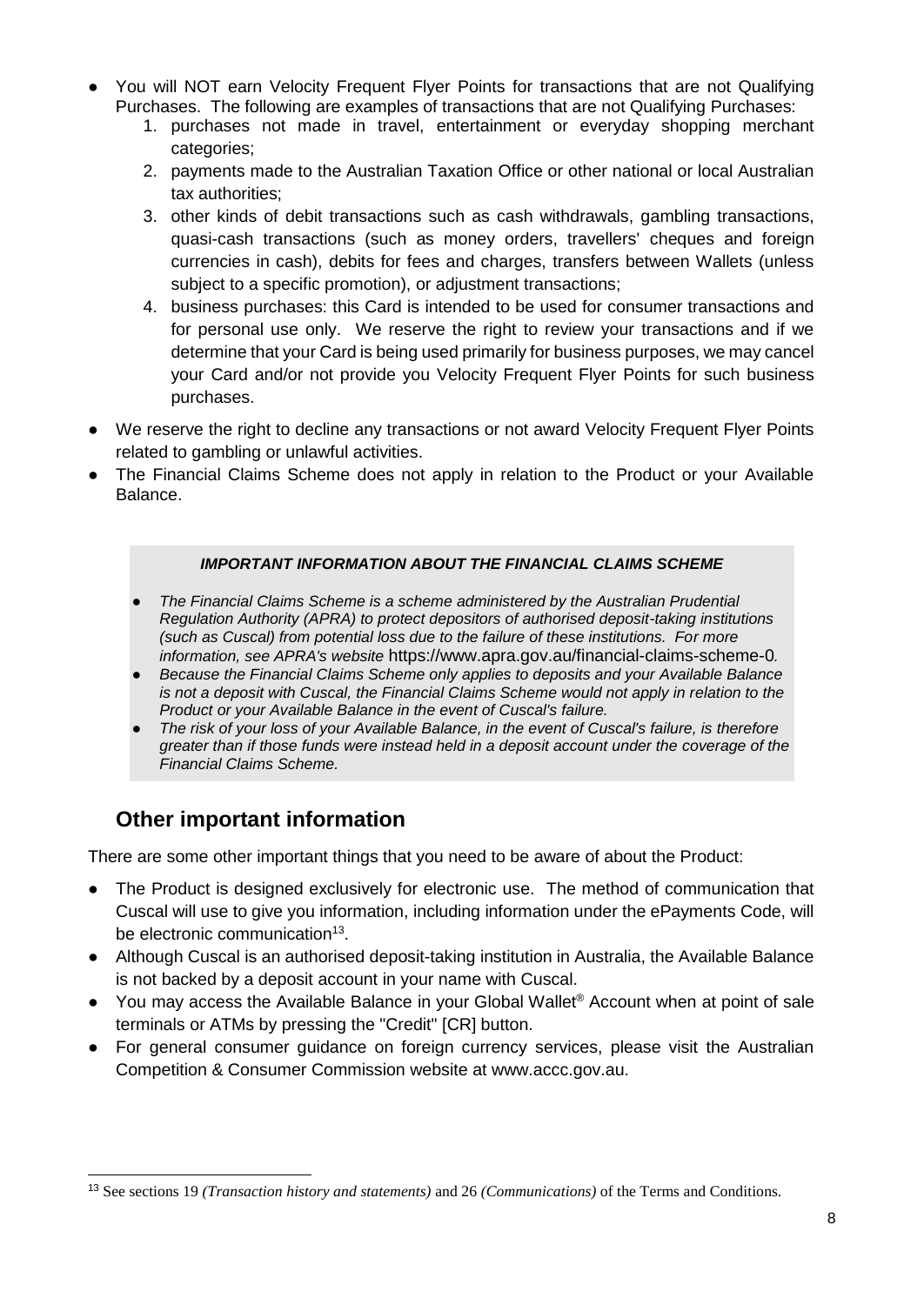#### *USING A CARD AT A POINT OF SALE TERMINAL OR ATM*

*If you select the "Cheque" or "Savings" button at a point of sale terminal or ATM, the attempted transaction will not work.*

# <span id="page-16-0"></span>**Updates to this PDS**

Information in this PDS is subject to change from time to time and is correct and current as at the date stated on the cover. Where the new information is materially adverse, Cuscal will either issue a new PDS or a supplementary PDS setting out the updated information.

Where the new information is not materially adverse we will not issue a new PDS or a supplementary PDS to you, but you will be able to access the updated information on the Website or Mobile App or by calling Customer Assistance<sup>14</sup>. If you ask us, we will send you a paper copy of the current PDS free of charge.

# <span id="page-16-1"></span>**Queries and complaints**

If you have a query about the Product, please refer to the FAQ sections in the Website or the Mobile App. You may also contact Customer Assistance<sup>15</sup> via email or telephone.

If you have a complaint, you should contact Rêv as Cuscal's authorised distributor of the Product:

- by phone on 13 18 75 (from Australia) or +61 2 8667 5924 (from overseas), and following the Global Wallet® options; or
- by letter to H305 Australia Square, NSW 1215, Australia; or
- by email to [support@velocityglobalwallet.zendesk.com](mailto:support@velocityglobalwallet.zendesk.com)

Rêv will handle all complaints received according to its and Cuscal's internal dispute resolution procedures (and the ePayments Code, where the complaint relates to a transaction covered by the ePayments Code).

Rêv will seek to resolve your complaint within 21 days, although it is not always possible to do so.

If Rêv is unable to resolve your complaint to your satisfaction within 45 days, you may lodge a complaint to Rêv's external dispute resolution service, the Australian Financial Complaints Authority (AFCA). AFCA provides fair and independent financial services dispute resolution that is free to consumers:

Website: [www.afca.org.au](https://www.afca.org.au/) Email: [info@afca.org.au](mailto:info@afca.org.au) Telephone: 1800 931 678 (free call) In writing to: Australian Financial Complaints Authority, GPO Box 3, Melbourne VIC 3001

The period of 45 days to resolve your complaint may be extended in exceptional circumstances or where Rêv decides to resolve the complaint under Visa's rules. However, this does not prevent you from lodging a complaint with AFCA. Please note that AFCA may refer your complaint back to Rêv if it has not first been investigated by Rêv.

<sup>14</sup>See the Glossary for the Website details and the Customer Assistance number.

<sup>15</sup>See the Glossary for the Customer Assistance number.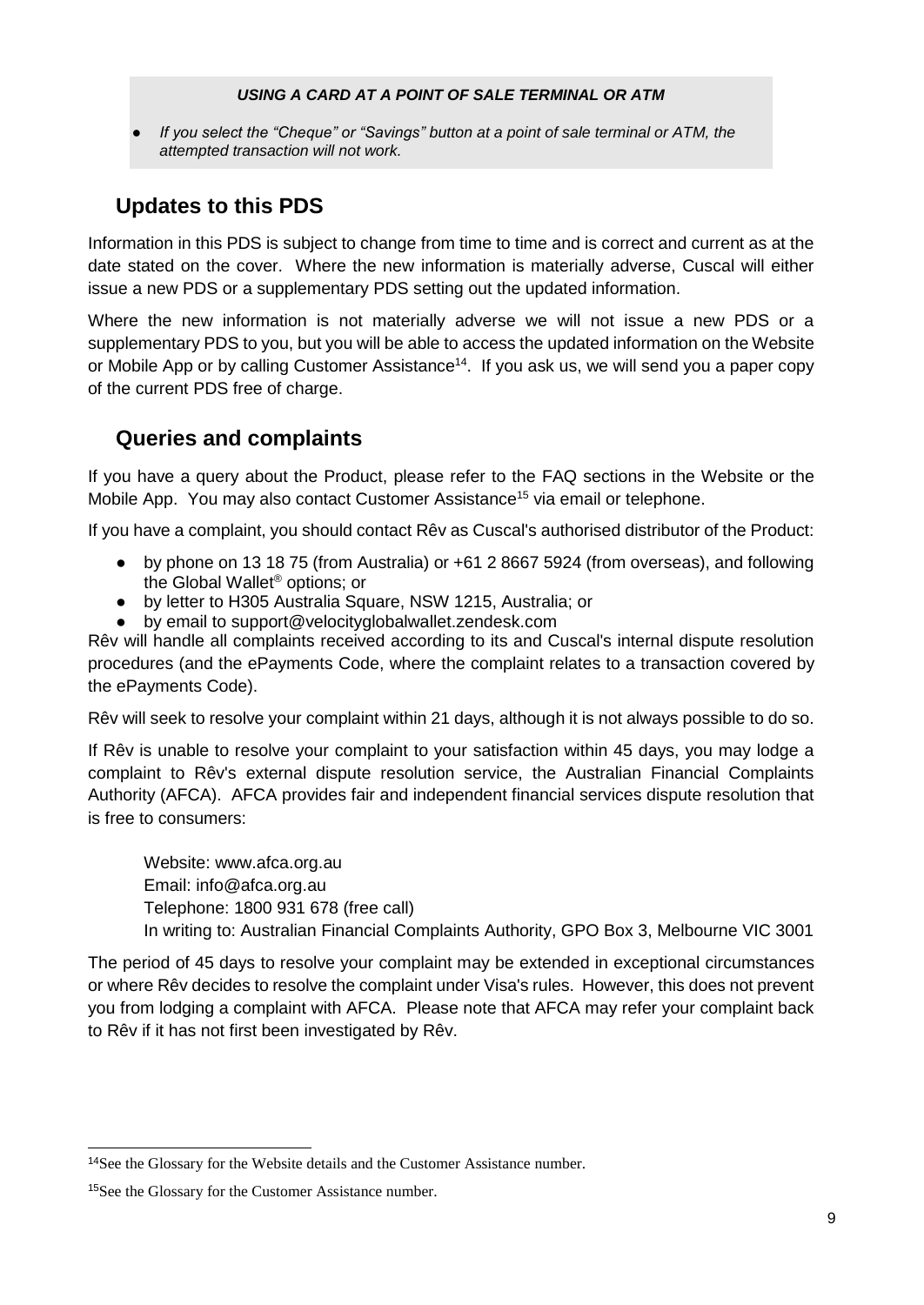# <span id="page-17-0"></span>**Taxation implications**

Where this card is used by an individual for private purposes, there should be no taxation implications arising from its use.

# <span id="page-17-1"></span>**ePayments Code**

We will comply with the requirements of the ePayments Code, even though we are not currently a subscriber to the ePayments Code, to the extent that the ePayments Code would apply if we were a subscriber.

# **TERMS AND CONDITIONS**

- <span id="page-17-2"></span>1 Introduction
- 1.1 These Terms and Conditions govern the use of the Product and any Card. Please read them carefully and keep a copy for your records.
- 1.2 You will be considered to have agreed to be bound by these Terms and Conditions if you Activate the Global Wallet<sup>®</sup> Account.
- 1.3 Both the Global Wallet<sup>®</sup> Account and your Card must be Activated in order to access the functionality of the Product. In addition, you must sign the back of any activated Physical Card before it can be used.
- 1.4 By agreeing to these Terms and Conditions, you agree that you are financially responsible for all uses of a Card, except where stated otherwise in these Terms and Conditions.
- 1.5 By agreeing to these Terms and Conditions, you also:
	- acknowledge that you have been given access to a copy of the PDS; and
	- acknowledge and agree to the information and disclosures contained in the PDS.
- 1.6 We warrant that we will comply with the ePayments Code in our dealings with you relating to the Product to the extent we would be required to do so if we were a subscriber to the ePayments Code.
- 1.7 In these Terms and Conditions, the singular includes the plural and vice versa.
- 1.8 All amounts of money stated in these Terms and Conditions are in AUD unless stated otherwise.
- 1.9 References to days, times or periods of time in these Terms and Conditions are reckoned according to Australian Eastern Standard Time.

# <span id="page-17-3"></span>2 Activation

- 2.1 You can acquire and utilise the Product's functionality by downloading the Velocity Global Wallet<sup>®</sup> App and completing the registration process or activating the Global Wallet<sup>®</sup> Account and an inactive Card.
- 2.2 You can do this only if:
	- you have completed the Velocity Global Wallet® registration process via the Website or the Mobile App and you are a Velocity Frequent Flyer member; or
		- you have received a Card and Activated it via the Website or Mobile App.
- 2.3 In order to Activate the Global Wallet<sup>®</sup> Account and a Card, you will need to provide personal information so that we can verify your identity and meet applicable customer due diligence requirements, which may vary from time to time, to comply with applicable laws.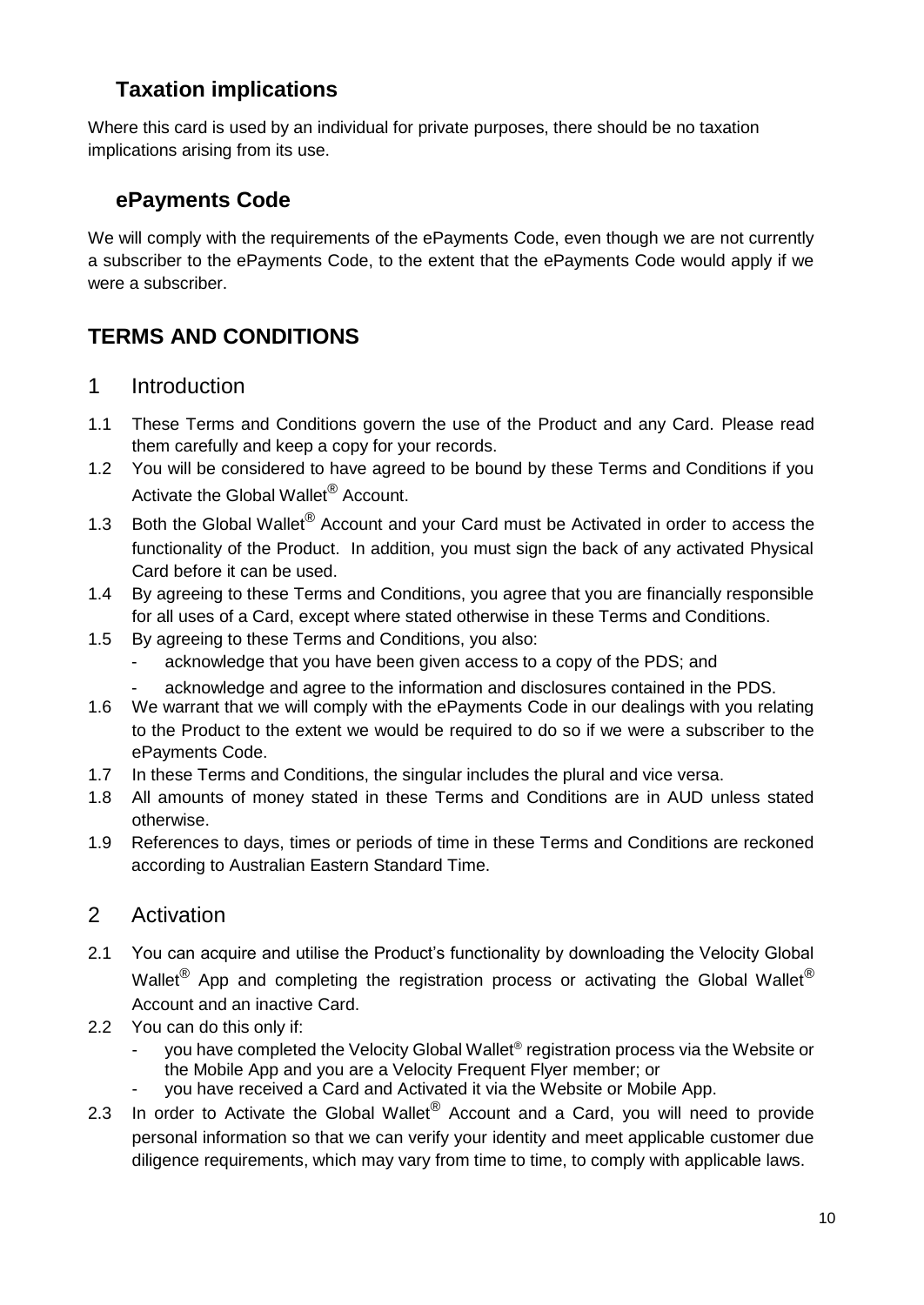- 2.4 When you undergo Full Customer Due Diligence, the process may be performed via electronic verification or via manual review of documents that we request you submit to us by email. If you do not consent to our performing an electronic verification of your identity, you may contact Customer Assistance and provide us certified copies of the documentation in accordance to our requirements. Also, if you have consented to electronic verification but we have not been able to verify your identity through this process, we may request that you provide us additional documents and information.
- 2.5 You may elect to defer the Full Customer Due Diligence process, in which case we will perform a simplified verification process and limit the Product functionality in the following manner:
	- total aggregate Funds Credits to the Account will be limited to AUD\$999 (Any Funds Credit that exceeds this limit will be rejected. See Section 8.);
	- you will be limited to one Card.
	- you will be able to make ATM and POS transactions in Australia using your physical Card but WILL NOT be able to make transactions outside of Australia; and
	- you WILL NOT be able to perform peer to peer transfers (P2P) to other cardholders.
- 2.6 You may gain access to the full Product functionality at any time by successfully completing the Full Customer Due Diligence.
- 2.7 If we are not able to verify your identity or we determine that the law prevents us from providing you services we may cancel the Card and/or your Account.

# <span id="page-18-0"></span>3 Cards

### <span id="page-18-1"></span>**General**

- 3.1 There are several types of Cards that may be used with your Velocity Global Wallet<sup>®</sup> Account:
	- Physical Cards that can be used immediately upon Activation;
	- Virtual Cards which may be activated via the Website or Mobile App for use in online and e-commerce transactions (the Virtual Cards have different numbers from the Physical Card to help prevent Unauthorised Transactions).
	- We may provide Digital Card functionality that will allow you to upload your Card into digital wallets in your mobile device and to use your mobile device to pay for transactions at point of sale terminals that support contactless payments.
- 3.2 You may activate a Physical Card via the Website or Mobile App<sup>16</sup>.
- 3.3 There must be a sufficient Available Balance before a Card can be used. A sufficient Available Balance must be available to enable purchases and ATM withdrawals.
- 3.4 All Cards, and the respective cardholders, are subject to these Terms and Conditions.
- 3.5 A Card is not a credit card, and we do not advance funds to enable purchases or withdrawals.

### <span id="page-18-2"></span>**Physical Cards**

- 3.6 A Physical Card remains the property of Cuscal and you must surrender it to us or our agent if we or our agent ask for it to be surrendered.
- 3.7 You must not give a Physical Card to anyone else.
- 3.8 You may request a replacement Physical Card. The replacement Card accesses the same Available Balance as a Dual Purpose Card but will not show your Velocity Frequent Flyer account details. All Cards earn Velocity Frequent Flyer Points at the same rate.

<sup>16</sup> See section 2.2.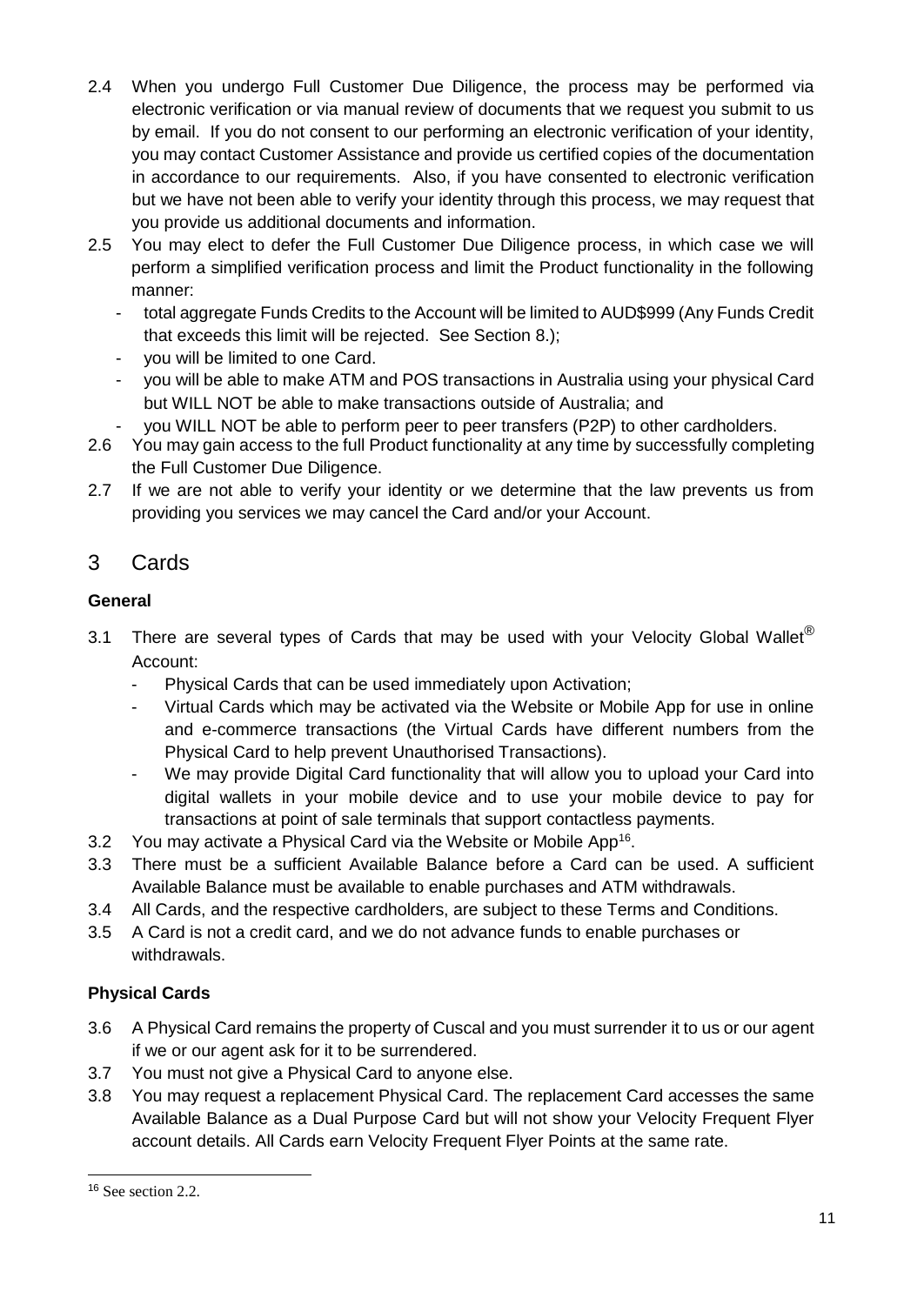3.9 All Cards should be used only by the cardholder whose name appears on the Card.

### <span id="page-19-0"></span>**Virtual and Digital Cards**

- 3.10 After you have completed the account Activation, you can request the issue of a Virtual Card through the Website or Mobile App. The Virtual Card issued to you will be displayed in the Website and the Mobile App.
- 3.11 You can only use a Virtual Card for transactions on the internet, or for mail order or telephone order purchases.
- 3.12 You must not give your Virtual Card's details to anyone else, other than for the purpose of undertaking a transaction with it.
- 3.13 We may provide the functionality to link your Card to a digital wallet, such as Apple Pay<sup>17</sup> or Samsung Pay<sup>18</sup>, so that you may make contactless or online payments via your mobile device. The Card that you add to any digital wallet will be referred to as a Digital Card.
- 3.14 Virtual Cards and Digital Cards access the same Account and the same Available Balance as a Physical Card(s), although they have different PAN and verification codes for security purposes.

#### *ABOUT ADDITIONAL CARDS*

- *Requests for the issue of additional Cards will not always be able to be accommodated.*
- You may not be able to get additional Cards if your Account is not in good standing, for *example if it has been cancelled or suspended<sup>19</sup> .*
- *Also, we may impose restrictions on the number of additional Cards that can be issued to you during a period.*
- You will not have access to more than 1 Physical Card if you have elected to defer Full *Customer Due Diligence.*

### <span id="page-19-1"></span>4 Wallets

- 4.1 The Available Balance can be divided into separate currency Wallets, each denominated in a separate Supported Currency.
- 4.2 There are several currency Wallets to choose from, and all available Wallets are active at any given time. For a complete list of the currently available Wallets please visit [www.velocityglobalwallet.com.](http://www.velocityglobalwallet.com/) The Australian Currency Wallet must always be active. You can hold all the Foreign Currency Wallets that may be made available from time to time.

<sup>17</sup> Apple Pay is a trademark of Apple Inc.

<sup>18</sup> Samsung Pay is a registered trademark of Samsung Electronics Co., Ltd.

<sup>19</sup> See section 20 *(Account Closure and Card Expiration)*.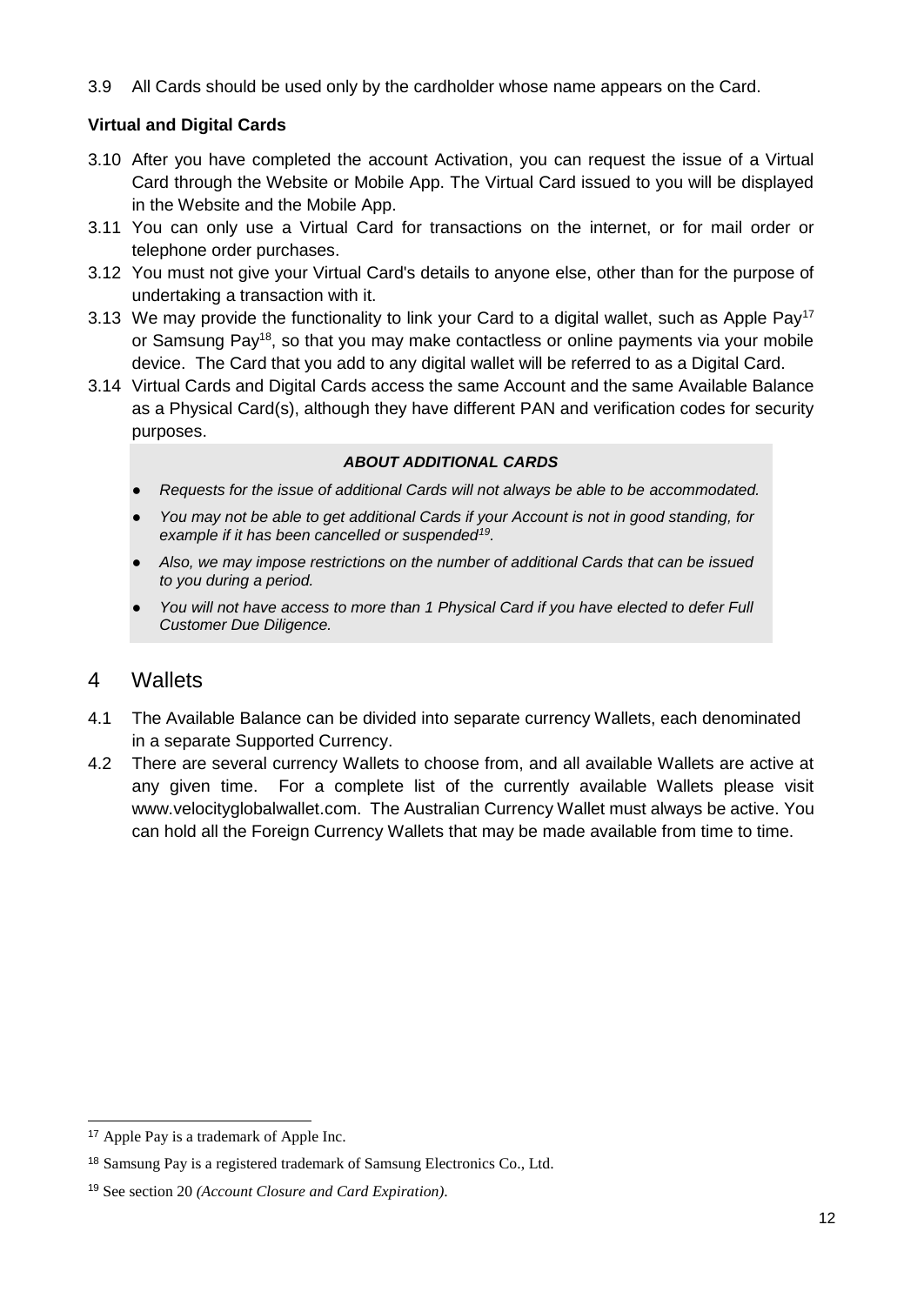- 4.3 You will have the opportunity to select a Preferred Load Wallet in which to receive all your future Funds Credits that are made via card load, bank transfer (BSB) or BPAY®. You may select, at any time, a different Foreign Currency Wallet as your Preferred Load Wallet. When your Preferred Load Wallet is not the Australian Currency Wallet and you perform a Funds Credit via a card load, bank transfer (BSB) or BPAY® to your Account, the Applicable Exchange Rate in force at the time that the transaction posts to your Account and the funds are made part of your Available Balance will be used to convert the currency from Australian dollars to the currency of your Preferred Load Wallet. From time to time, we may offer other ways to load your Global Wallet®. If any load mechanism does not enable you to load directly into a Foreign Currency Wallet set by your Preferred Load Wallet, the Funds Credit will be applied directly to the Australian Currency Wallet. You are able to move the Available Balance between the different currency Wallets in your Global Wallet<sup>®</sup> Account through the Website or Mobile App. Please note that the Applicable Exchange Rate applies whenever you move funds between Wallets.
- 4.4 The Supported Currencies as at the date of this PDS are listed below. For a complete list of the currently available Supported Currencies please visit [www.velocityglobalwallet.com.](http://www.velocityglobalwallet.com/) In the future, we may add more or reduce the number of Supported Currencies, in which case such new Supported Currencies will be subject to these Terms and Conditions. (If we reduce the number of Supported Currencies you will receive notice 30 days in advance of the change.)

| AUD. | Australian dollars            | CA\$       | Canadian dollars  |
|------|-------------------------------|------------|-------------------|
| US\$ | <b>United States dollars</b>  | HK\$       | Hong Kong dollars |
| GB£. | Great Britain pounds sterling | SG\$       | Singapore dollars |
| EU€  | Eurozone euros                | <b>JP¥</b> | Japanese yen      |
| NZ\$ | New Zealand dollars           | THB        | Thai baht         |
| R\$  | South African rand            |            |                   |

### <span id="page-20-0"></span>5 Use of Cards

### **General rules**

- 5.1 The Card can be used anywhere that Visa is accepted to pay for goods and services, including online purchase transactions. Some merchants may choose not to accept Visa prepaid cards.
- 5.2 You agree not to make or attempt to make transactions that exceed the Available Balance. If you make any transaction that exceeds the Available Balance, then you will be liable for any Negative Balance along with any costs or interest we incur in recovering or attempting to recover from you the amount you owe us.
- 5.3 If a Negative Balance arises, that does not mean that a Negative Balance will be allowed to arise or be increased on subsequent occasions.
- 5.4 We may restrict or stop the use of a Card or the Product if excessive use of a Card or other suspicious activities are noticed, for example if we believe it is necessary to prevent Unauthorised Transactions on your Card. Further, we reserve the right to decline any transactions related to gambling or unlawful activities.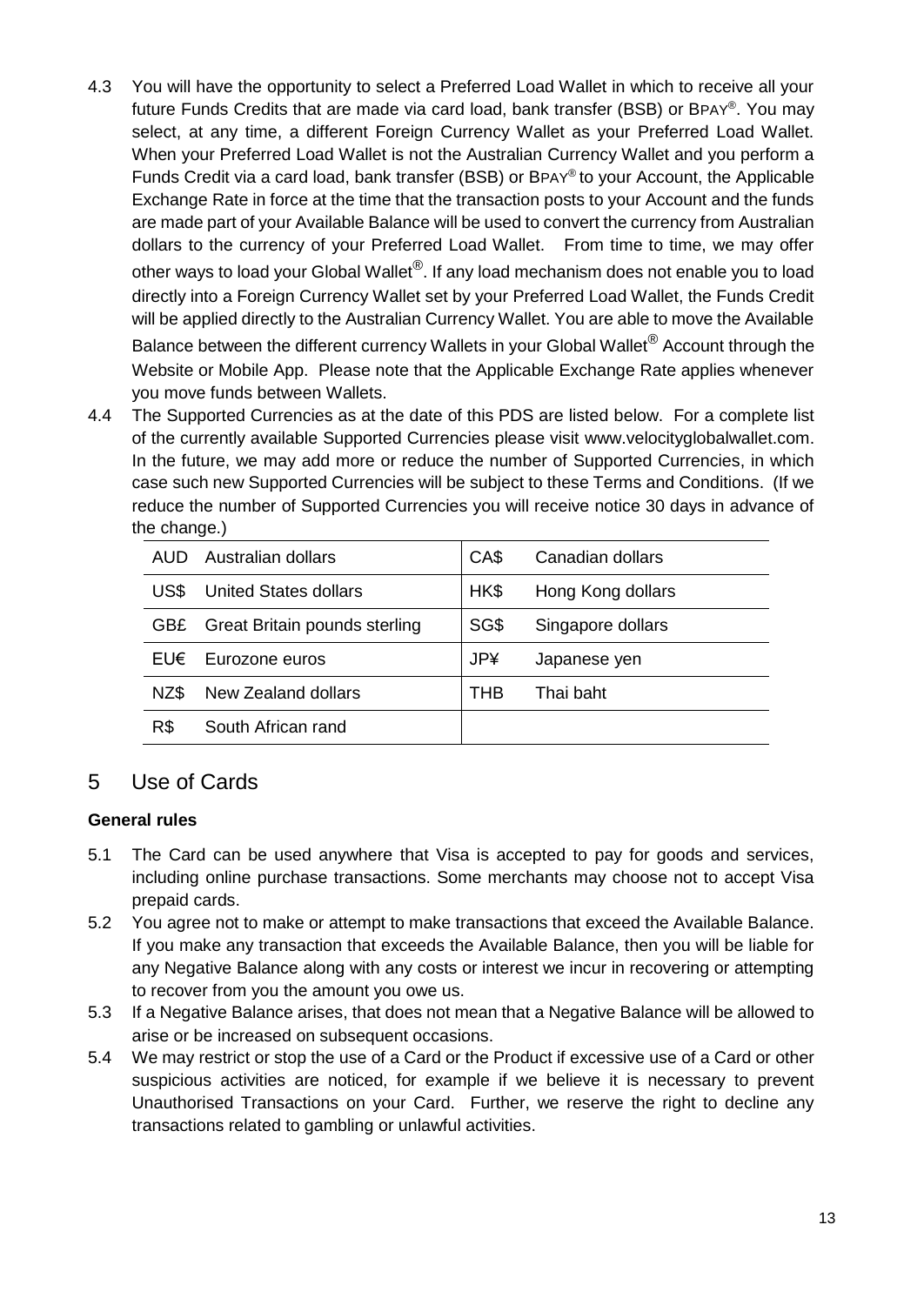- 5.5 You cannot "stop payment" on any transaction after it has been completed. If you have a problem with a purchase made with the Product, or a dispute with a merchant, you must deal directly with the merchant involved. If you cannot resolve the dispute with the merchant, you can contact us through the Website or Mobile App or Customer Assistance and follow our dispute resolution process. You should not, in any circumstances, contact Visa, as Visa will not be able to assist you.
- 5.6 If you are entitled to a refund for any reason relating to a transaction, you agree to accept the refund under the policy of that specific merchant. Refunds may be in the form of a credit to your Available Balance, cash refund or in store credit.
- 5.7 We are not liable in any way when authorisation is declined for any particular transaction, regardless of reason.
- 5.8 The Physical Card may be used at ATMs that accept Visa prepaid cards. ATM transaction fees mav apply<sup>20</sup>. Those fees are in addition to any ATM operator fees that may be charged by the ATM operator. If there is not a sufficient Available Balance for an ATM transaction plus fees, the transaction will be declined.
- 5.9 A Virtual Card can only be used for online transactions using the Virtual Card's details with online or mail order/telephone order merchants that accept Visa prepaid cards. A Virtual Card cannot be used in shops, at physical card terminals, at ATMs or at financial institutions.
- 5.10 You are responsible for all transactions using a Card, other than as stated elsewhere in these Terms and Conditions<sup>21</sup>.
- 5.11 You must not permit anyone else to use your Card. If this occurs, you will be responsible for any transactions initiated by that person with the Card.
- 5.12 You may not make pre-authorised regular payments (recurring debits, for example to pay a monthly insurance premium) through the use of a Card.

### **Using your Card overseas**

- 5.13 Some overseas ATM operators and merchants may offer you the ability to complete a transaction in a currency other than the country's local currency. This is called dynamic currency conversion. In this situation, the merchant or ATM operator is applying a foreign exchange margin to the applicable conversion rate that would apply to convert the transaction currency into another currency. The merchant or ATM operator is required to inform you of the currency in which the transaction will be processed before you accept the transaction. By signing the voucher, entering a PIN or completing the transaction you accept the currency offered by the merchant or ATM operator. The currency in which you have authorised the transaction will appear on the transaction voucher. You should take into account the foreign exchange rates and transaction fees that might be incurred before undertaking dynamic currency conversion transactions.
- 5.14 If withdrawing funds from an ATM that dispenses a currency other than that of the country where the ATM is located, the ATM operator may convert the amount being withdrawn into the local currency before converting it back to the currency being dispensed. This may occur even when the currency being dispensed is the same as that of one of your Wallets. The amount debited may be greater than the amount which is dispensed by the ATM. Not all ATM operators advise of the amount to be debited before you withdraw funds from their ATM.

<sup>20</sup> See section 11 *(Fees)*.

<sup>21</sup> For example, see section 17 *(Liability for Unauthorised Transactions)*.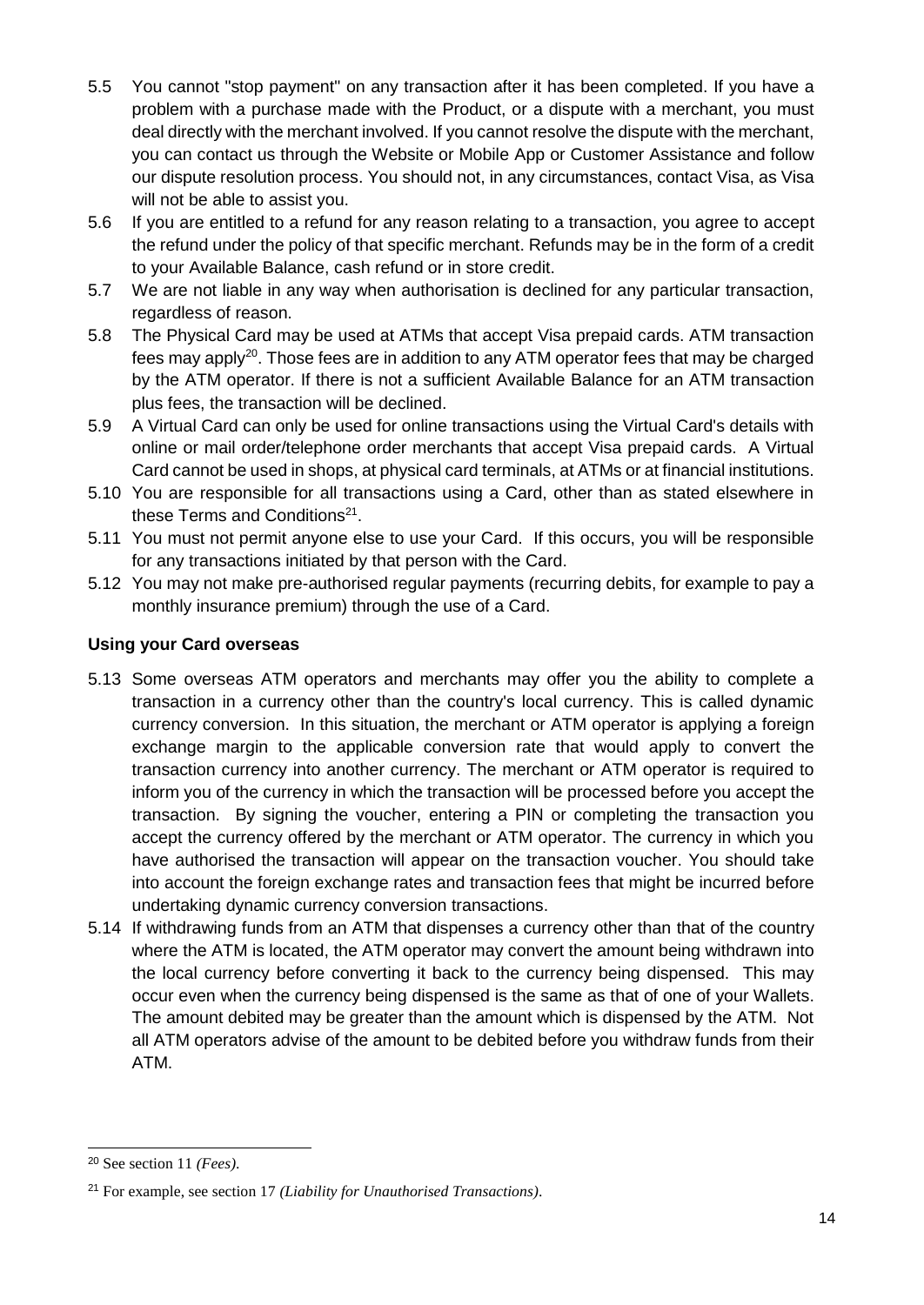5.15 Some ATMs in Japan do not accept foreign issued cards. If you travel to Japan, look for a "Plus" enabled ATM which are supported by Citibank, Japan Post or 7 Eleven retail networks where the Visa logo is displayed.

### **Earning Velocity Frequent Flyer Points**

5.16 You will earn Velocity Frequent Flyer Points when you use the Card to make Qualifying Purchases of products and services (in-store, online, in Australia or overseas). You WILL NOT receive Velocity Frequent Flyer Points for Qualifying Purchases for which you have returned the purchase or obtained a refund. The Velocity Frequent Flyer Points Earn Rate is as follows:

| <b>Transaction Type</b>                                                                                                                                        | <b>Applicable Earn Rate</b><br>(AUD or AUD Equivalent in Qualifying<br><b>Purchases)</b> |
|----------------------------------------------------------------------------------------------------------------------------------------------------------------|------------------------------------------------------------------------------------------|
| <b>Velocity Frequent Flyer Points earned</b><br>internationally<br>(where the merchant participating in<br>the transaction is located outside of<br>Australia) | 2 Velocity Frequent Flyer Points for every AUD1                                          |
| <b>Velocity Frequent Flyer Points earned</b><br>lin Australia<br>(where the merchant participating in<br>the transaction is located in<br>Australia)           | 1 Velocity Frequent Flyer Points for every AUD4                                          |

Qualifying Purchases are determined at the time the transaction posts to your Account, which may be different from the actual date you made the transaction.

Your Earn Rate and information regarding the amount of your Qualifying Purchases will be included in the Account Centre.

NOTE: The Earn Rate provisions shall apply to all Cardholders as of the effective date of this PDS.

- 5.17 The following categories are Qualifying Purchases:
	- 1. Travel

Purchases at any merchant classified under Merchant Category Codes ("MCC") 3000 to 4789 (inclusive) and 7011. For example, this includes airlines, airport retailers, lodging, including hotels, motels, resorts, vacation rentals (including vacation rental sites), car rentals, couriers, local and long distance delivery, ground transportation, cruise lines, travel agencies, tour operators, tolls, bridge fees, and other transportation.

2. Entertainment

Purchases at any merchant classified under Merchant Category Codes 4899, 5733, 5815, and 7832 to 7999 (inclusive), with the exception of Betting and Lottery Merchants under MCC 7995. For example, this includes movies, theatres, museums, performing arts, bowling alleys, stadiums, sporting events, amusement parks, aquariums, zoos and other recreation and tourist attractions.

3. Everyday Shopping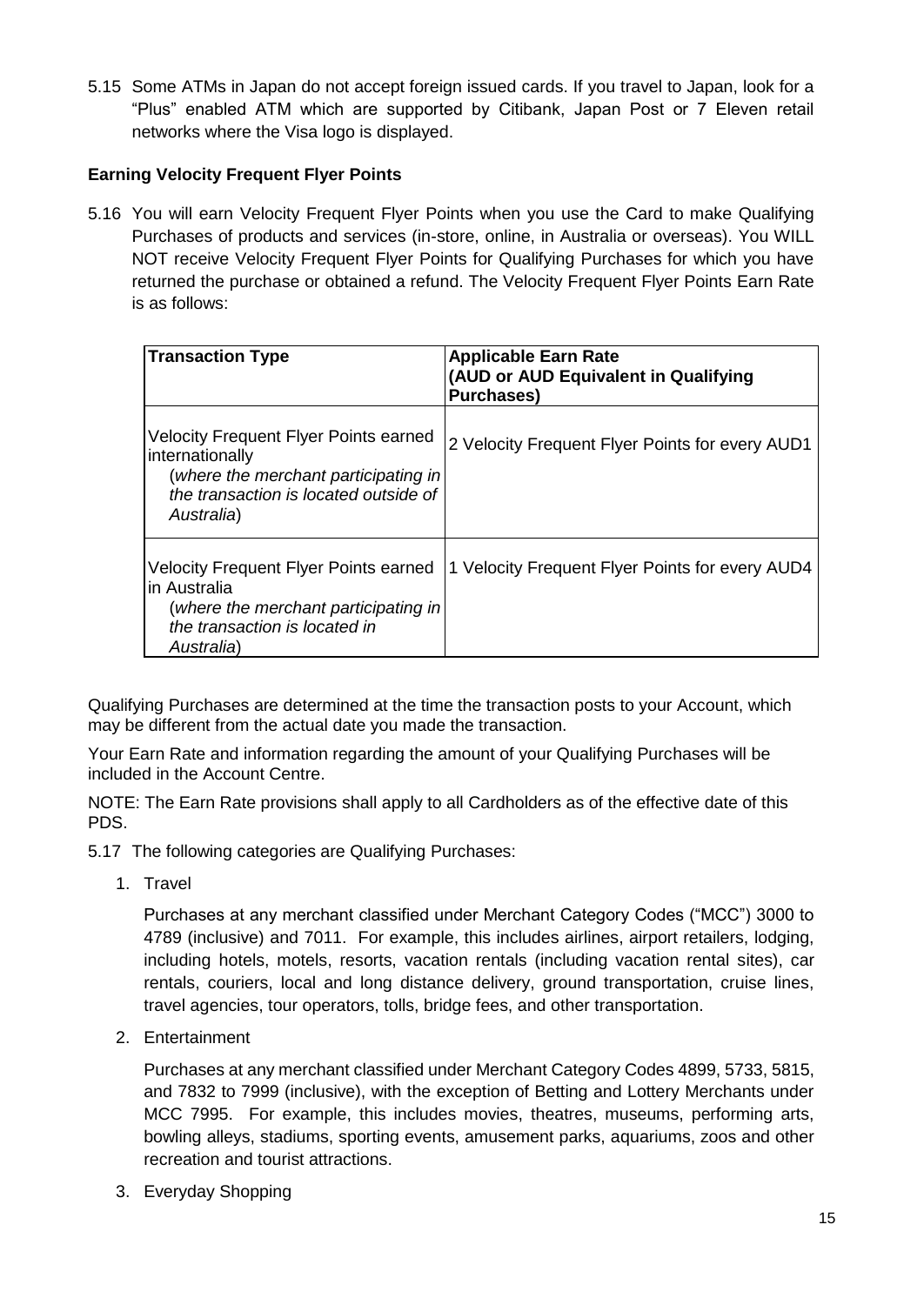- 5.18 Purchases at any merchant classified under Merchant Category Codes 5122, 5300 to 5499 (inclusive), 5541, 5611 to 5699 (inclusive), 5732 to 5999 (inclusive), 7210 to 7230 (inclusive), and 7296 to 7299 (inclusive). For example, this includes consumer retail stores, online retailers, book stores, service/gas stations, grocery stores, supermarkets, department stores, bakeries, drug stores, clothing stores, clothing rental, restaurants, eating places, health and beauty spas. You WILL earn points for Goods and Services Tax (GST) or value added taxes paid pursuant to a Qualifying Purchase.
- 5.19 Velocity Frequent Flyer Points are not earned on transactions that are not Qualifying Purchases such as cash withdrawals, gambling transactions, quasi-cash transactions (such as money orders, travellers' cheques and foreign currencies in cash), debits for Fees and charges assessed to the Account, transfers between Wallets or adjustment transactions.<sup>22</sup>
- 5.20 Each merchant that accepts Visa cards has a Merchant Category Code ("MCC"). The MCC is selected by the merchant or its processor in accordance with Visa rules and depends on the primary types of products/services sold by the merchant. Although a merchant or some of its products and services may appear to fit within a category, the merchant may have an MCC in a different category or may use a payment technology that is set up with a different MCC. In such cases, if the MCC is not one specified for Qualifying Purchases, you will not earn Velocity Frequent Flyer Points. For more information on MCC's, refer to the Visa website.
- 5.21 Points earned with Qualifying Purchases are credited to your Velocity Frequent Flyer Account within 30 days of the date of the transaction. You will see the Velocity Frequent Flyer Points you earned with Qualifying Purchases in your statement and in your Account Centre. From time to time, we may provide other ways of seeing the Velocity Frequent Flyer Points you earned.
- 5.22 We may offer you other ways to earn or redeem Velocity Frequent Flyer Points, or increase the Velocity Frequent Flyer Points you may earn, either on a permanent or promotional basis. If so, we will provide you additional terms that shall be part of these Terms and Conditions.
- 5.23 We may decrease the Velocity Frequent Flyer Points Earn Rate or reduce or modify the MCCs that constitute Qualifying Purchases, and will provide you with at least 30 days advance notice prior to the change becoming effective.
- 5.24 We may temporarily or permanently suspend you from earning Velocity Frequent Flyer Points or refuse to credit Velocity Frequent Flyer Points for Qualifying Purchases if we have reasonable grounds to believe that you have:
	- engaged in fraudulent or unlawful activity related to the Product or the Account; or
	- misused the Product or Account or breached these Terms and Conditions in any way; or
	- opened multiple Accounts to obtain Velocity Frequent Flyer Points; or
	- artificially inflated your spend, including by using your Card for business/commercial purposes, to obtain Velocity Frequent Flyer Points.

Velocity membership and Velocity Frequent Flyer Points earn and redemption are subject to the Velocity Frequent Flyer [Terms and Conditions,](https://email.virginaustralia.com/pub/cc?_ri_=X0Gzc2X%3DWQpglLjHJlYQGrzgibJl8Szd0zesNPqwnUE1lzgtpszePStLdzemsVXtpKX%3DUACTBU&_ei_=Enbk1dfJ3Z3ERCTEyp3NK91fzaB18UNLdG_0Q0EcBaxbhsRYiS3OXixy5HQ5exxIc6U4nSYji1rx0WSIGb-0Yk60ZBEwDPUNxMZPT7PmPlwMlgAEPAaQu7n3TfFRLlsu4fWsJDrmlRNIvUTXElfbodLxyDA0jWbpquELjw.) as amended from time to time.

<sup>&</sup>lt;sup>22</sup> Velocity membership and Velocity Frequent Flyer Points earn and redemption are subject to the Velocity Frequent Flyer [Terms and Conditions,](https://email.virginaustralia.com/pub/cc?_ri_=X0Gzc2X%3DWQpglLjHJlYQGrzgibJl8Szd0zesNPqwnUE1lzgtpszePStLdzemsVXtpKX%3DUACTBU&_ei_=Enbk1dfJ3Z3ERCTEyp3NK91fzaB18UNLdG_0Q0EcBaxbhsRYiS3OXixy5HQ5exxIc6U4nSYji1rx0WSIGb-0Yk60ZBEwDPUNxMZPT7PmPlwMlgAEPAaQu7n3TfFRLlsu4fWsJDrmlRNIvUTXElfbodLxyDA0jWbpquELjw.) as amended from time to time.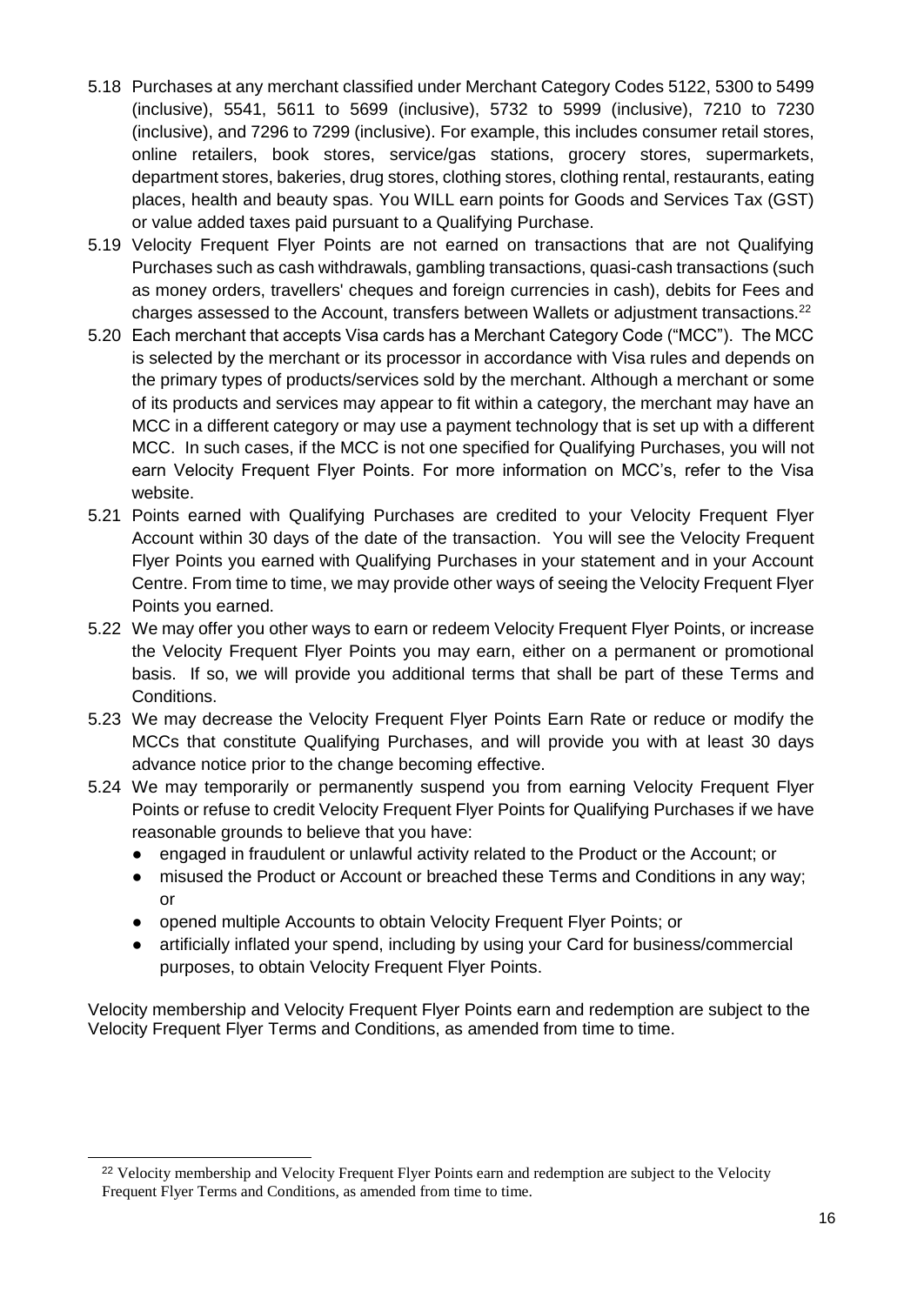# <span id="page-24-0"></span>6 Mobile Services

- 6.1 Mobile Services are optional and allow you to undertake certain transactions and activities in relation to the Product, including funds transfers, person-to-person payments (P2P), balance and account history lookups and event notifications.
- 6.2 Mobile Services may be provided through the Mobile App or other electronic means, including software applets or apps which you may install on your mobile phone<sup>23</sup>. You will be required to create a user profile/account, undergo verification and registration procedures and provide certain key phrases and/or identification numbers to verify your identity and authorise transactions via the Mobile Services.
- 6.3 The Available Balance shown in balance inquiries through the Mobile Services may differ from the actual Available Balance due to deposits in progress, charges, fees or outstanding withdrawals or payments. The Available Balance is updated periodically and the information presented via the Mobile Services may be slightly delayed at the time you perform a balance inquiry.
- 6.4 Person-to-person payments (P2P) may only be made between cardholders who have successfully completed the Full Customer Due Diligence.

# <span id="page-24-1"></span>7 Funds Credits

- 7.1 Funds Credits can be loaded only as specifically provided in these Terms and Conditions. This is not a facility by which Cuscal takes deposits from you. Funds Credits can currently be loaded via BSB, BPAY® , and debit/credit card loads.
- 7.2 You can load Funds Credits by using BPAY $^{\circledR 24}$ . BPAY $^{\circledR}$  is an electronic payment service by which payments can be made through a number of Australian banks, building societies and credit unions. To load Funds Credits by BPAY® , you may need to register for internet or phone banking with your financial institution<sup>25</sup>.
- 7.3 You can also load Funds Credits via a bank transfer from your personal bank account (BSB). Funds can be transferred by logging into your online bank account or via telephone banking, selecting the 'Pay Anyone' option and entering your unique bank transfer details available in your Account Centre.
- 7.4 Funds Credits by BPAY® will normally become part of your Available Balance up to 3 working days from the time the Funds Credit was initiated.
- 7.5 Funds Credits loaded by bank transfer (BSB) will become part of your Available Balance up to 1 working day from the time the Funds Credit was initiated<sup>26</sup>. In the case a Funds Credit exceeds the Available Balance limit that applies to your Account (see section 8.2), we may contact you to confirm your identity, obtain information for customer due diligence and possibly increase your Available Balance limit, in which case you will be required to respond within 24 hours, or your Funds Credit will be rejected. If your Funds Credit via bank transfer

<sup>23</sup> See section 30 (*Apps for mobile devices*).

<sup>&</sup>lt;sup>24</sup> Registered to BPAY® Pty Ltd ABN 69 079 137 518.

<sup>&</sup>lt;sup>25</sup> Your financial institution may charge transaction fees relating to Funds Credits loaded by this method.

<sup>&</sup>lt;sup>26</sup> Your financial institution may charge transaction fees relating to Funds Credits loaded by this method. The time it takes for Funds Credits to become part of your Available Balance may vary based on your financial institution. When your transfer is made outside Australian (AEST/AEDT) business hours, prior to or on a weekend or public holiday, it may take more than 1 working day (24 hours) for funds to become part of your Available Balance. We limit the maximum amount in a single load via bank transfer to AUD25,000 (as long as it does not cause your Available Balance to exceed AUD25,000). Please note that your financial institution may place other limits.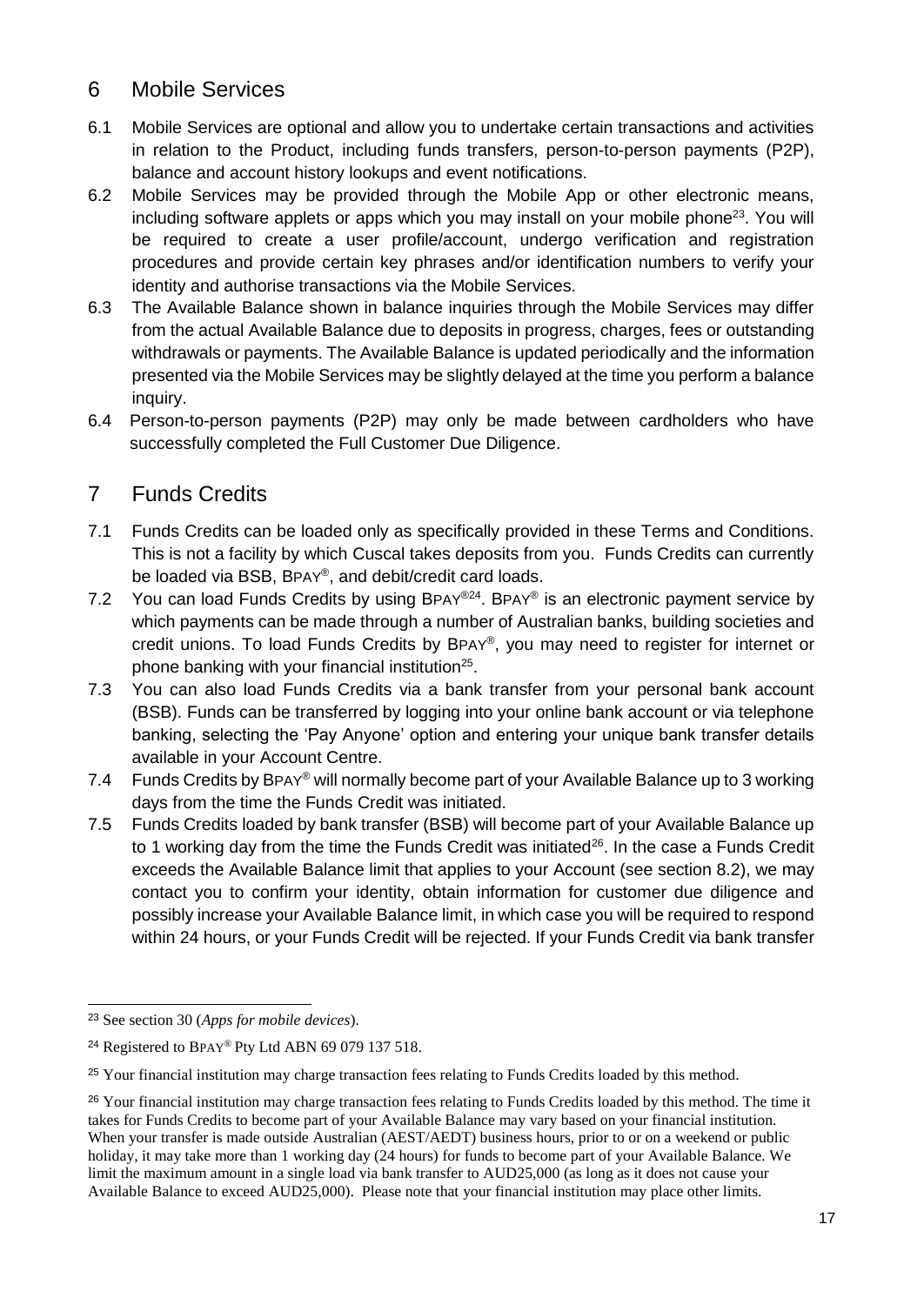(BSB) is rejected, we will process the return within 24 hours of our receipt of the funds. The return may take up to 5 business days to be returned to your originating bank account.

- 7.6 Funds Credits performed via debit/credit cards are subject to specific terms and conditions that are published in the Account Centre.
- 7.7 You may be able to load Funds Credits by transferring funds from certain other financial products held with or through us to your Available Balance, including web transfer. In addition, we may make available other products or services through which you can load Funds Credits, such as direct debit. Specific terms and conditions may govern such Funds Credits and will be posted in the Account Centre.

# <span id="page-25-0"></span>8 Limits applying to Funds Credits

8.1 If you activated the Card by providing limited personal information and without undergoing the Full Customer Due Diligence process, the total aggregate Funds Credits to the Account will be AUD999. To calculate whether you reached the maximum aggregate Funds Credits, we will consider all loads to the Global Wallet<sup>®</sup> Account. Any load that results in the sum of all loads to the Card exceeding AUD999 will be rejected. For example, if you perform three loads each of \$400, the last load will be rejected. You will be able to increase this AUD999 maximum aggregate Funds Credit at any time if you provide us the information we need to successfully perform the Full Customer Due Diligence process. If we cannot perform the Full Customer Due Diligence process, you will only be able to load a maximum of AUD999 into the Card and we may also opt to cancel the Card.

| The limit on                                                                                                                                                                                                                                                        | $$ is $$                                                  |
|---------------------------------------------------------------------------------------------------------------------------------------------------------------------------------------------------------------------------------------------------------------------|-----------------------------------------------------------|
| Minimum amount of initial Funds Credit (this<br>applies solely to first time Funds Credit,<br>regardless of completion the Full Customer<br>Due Diligence)                                                                                                          | AUD50                                                     |
| Maximum Available Balance                                                                                                                                                                                                                                           | AUD100,000 <sup>27</sup>                                  |
| Maximum amount of a single Funds Credit (as<br>long as it does not cause Available Balance to<br>exceed maximum above) $^{28}$<br>if loaded by BPAY®<br>$\bullet$<br>if loaded by bank transfer<br>$\bullet$<br>if loaded by card load<br>if loaded by credit card* | AUD5,000 <sup>29</sup><br>AUD25,000<br>AUD5,000<br>AUD500 |
| *Maximum per person, per 6 months                                                                                                                                                                                                                                   |                                                           |
| Maximum Aggregate Funds Credits                                                                                                                                                                                                                                     | AUD100,000                                                |

8.2 Once we are able to successfully complete the Full Customer Due Diligence, the following limits will apply to Funds Credits and Available Balance:

<sup>27</sup> This limit may be increased. See sections 8.4.

<sup>28</sup> This limit may be increased. See sections 8.4.

 $29$  This limit may be increased. See sections 8.4. Please note that your financial institution may place other limits on the amount that may be transferred via BPAY®.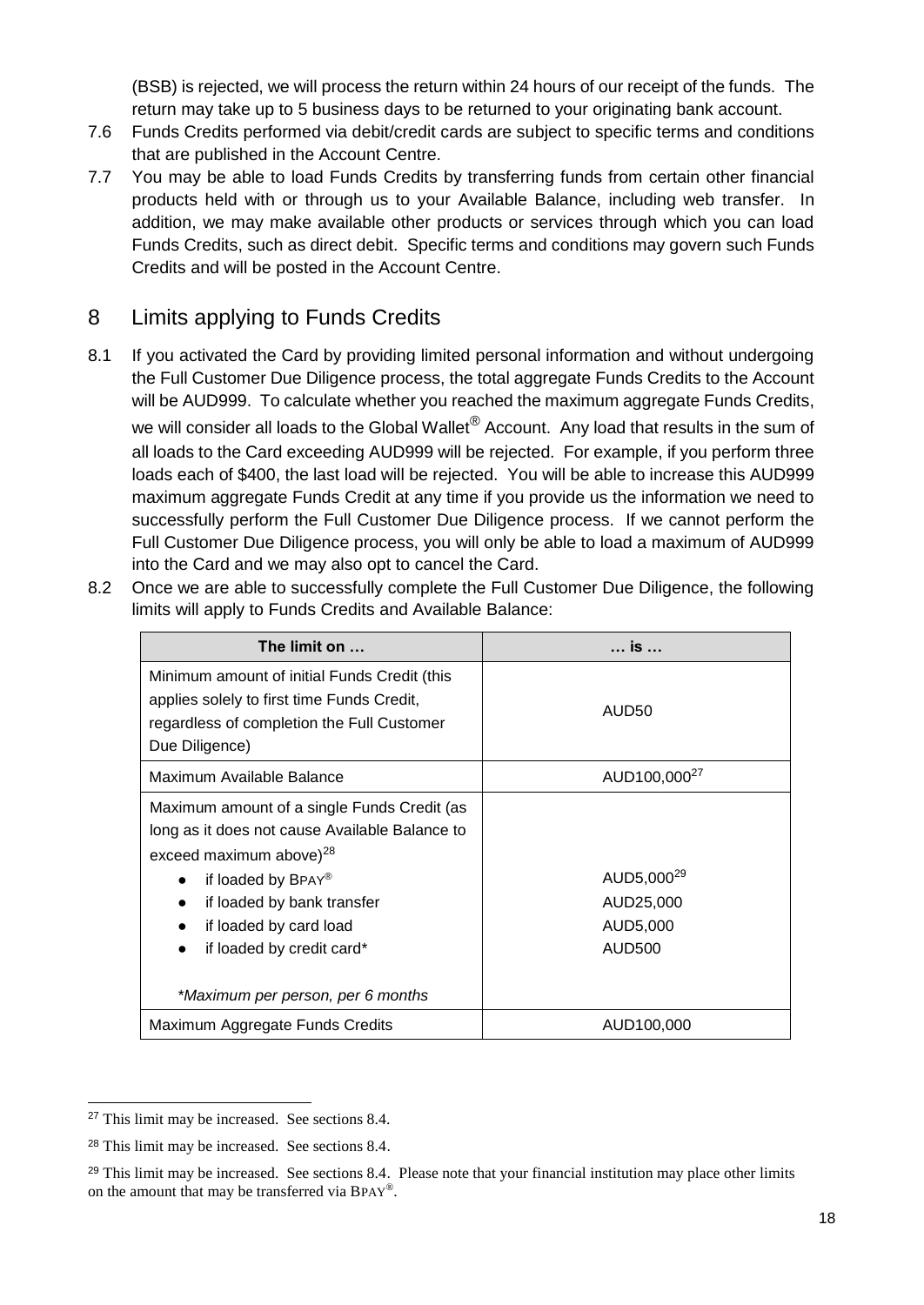- 8.3 Maximum Aggregate Funds Credits is based on a rolling 12 month period. The rolling 12 month period is counted backward from the date of your most recent Funds Credit.
- 8.4 Where Full Customer Due Diligence has been successfully completed, we may agree to increase the Maximum Available Balance limit for your Product. We will consider whether to do this if:
	- you apply to us for an increased limit; or
	- you contact us to inform that a Funds Credit you have performed would cause your Available Balance to exceed the limit shown in the table above.

If we do agree to an increase in the Maximum Available Balance limit, we may also increase the maximum amount that can be loaded by bank transfer or BPAY®. (Please note your financial institution may place limits on bank transfers or BPAY® transfers).

### <span id="page-26-0"></span>9 Drawdown Sequence

- 9.1 When using your Card to withdraw money from an ATM or to make a purchase in the currency of the country you are in, your Card will automatically draw on the currency of that country but only if you have a sufficient part of your Available Balance held in a Wallet in that currency. If there are no or insufficient funds available in the local currency Wallet, your Card will look to draw funds from the next Wallet in the Drawdown Sequence at the Applicable Exchange Rate to the portion of the transaction for which you do not have sufficient available balance in the corresponding Wallet. (Please see sections 10 and 11 of the Terms and Conditions.)
- 9.2 If, for example, you wished to complete a transaction in the local currency:
	- if the Available Balance of your Wallet which is held in the local currency (Wallet A) is less than the transaction amount your Card will first draw funds from Wallet A; and
	- if the Available Balance in Wallet A is insufficient to pay the transaction amount in full, your Card will draw funds from the next Wallet in the Drawdown Sequence (which is not held in the local currency) (**Wallet B**) for the purposes of paying the remainder of the transaction amount. It will do this by transferring funds from Wallet B to Wallet A this is called an "auto Wallet transfer" and the Applicable Exchange Rate will apply; and
	- if the Available Balance in Wallet B is insufficient to pay the transaction amount in full, your Card will then draw funds from the next Wallet in the Drawdown Sequence (which is not held in the local currency) (**Wallet C**) for the purposes of paying the remainder of the transaction amount. It will do this by performing an auto Wallet transfer from Wallet C to Wallet A. The Applicable Exchange Rate will apply to such transfer; and
	- the Card will continue to draw funds from the next available Wallet in the Drawdown Sequence until the transaction amount is paid in full. Each time that the Card draws funds from a Wallet which is not held in the local currency, it will perform an auto Wallet transfer from the next available Wallet in the Drawdown Sequence to Wallet A. The Applicable Exchange Rate will apply to each such transfer.
- 9.3 While we do our best to complete the transaction by utilising the Drawdown Sequence and drawing funds from all of your available Wallets, if the Available Balance is insufficient to pay the transaction amount in full, the transaction will be declined. In this case, no auto Wallet transfers will occur.
- 9.4 If you transact in a currency other than a Supported Currency, the funds will be drawn from your Australian Currency Wallet. If the Available Balance in your Australian Currency Wallet is less than the transaction amount, we will draw funds from the Available Balance held in your other Wallets according to the Drawdown Sequence.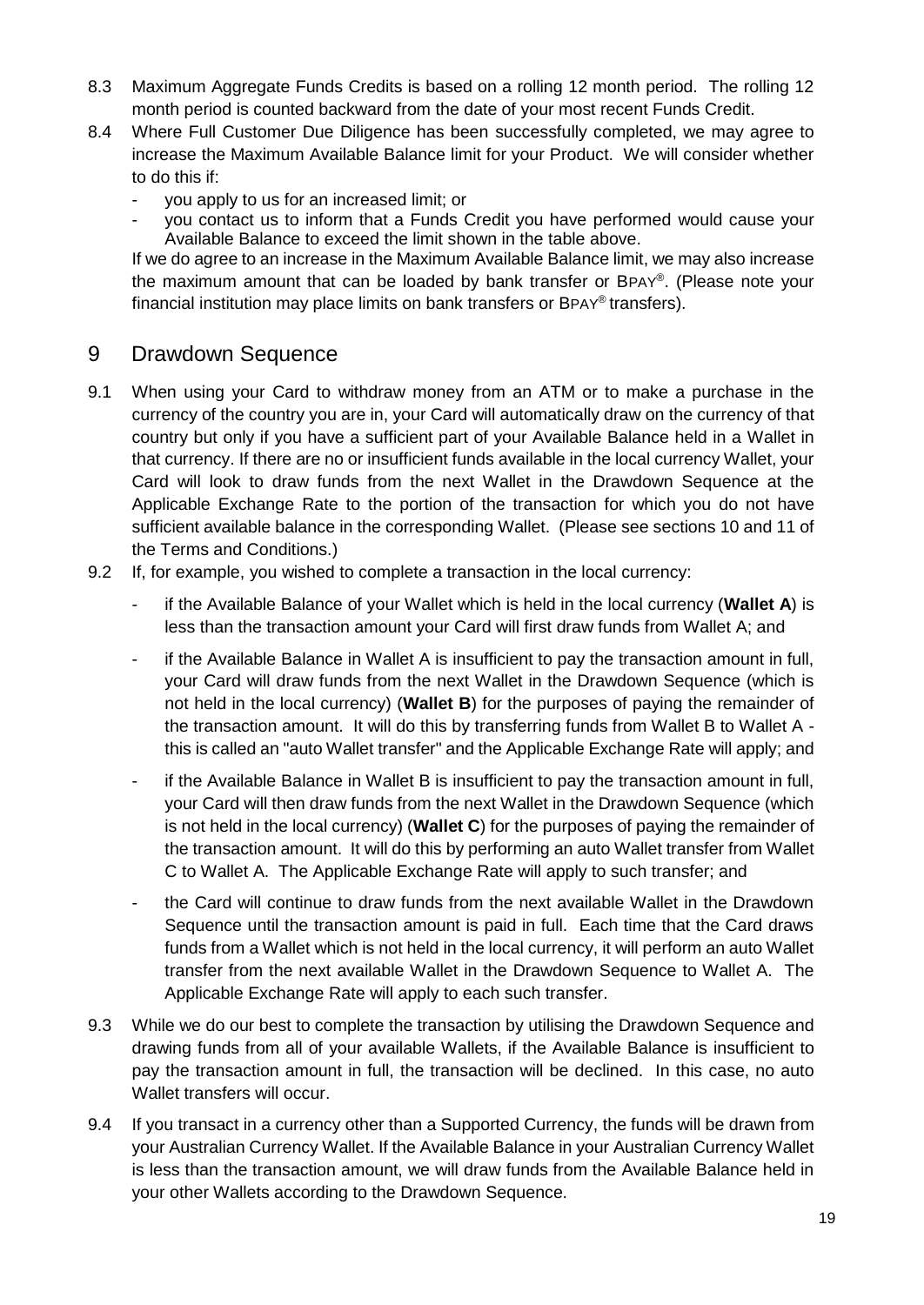#### *EXAMPLE OF DRAWDOWN SEQUENCE*

- *Wallets available: US\$200 EU€100*
- *If you want to make a purchase for US\$250, but you only have US\$200 in your US\$ Wallet, the transaction will be approved because funds will be drawn from your next available Wallet; in the example here US\$ is the top Wallet, then the EU€ Wallet.*
- US\$200 will be used first, then EU€, at the Applicable Exchange Rate.
- *If the Applicable Exchange Rate is US\$1 = EU* $\epsilon$ *0.74, then this rate will apply to the US\$50 required to complete the transaction i.e. \$50 × 0.74 = EU€37. This means that EU€37 will be drawn from your EU€ Wallet and US\$50 credited to your US\$ Wallet to allow the transaction to be completed.*

# <span id="page-27-0"></span>10 Applicable Exchange Rate

- 10.1 The Applicable Exchange Rate, a foreign exchange rate that Rêv sets from time to time and that includes a margin, applies to all transactions that require a foreign currency conversion. The Applicable Exchange Rate utilised will vary depending on the type of transaction.
- 10.2 The Applicable Exchange Rates are updated continuously throughout the day. If you are a current holder of the Product, you can check the rates for the Supported Currencies on the Account Centre of the Website or Mobile App.
- 10.3 The following type of transactions will receive a preferential Applicable Exchange Rate that is lower than the Applicable Exchange Rate applied to auto Wallet transfers: (a) transactions in which you actively utilise the Website or Mobile App to perform funds transfers between currency Wallets through your Account Centre (as opposed to an auto Wallet transfer), and (b) Funds Credit into a Preferred Load Wallet that is a Foreign Currency Wallet (the Applicable Exchange Rate is determined at the time the Funds Credit posts to your Account and will be the same preferential Applicable Exchange Rate that would be applied if you had made an active foreign exchange transfer between currency Wallets at that time).
- 10.4 When you actively utilise the Website or Mobile App to perform funds transfers between currency Wallets through your Account Centre, you will have an opportunity to review and approve the Applicable Exchange Rate prior to the transaction.
- 10.5 For some transactions, including transactions in Unsupported Currencies, the Applicable Exchange Rate is determined at the time the transaction posts to your Account, which may be different from the time you made the transaction. In these cases, there may be a variation between the indicative Applicable Exchange Rate at the time of the transaction and the actual Applicable Exchange Rate that is applied to the transaction.
- 10.6 We will apply the Applicable Exchange Rate in the circumstances listed in the following table:

| <b>Type of Transaction</b>                          | Applicable Exchange Rate<br>and Time of Determination                                                                                                                                      | Where is Applicable<br>Exchange Rate posted?                                                                                                              |
|-----------------------------------------------------|--------------------------------------------------------------------------------------------------------------------------------------------------------------------------------------------|-----------------------------------------------------------------------------------------------------------------------------------------------------------|
| Funds Credit into Foreign<br><b>Currency Wallet</b> | $AUD \rightarrow$ the Supported<br>Currency of the Preferred<br>Load Wallet.<br>The Applicable Exchange<br>Rate is determined at the<br>time the Funds Credit<br>posts to your Account and | The indicative Applicable<br>Exchange Rate is<br>displayed prior to the<br>transaction in the Load<br>with Card section of the<br>Mobile App and Website. |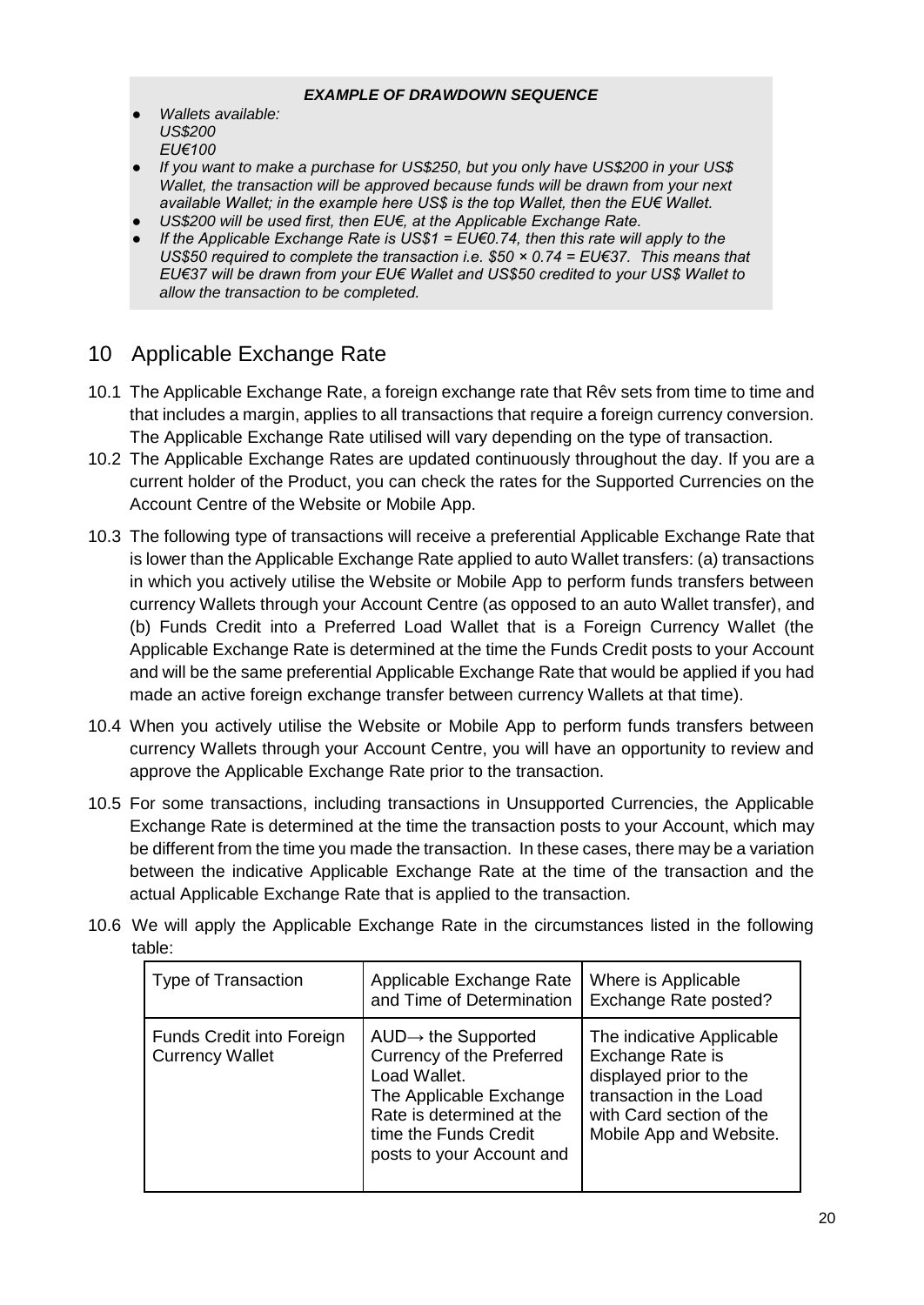|                                                                                                                                                                                                                                                                                                                                                      | is made part of your<br>Available Balance.                                                                                                                                                                                                                                                                                                                                                                                                                                              |                                                                                                                                                                                                         |
|------------------------------------------------------------------------------------------------------------------------------------------------------------------------------------------------------------------------------------------------------------------------------------------------------------------------------------------------------|-----------------------------------------------------------------------------------------------------------------------------------------------------------------------------------------------------------------------------------------------------------------------------------------------------------------------------------------------------------------------------------------------------------------------------------------------------------------------------------------|---------------------------------------------------------------------------------------------------------------------------------------------------------------------------------------------------------|
| You actively request to<br>exchange money between<br><b>Supported Currency</b><br>Wallets via the Website or<br>the Mobile App                                                                                                                                                                                                                       | The currency of the "From"<br>Wallet $\rightarrow$ the currency of<br>the "To" Wallet. The<br>Applicable Exchange Rate<br>is set at the time you<br>confirm the transaction.                                                                                                                                                                                                                                                                                                            | The Applicable Exchange<br>Rate is displayed prior to<br>the transaction.                                                                                                                               |
| You use the Card to<br>perform a transaction in a<br><b>Supported Currency but</b><br>do not have a sufficient<br>Available Balance in that<br>Wallet. You do have<br>sufficient funds in other<br>Wallets. (This also applies<br>when a Fee is assessed<br>but you do not have<br>sufficient funds in the<br><b>Australian Currency</b><br>Wallet.) | The Supported Currency<br>of each Wallet used to<br>fund the transaction<br>according to the<br>Drawdown Sequence (to<br>the extent of the amount<br>used from that Wallet) $\rightarrow$<br>the Supported Currency of<br>the transaction. The<br>Applicable Exchange Rate<br>is set at the time the<br>transaction posts to your<br>Account.                                                                                                                                           | The Applicable Exchange<br>Rate is applied<br>automatically, and is<br>displayed in your History.                                                                                                       |
| You use the Card to<br>perform a transaction in a<br>currency that is not a<br><b>Supported Currency</b>                                                                                                                                                                                                                                             | AUD the currency of the<br>transaction<br>or, if an insufficient part of<br>your Available Balance is<br>in the Australian Currency<br>Wallet:<br>The Supported Currency<br>of each Wallet used to<br>fund the transaction<br>according to the<br>Drawdown Sequence (to<br>the extent of the amount<br>used from that Wallet) $\rightarrow$<br>the currency of the<br>transaction. The<br>Applicable Exchange Rate<br>is set at the time the<br>transaction settles in your<br>Account. | The Applicable Exchange<br>Rate is applied<br>automatically and appears<br>in your History.                                                                                                             |
| Your Account does not<br>have any Transaction<br>Activity during 24<br>consecutive months or the<br>Card Account is closed, at<br>your request or by us, and<br>there are funds in Foreign<br>Currency Wallet(s)                                                                                                                                     | The total amount in each<br><b>Foreign Currency Wallet</b><br>$\rightarrow$ USD\$<br>The Applicable Exchange<br>Rate is determined at the<br>time all funds in Foreign<br><b>Currency Wallets are</b><br>transferred to the<br><b>Australian Currency</b><br>Wallet.                                                                                                                                                                                                                    | The Applicable Exchange<br>Rate will be posted in the<br>Account Centre. You may<br>obtain an indicative<br>Applicable Exchange Rate<br>when you request Account<br>closure via Customer<br>Assistance. |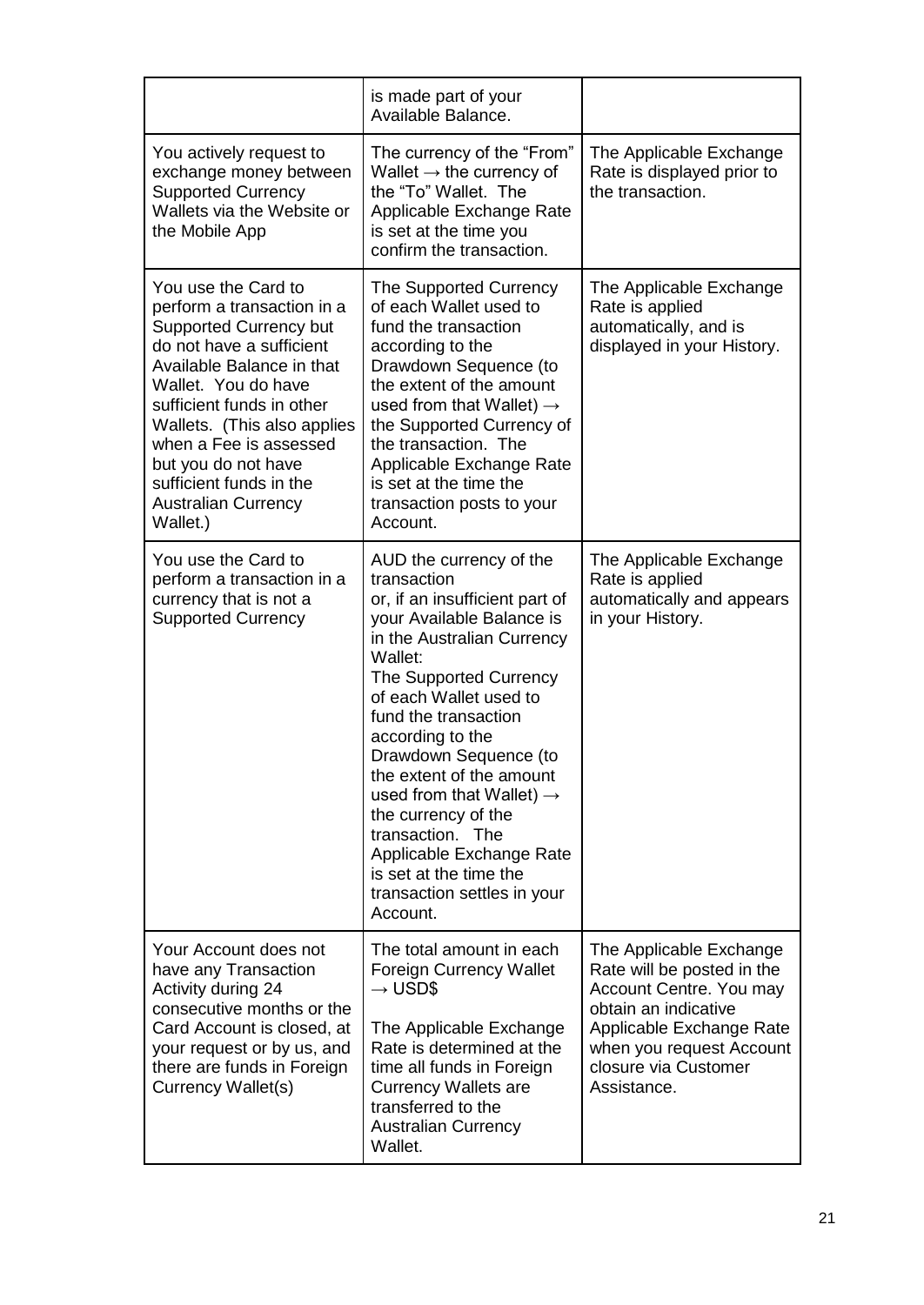| We need to calculate your<br>Available Balance in AUD<br>and money is held in<br><b>Foreign Currency</b><br>Wallet(s), or we need to<br>calculate the AUD price of<br>any transaction <sup>30</sup> | The balance of each<br>foreign currency Wallet $\rightarrow$<br>USD\$.                                                              | An indicative Applicable<br>Exchange Rate is utilised<br>(the same rate that would<br>be utilised if you<br>performed an active Wallet<br>to Wallet transfer) |
|-----------------------------------------------------------------------------------------------------------------------------------------------------------------------------------------------------|-------------------------------------------------------------------------------------------------------------------------------------|---------------------------------------------------------------------------------------------------------------------------------------------------------------|
| We need to calculate your<br>Available Balance in a<br>Supported Currency and<br>money is held in other<br>Currency Wallet(s) <sup>31</sup>                                                         | The balance of each<br>currency Wallet $\rightarrow$ the<br>currency in which we are<br>calculating the Available<br><b>Balance</b> | An indicative Applicable<br>Exchange Rate is utilised<br>(the same rate that would<br>be utilised if you<br>performed an active Wallet<br>to Wallet transfer) |

#### *EXAMPLES OF APPLICABLE EXCHANGE RATE*

*These examples are for illustrative purposes only and do not contain accurate exchange rates.*

*Please note that we do not control the time that a transaction posts to or is settled in the Account.*

#### *Example 1:*

#### *The transaction is for 100 THB, you have zero THB in your THB Wallet, and 100 AUD in your AUD wallet.*

*The Applicable Exchange Rate at the time of posting is 1 AUD = 19.94667 THB. The AUD amount is \$100 / \$19.94667 = \$5.01.*

#### *Example 2:*

#### *The transaction is for 100 THB, you have 50 THB in your THB Wallet, and 100 USD in your USD Wallet.*

*We will pay the transaction with the 50 THB in your Wallet and convert USD to THB to complete the purchase price.*

*The Applicable Exchange Rate at the time of posting is 1 USD = 29.12437 THB USD 0.029. The USD amount is \$50 / \$29.12437 = \$1.72.*

#### *Example 3:*

*The transaction is for 100 MXN, MXN is not a Supported Currency, so there is no MXN Wallet available, you have 100 AUD in your AUD wallet.*

*The Applicable Exchange Rate at the time of posting is 1 AUD = 14.51023 MXN. The AUD amount is \$100 / \$19.51023 = \$5.13.*

#### *Example 4:*

l

*The transaction is for 100 MXN, MXN is not a Supported Currency, so there is no MXN Wallet available, you do not have any funds in your AUD Wallet, but you do have USD\$100 in the USD Wallet which is next in your Drawdown Sequence.* 

*The Applicable Exchange Rate at the time of posting is 1 AUD = 14.51023 MXN. The AUD amount needed is \$100 / \$19.51023 = \$5.13.*

<sup>30</sup> No foreign exchange transaction takes place, but we need to calculate the Available Balance to display it to you, or to determine whether any of the limits of these Terms and Conditions applies, or to calculate the AUD\$ price of any transaction, or for any other purpose.

<sup>&</sup>lt;sup>31</sup> We may need to perform this calculation if you are performing a transaction in a Supported Currency but do not have sufficient funds in that Wallet.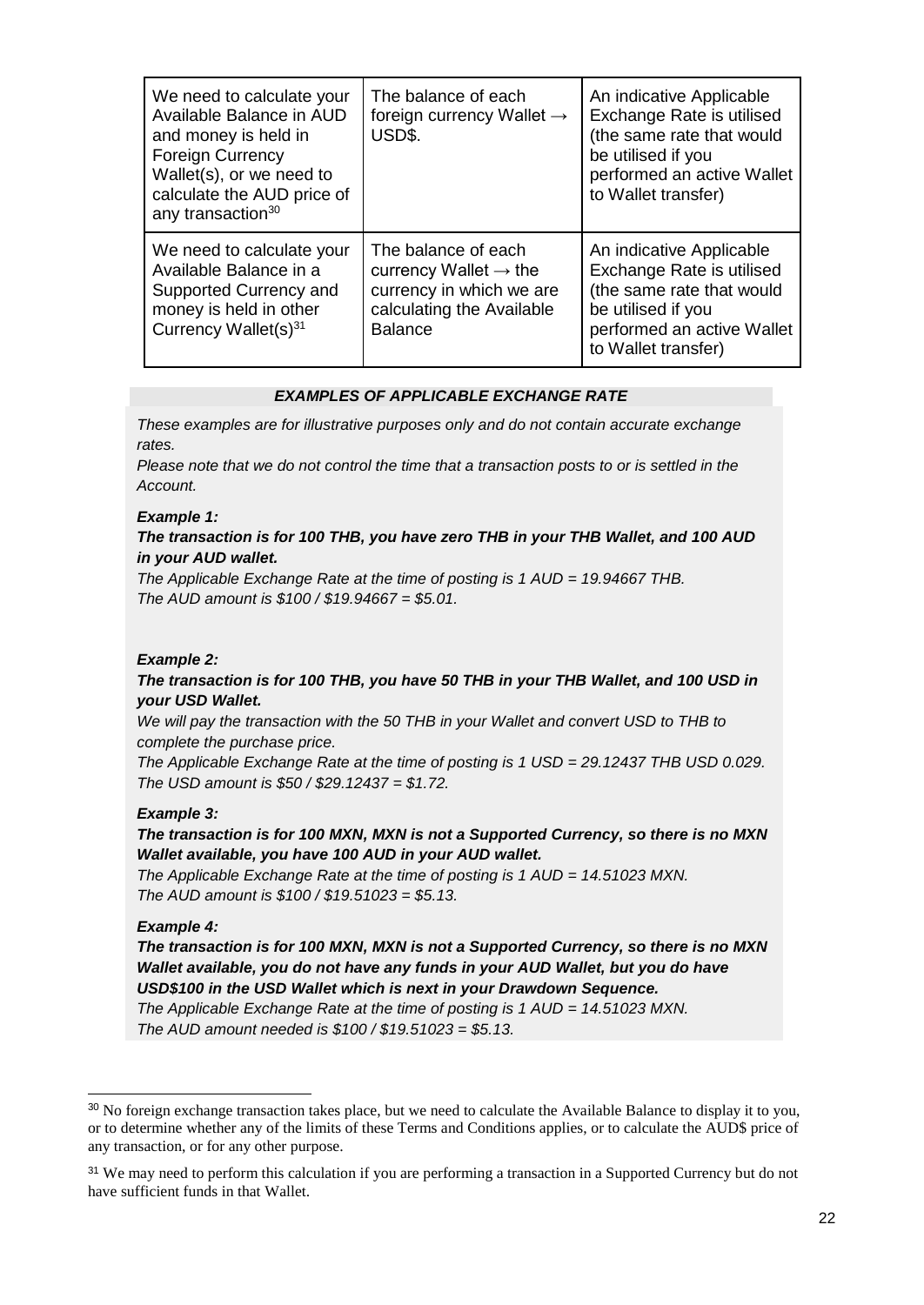*Since you do not have funds in your AUD Wallet, we need to convert USD to AUD and the Applicable Exchange Rate at the time of posting is 1 USD = 1.51354 AUD. The amount debited from your USD Wallet is \$5.13 / \$1.51354 = \$3.39*

10.7 Please note that the Applicable Exchange Rates fluctuate and are updated throughout the day. The Applicable Exchange Rates are determined at the time the transaction posts to your Account, which may be different from the time you made the transaction. Exchange rates can vary according to external market factors and the exchange rate that applies may subsequently prove not to be the most favourable.

### 11 Fees

l

- 11.1 You agree to pay the fees provided in these Terms and Conditions. Whenever any of those fees is incurred or becomes payable, you authorise us to deduct it from the Available Balance and reduce the Available Balance accordingly. All fees are expressed in AUD, unless otherwise indicated, and are inclusive of any applicable GST.
- 11.2 All AUD fees will be collected from your Australian Currency Wallet. To the extent the available funds in the Australian Currency Wallet are insufficient to cover the entirety of the fee, we will deduct the remaining portion of the fee from your other Wallet(s) using the Drawdown Sequence and apply the Applicable Exchange Rate.

| <b>Card Issue and Replacement Fees</b>                                                                                                      | <b>Applicable Fee</b>                            |
|---------------------------------------------------------------------------------------------------------------------------------------------|--------------------------------------------------|
| Card issue fee – payable when you successfully apply for the Product                                                                        | <b>FREE</b>                                      |
| <b>Replacement Physical Card</b>                                                                                                            | <b>FREE</b>                                      |
| <b>Issue Virtual Card</b>                                                                                                                   | <b>FREE</b>                                      |
| <b>Funds Credits</b>                                                                                                                        |                                                  |
| Funds Credit loaded by bank transfer (BSB)                                                                                                  | <b>FREE</b>                                      |
| Funds Credit loaded by Bpay® or VISA/Mastercard debit/credit* Card<br>to a Preferred Load Wallet that is not the Australian Currency Wallet | <b>FREE</b>                                      |
| Funds Credit loaded by Bpay® or VISA/Mastercard debit/credit* Card<br>to the Australian Currency Wallet                                     | 0.5% of amount<br>of Funds Credit,<br>AUD 1 min. |
| *Your credit card provider may charge you a cash advance fee for<br>loads performed on your credit card.                                    |                                                  |
| ATM fees <sup>32</sup> (The ATM operator may charge separate fees.)                                                                         |                                                  |
| ATM transaction fee - when you use an ATM in Australia to make a<br>withdrawal in Australian dollars                                        | <b>FREE</b>                                      |
| ATM transaction fees – when you use an ATM to make a withdrawal,<br>outside Australia                                                       | <b>FREE</b>                                      |
| ATM balance enquiry fee                                                                                                                     | <b>FREE</b>                                      |
| <b>Mobile Service fees</b>                                                                                                                  |                                                  |
| Use of Mobile App for peer to peer transfers between Activated Cards                                                                        | <b>FREE</b>                                      |
|                                                                                                                                             |                                                  |

11.3 Applicable Fees are as follows:

<sup>&</sup>lt;sup>32</sup> Some ATM operators may charge additional fees to withdraw cash or when you request a balance enquiry from their ATMs which, if you are overseas, you may not be advised of at the time.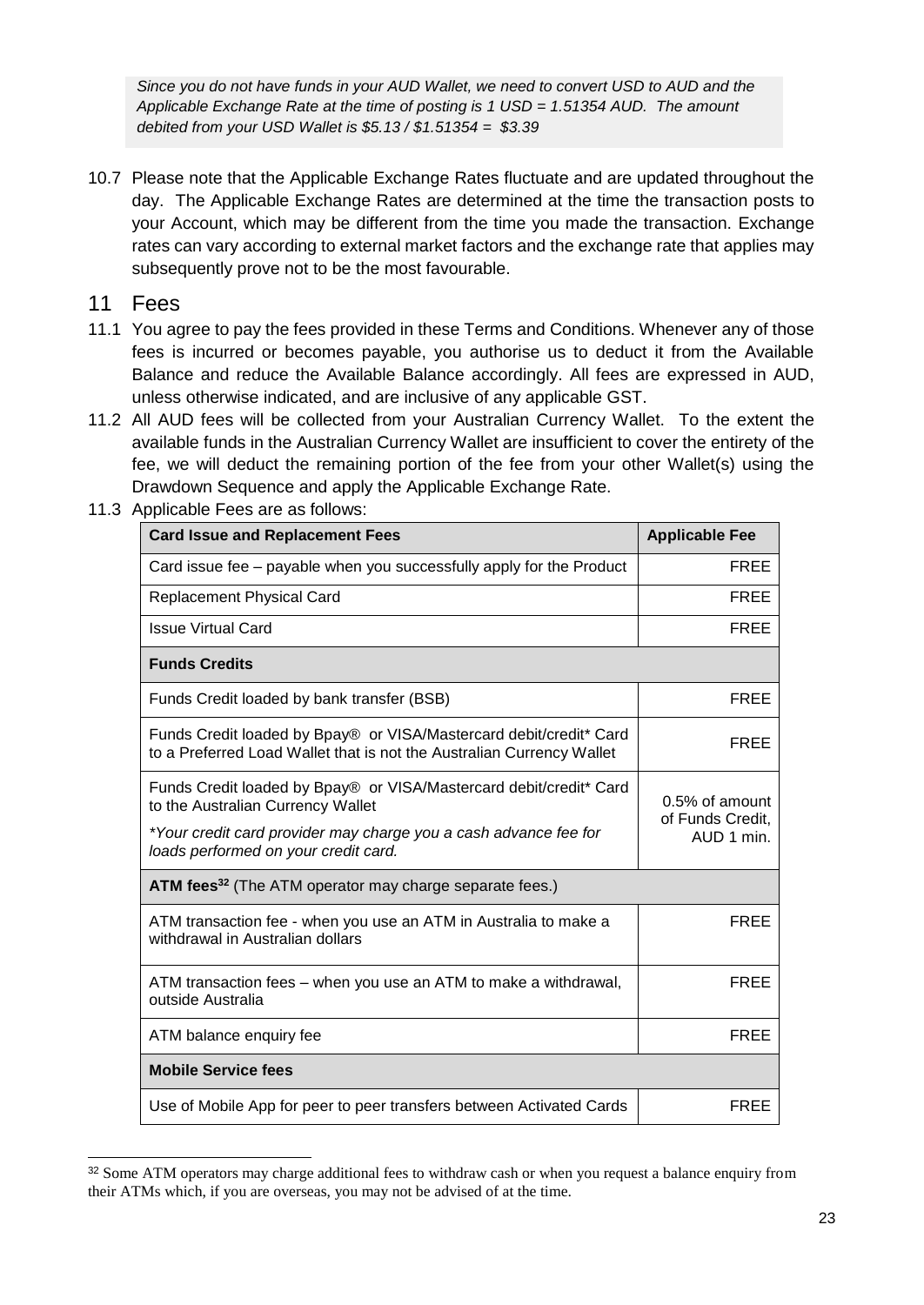| Emergency cash transfer fee <sup>33</sup>                                                                            |                                                            |
|----------------------------------------------------------------------------------------------------------------------|------------------------------------------------------------|
| Payable if you request an emergency cash transfer – up to AUD<br>3,000 (This is the maximum amount – see section 16) | FRFF                                                       |
| <b>Funds redemption fee</b>                                                                                          |                                                            |
| Payable if you request the redemption of the Available Balance <sup>34</sup>                                         | FREE                                                       |
| <b>Other Fees</b>                                                                                                    |                                                            |
| Transaction dispute handling fee                                                                                     | FRFF                                                       |
| Inactivity fee (applicable each month after twelve consecutive<br>calendar months with no Transaction Activity)      | $0.5\%$ of amount<br>of Available<br>Balance, AUD 1<br>min |
| Negative Balance fee                                                                                                 | <b>FREE</b>                                                |
| Card to Card transfer fee                                                                                            | FRFF                                                       |

# <span id="page-31-0"></span>12. Limitations on use of Cards

- 12.1. The following limitations may apply:
	- A Card may not be used for, and authorisation may be declined for, any illegal transactions. Authorisation may be declined for any gambling transactions.
	- When using a Card with some merchants (such as hotels, rental cars, petrol stations, restaurants, cruise ships) or for mail order purchases, Card "tolerance limits" may apply. This means that the merchant may obtain an authorisation or approval on a Card for an amount up to 20% or more than the total bill (or anticipated bill) to cover additional items such as tips and incidentals or to ensure that adequate funds are available to cover the final purchase. The entire amount of the authorisation or approval will be debited and will not form part of the Available Balance until the authorisation or approval clears. Although only the amount actually spent will be finally deducted from the Available Balance after the authorisation or approval clears this higher pre authorisation limit amount could lead to a transaction being declined despite the Available Balance being sufficient for the purchase. The amount by which the authorisation or approval exceeded the final purchase amount will be added back to the Available Balance when the authorisation or approval clears, although in some cases this could take between 5-30 days, or more, to occur, especially if the merchant processes the pre-authorisation and the final purchase as separate transactions.
- 12.2. Periodic transaction limits apply to the Product. These limits are as follows:
	- ATM withdrawals in a 24 hour period are limited to the lower of AUD2,500 (or equivalent) or any withdrawal limits set by the individual ATM operator.

<sup>33</sup> See section 16 *(Emergency cash transfers)*.

<sup>34</sup> See section 21 *(Accessing your Available Balance if you don't have a current Card)*.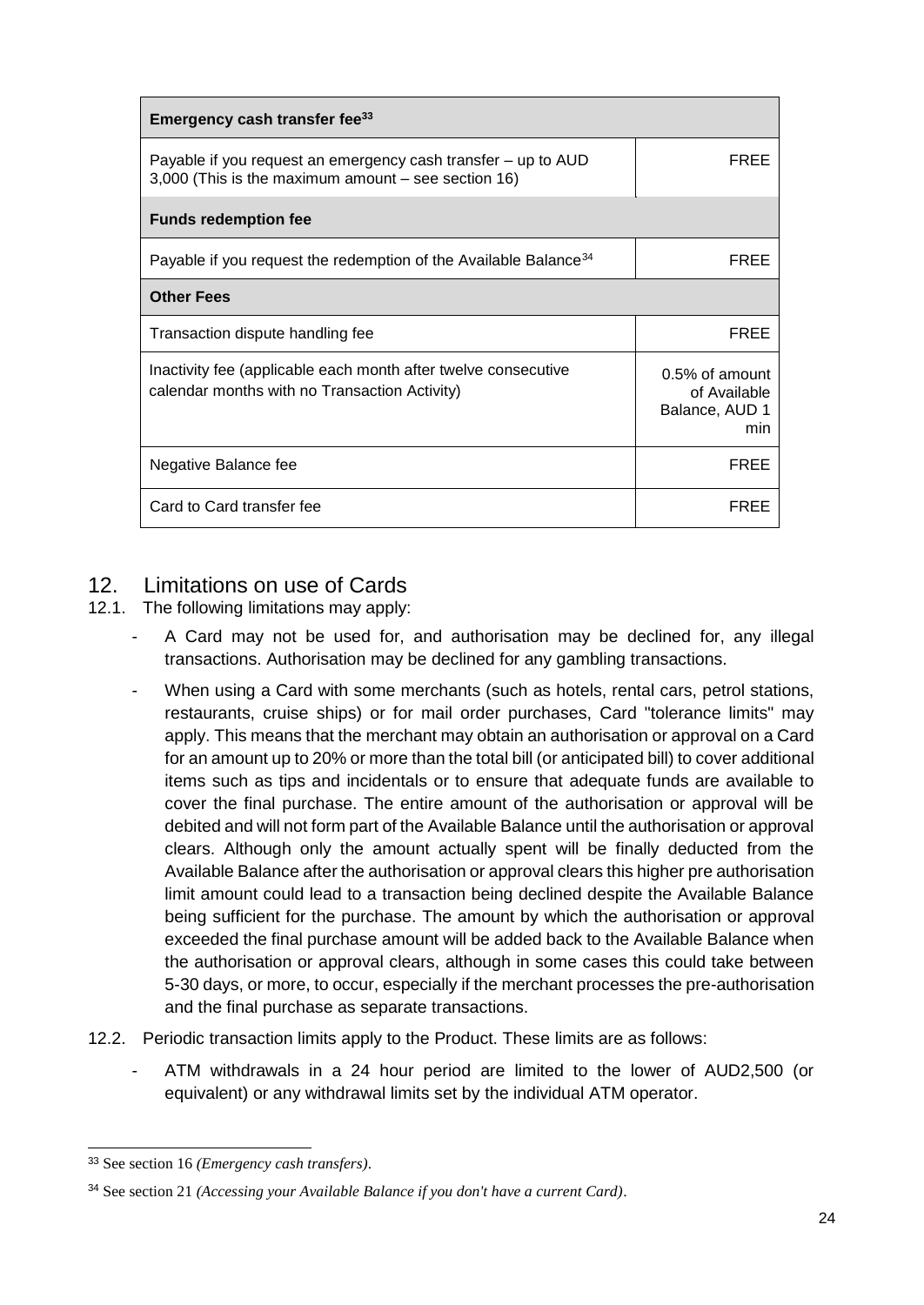- 12.3. Merchants or other providers of facilities may impose additional limits.
- 12.4. Some retailers may choose not to accept Visa prepaid cards.
- 12.5. The Card cannot be used for a cash-out transaction at a point of sale.
- 12.6. If you elected to defer the Full Customer Due Diligence process, Product functionality will be limited in the following manner:
	- total aggregate Funds Credits to the Account will be limited to AUD999 (any Funds Credit that exceeds this limit will be rejected. See Section 8);
	- you will be limited to one Physical Card;
	- you will be able to make ATM and POS transactions in Australia using your Physical Card but WILL NOT be able to make transactions outside of Australia or card not present transactions; and
	- you will not be able to perform peer to peer transfers (P2P) to other cardholders.
- You may gain access to the full Product functionality at any time by simply completing the Full Customer Due Diligence.

### <span id="page-32-0"></span>13 PINs

l

- 13.1 The PIN for a Physical Card will be set at the time of Activation of the Card. The PIN for Mobile Services will be set when you download the App and opt in to using the Mobile Services.
- 13.2 You may change the PIN for a Physical Card either online via the Account Centre or by phoning Customer Assistance.
- 13.3 If you forget a PIN, please phone Customer Assistance.
- 13.3.1 PINs must be used for all ATM withdrawals in all countries. However, while a PIN can be used for all purchases in Australia, in some countries you may not be able to use a PIN for a purchase, in which case you should be able to sign for the purchase.
- 13.4 Should an incorrect PIN be entered three times when a transaction is attempted using a Physical Card, it will be temporarily suspended. Please call us using the number on the back of your Card to reset your PIN.
- 13.4.1 Should a Physical Card be retained by any ATM because of incorrect PIN entries, the Card is deemed to be lost or stolen and hence cannot be recovered. In that event, you will need to contact Customer Assistance and arrange to be issued with a new Card.

#### *TIPS ABOUT PIN SELECTION AND SECURITY*

- *When selecting a PIN, select and memorise one that other people won't be able to guess easily. Avoid obvious PINs like '1234', '9999', your postcode or your date of birth.*
- *Do not record a PIN in reverse order, or disguised as a phone number or date where no other phone numbers or dates are recorded.*
- *Do not record a PIN in an easily decoded format based on the alphabet (e.g. A=1, B=2, etc).*
- Do not record a PIN in a series of numbers with the actual numbers circled or highlighted *in any way.*
- Do not allow anyone to watch as the PIN is entered into an ATM or other device (such as *your mobile phone).*

*Note: These tips do not determine responsibility for losses arising from Unauthorised Transactions. Your liability for losses arising from Unauthorised Transactions is set forth below<sup>35</sup> .*

<sup>35</sup> See section 17 *(Liability for Unauthorised Transactions)*.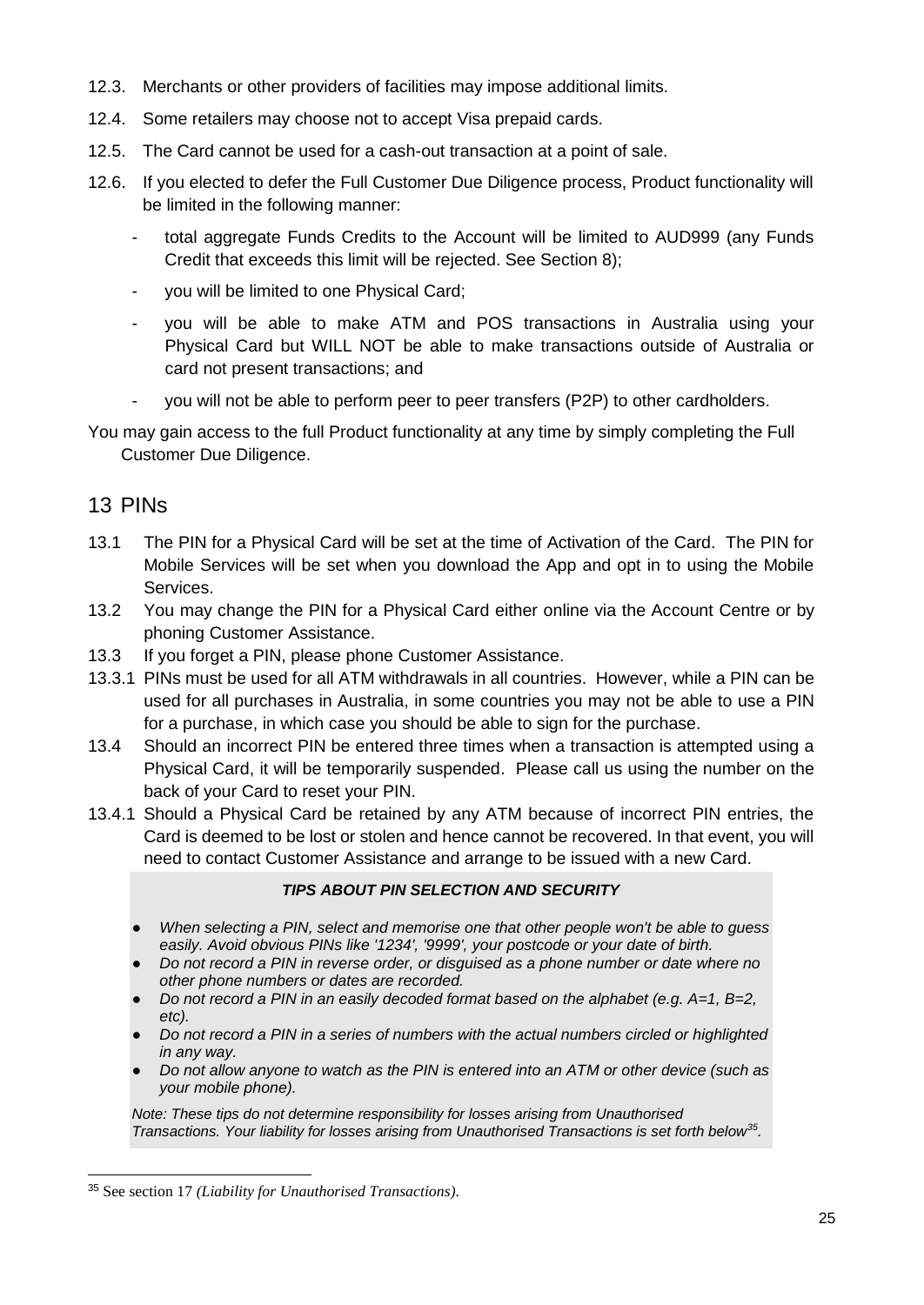# <span id="page-33-0"></span>14 Security of Cards and PINs

### <span id="page-33-1"></span>14.1 You must not:

- voluntarily disclose one or more PINs to anyone, including a family member or friend; or
- write or record a Card PIN on the Card to which it relates; or
- keep a record of a Card PIN on anything carried with the Card to which it relates or which is liable to loss or theft simultaneously with a Card, unless you make a reasonable attempt to protect the security of the PIN; or
- keep a written record of the PINs required to perform a transaction without a Physical Card (such as a Mobile Services PIN) on one or more articles liable to be lost or stolen simultaneously, without making a reasonable attempt to protect the security of the PIN or PINs.
- 14.2 Some of the ways a reasonable attempt can be made to protect the security of a PIN when making a record of it are:
	- hiding or disguising the record among other records; or
	- hiding or disguising the record in a place where it would not be expected to be found; or
	- keeping the record in a securely locked container; or
	- preventing unauthorised access to the record if it is kept electronically.
- 14.3 You must not act with extreme carelessness in failing to protect the security of all PINs. Extreme carelessness is a degree of carelessness that greatly exceeds what would normally be considered careless behaviour.
- 14.4 You must not select a numeric PIN that represents your, or a family member's, birth date or an alphabetical PIN that is a recognisable part of your or their name because the consequences of doing so are that the PIN is more likely to be easily guessed and could result in Unauthorised Transactions.
- 14.5 You must promptly notify us if:
	- a Card is misused, lost or stolen; or
	- a Card is damaged or not working properly; or
	- the security of a PIN is breached in any way; or
	- the mobile phone you use for Mobile Services is lost or stolen or you believe it is being used by someone else; or
	- there is reason to believe any of the above might occur or might have occurred.
- 14.6 You authorise us to provide you communications through any form, including text messages, emails or notifications via the Website or Mobile App, if we notice suspicious activity in your account. You have an obligation to promptly review and provide responses to our queries.
- 14.7 If there is an unreasonable delay in your giving these notifications or responding to our queries regarding suspicious activity, you may be responsible for the losses occurring as a result of the delay.
- 14.8 You may notify us of actual or potential Unauthorised Transactions, misused, lost or stolen Card, PIN or cell phone containing Mobile Services, breaches of any kind via the Website, the Mobile App or by calling Customer Assistance. We may require the written confirmation to be made on a particular form or sent to a particular address. We may also require additional information from you and you agree to collaborate with our requests.

### <span id="page-33-2"></span>15 Replacement of Cards

15.1 You may request a replacement for a Physical Card if it is lost or stolen. We do not have to issue a replacement Card if you have failed to comply with the law or these Terms and Conditions, if we believe that doing so may cause loss to you or us, if we suspect that the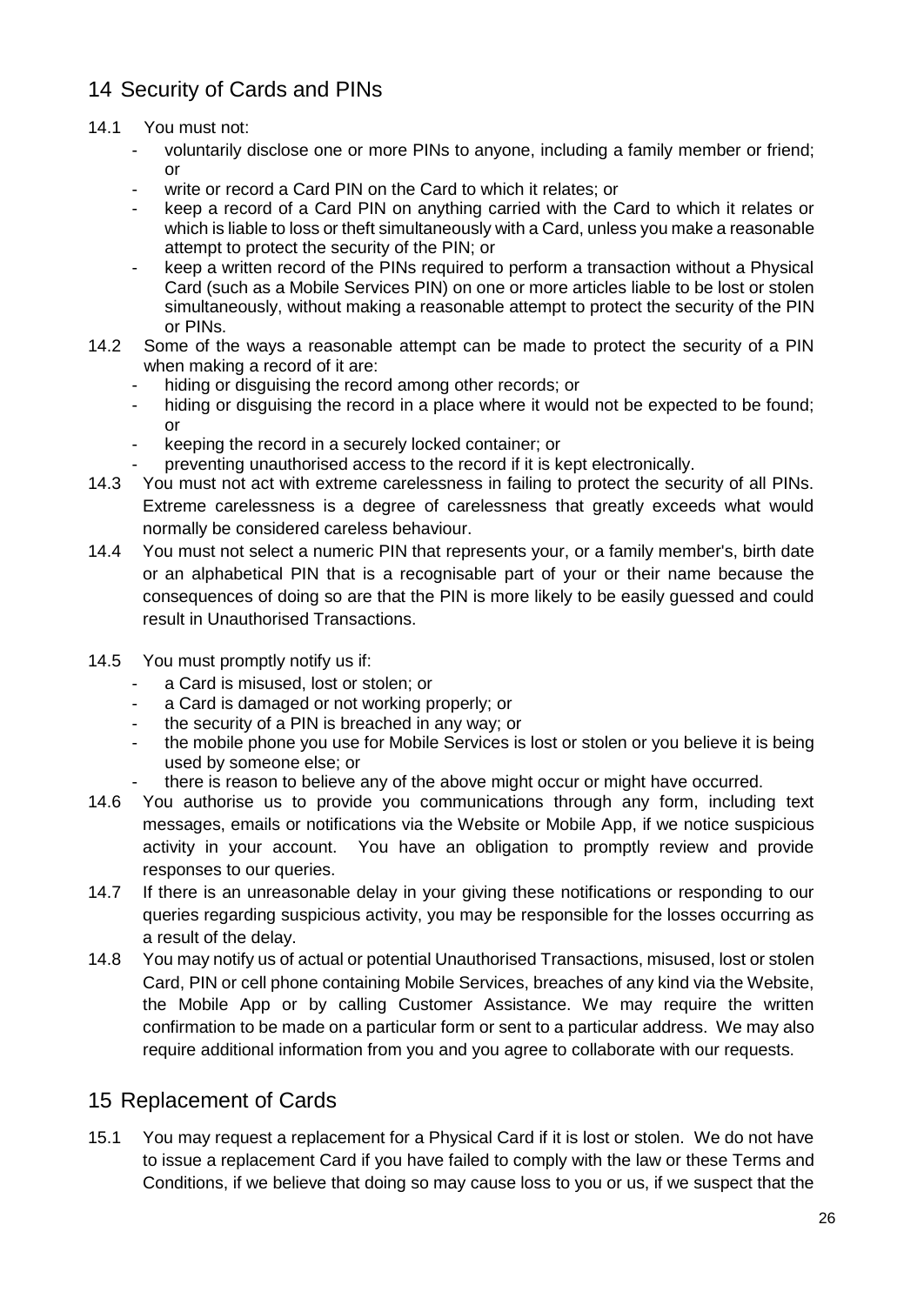Product has been used illegally or if there is a legal restriction on our issuing the replacement Card.

15.2 If we issue a replacement Card, we will send it to you by post. We cannot be responsible for delivery times once we have posted a replacement Card but as a general guideline you should allow 10 to 14 working days for the replacement Card to arrive.

### *IF YOUR PHYSICAL CARD IS LOST OR STOLEN OUTSIDE AUSTRALIA*

- We cannot send a replacement Card to a destination outside Australia.
- *If your Physical Card is lost or stolen, an alternative to requesting a replacement is to request an emergency cash transfer<sup>36</sup> .*

# <span id="page-34-0"></span>16 Emergency cash transfers

- 16.1 In an emergency situation, such as if your Physical Card has been lost, stolen or damaged while you are travelling, you can request an emergency cash transfer by contacting Customer Assistance.
- 16.2 The maximum amount of an emergency cash transfer is AUD3,000 per transaction per day.
- 16.3 Depending on where you are, we will do our best to arrange an emergency cash transfer through our preferred global money transfer agent. We will only be able to do this if:
	- we can verify your identity; and
	- you can attend an office of our preferred global money transfer agent and tell us in advance the country and the city of the office you can attend; and
	- you tell us the currency in which you would like the emergency cash transfer to be provided.
- 16.4 If we can arrange an emergency cash transfer:
	- the amount of the emergency cash transfer will be debited to your Available Balance as one transaction and therefore the amount of that transaction cannot exceed your Available Balance; and
	- you will need to attend the office of our preferred global money transfer agent that you nominated when requesting the emergency cash transfer to collect the cash; and
	- when attending to collect the cash, you will need to satisfy our preferred global money transfer agent of your identity according to their identification procedures.
- 16.5 We cannot promise that an emergency cash transfer will always be available. Please note that if we can arrange an emergency cash transfer, we do not have control over the time that it will take for the cash to be available to you and therefore we cannot take responsibility for any delays.

# <span id="page-34-1"></span>17 Liability for Unauthorised Transactions

- 17.1 Your liability for losses arising from Unauthorised Transactions will be determined under the ePayments Code.
- 17.2 You are not liable for loss resulting from an Unauthorised Transaction where it is clear that you have not contributed to the loss.
- 17.3 You are not liable for loss resulting from an Unauthorised Transaction if the cause of the loss is:
	- fraud or negligence by an employee or agent of Cuscal or a subscriber to the ePayments Code, a third party involved in networking arrangements, or a merchant or their employee or agent; or
	- a Card, identifier or PIN which is forged, faulty, expired or cancelled; or

<sup>36</sup> See section 16 *(Emergency cash transfers)*.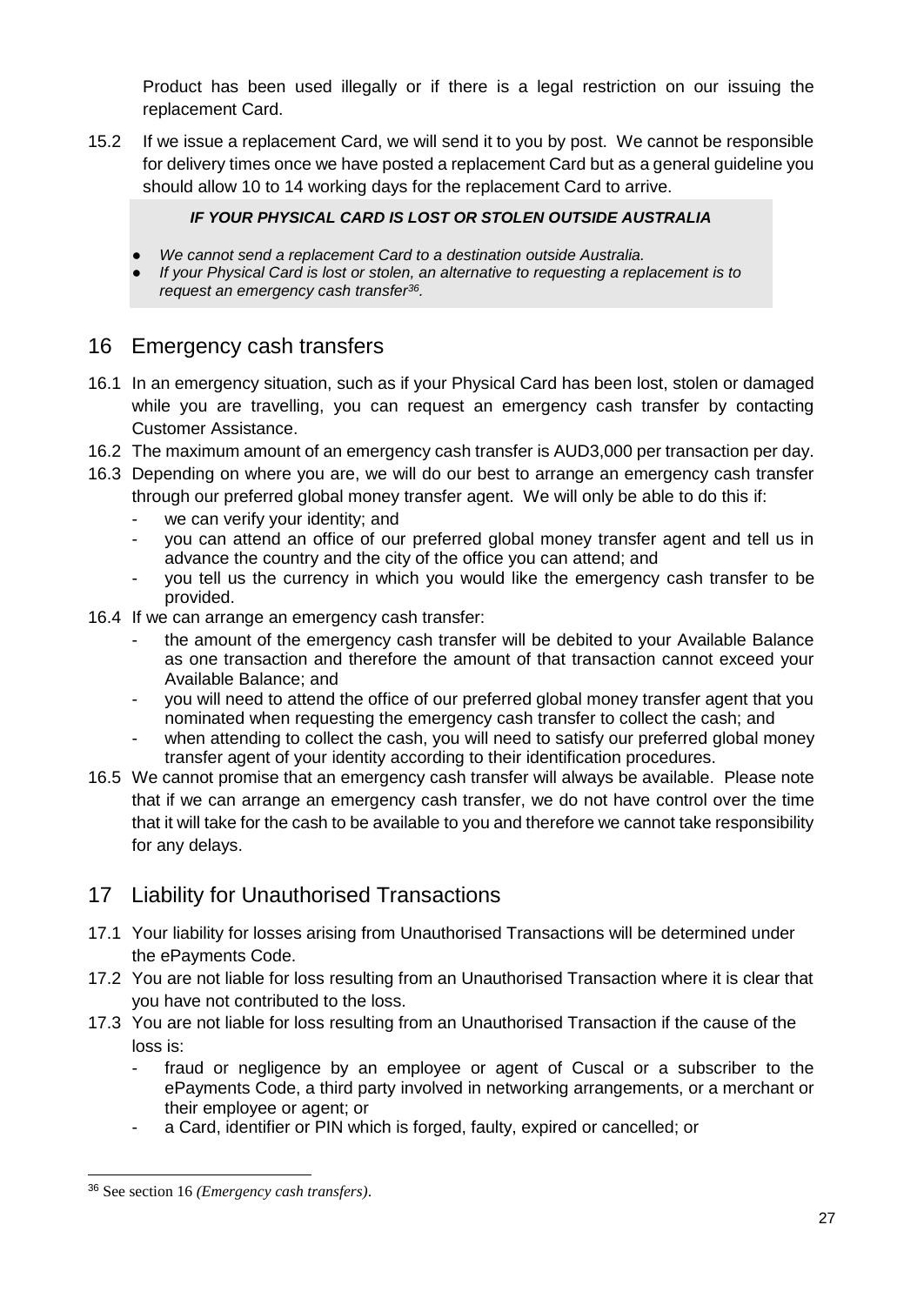- a transaction requiring the use of a Card and/or PIN that occurred before you received the Card and/or PIN (including a reissued Card and/or PIN); or
- a transaction being incorrectly debited more than once to the Available Balance; or
- an Unauthorised Transaction performed after we have been informed that a Card has been misused, lost or stolen, or that the security of a PIN has been breached.
- 17.4 You are not liable for loss resulting from an Unauthorised Transaction that can be made using an identifier without the Card or a PIN. Where a transaction can be made using a Card, or a Card and an identifier, but does not require a PIN, you are liable only if you unreasonably delay reporting the loss or theft of a Card.
- 17.5 You will be liable for losses arising from an Unauthorised Transaction if we can prove on the balance of probability that:

a) you contributed to the loss through fraud, theft or unlawful use of the Account and/or Cards, in which case, you are liable in full for the actual losses, including, but not limited to all reasonable costs and reimbursements associated with the investigation of fraud, theft, and unlawful use of the Account and/or Cards; or

b) you contributed to the loss through the breaching of section 14 *(Security of Cards and PINs)* of these Terms and Conditions. In those circumstances, you are liable in full for the actual losses that occur before the loss, theft or misuse of a Card or breach of PIN security is reported to us, but:

- you are not liable for the portion of losses incurred on any one day in excess of any applicable daily transaction limit; and
- you are not liable for the portion of losses incurred in any period in excess of any applicable periodic transaction limit; and
- you are not liable for the portion of losses that exceeds the Available Balance; and
- you are not liable for the portion of losses incurred if we and you had not agreed that the Available Balance could be accessed using the Card or identifier and/or PIN used to perform the transaction.
- 17.6 You will be liable for losses arising from an Unauthorised Transaction that occurs because you contributed to losses by leaving a Physical Card in an ATM, as long as the ATM incorporates reasonable safety standards that mitigate the risk of a card being left in the ATM.
- 17.7 You will be liable for losses arising from an Unauthorised Transaction if we can prove on the balance of probability that you contributed to those losses by unreasonably delaying reporting the misuse, loss or theft of a Card, or that the security of all PINs has been breached. In those circumstances, you are liable in full for the actual losses that occur between when you became aware of the security compromise, or should reasonably have become aware in the case of a lost or stolen Card, but:
	- you are not liable for the portion of losses incurred on any one day in excess of any applicable daily transaction limit; and
	- you are not liable for the portion of losses incurred in any period in excess of any applicable periodic transaction limit; and
	- you are not liable for the portion of losses that exceeds the Available Balance; and
	- you are not liable for the portion of losses incurred if we and you had not agreed that the Available Balance could be accessed using the Card or identifier and/or PIN used to perform the transaction.
- 17.8 If a PIN was required to perform an Unauthorised Transaction not already covered above, you will be liable for the least of:
	- AUD150; or
	- the Available Balance; or
	- the actual loss at the time that the misuse, loss or theft of a Card or breach of PIN security is reported to us, excluding that portion of the losses incurred on any one day which exceeds any relevant daily or other periodic transaction limit.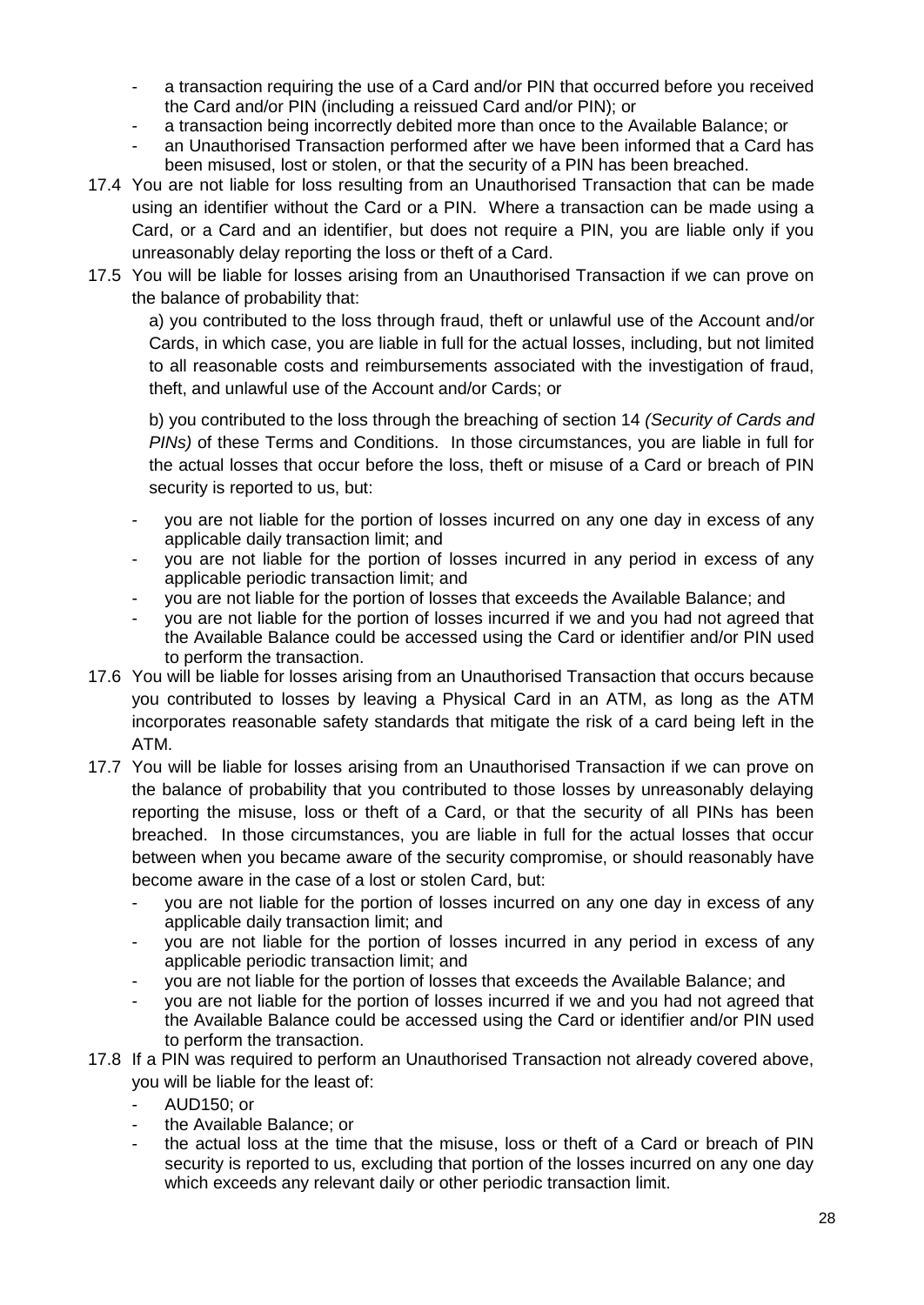17.9 If you report an Unauthorised Transaction, we will not hold you liable for losses arising from the Unauthorised Transaction for an amount greater than your liability if we exercised any rights under the rules of the Visa scheme, at the time of the report, against other parties to the Visa scheme (for example, chargeback rights).

#### *IMPORTANT INFORMATION ABOUT CHARGEBACKS*

- In some circumstances you may be able to request a chargeback of a transaction when *you have a dispute with a merchant, such as the merchant's failure to supply the goods or service you paid for.*
- *A chargeback is a right under the Visa card scheme rules by which a transaction can effectively be reversed by us debiting an amount to the merchant's financial institution and crediting it back to your Available Balance. We can only process chargebacks if the Visa card scheme rules allow us to.*
- *If you believe that you are entitled to a chargeback, you must notify us as soon as possible by contacting Customer Assistance.*
- *The Visa card scheme rules impose time limits for initiating chargebacks. The time limit is generally 90 days from the date of the disputed transaction.*
- *If you request a chargeback, we may need you to provide additional information. If we do ask you for additional information and you do not provide it within 10 business days, then you may lose any rights to the chargeback and if it has already been processed, we may reverse it.*
- Please note that if we process a chargeback, the merchant may have rights under the *Visa card scheme rules to have the transaction investigated further, and this can in some circumstances result in the chargeback being reversed (which means the original transaction might be reinstated by being debited to your Available Balance).*

### <span id="page-36-0"></span>18 Mistaken transactions

- 18.1 It is your responsibility to correctly enter all information into:
	- an ATM or other system or equipment with which you undertake a transaction or information request using a Card or Card details; or
	- your mobile phone when using the Mobile Services,

including any transaction amounts. We will not be responsible for the consequences of incorrect data entries.

- 18.2 You will not be liable for losses caused by the failure of a system or equipment provided by any party to a shared electronic network to accept a transaction accepted by the system or equipment in accordance with your instructions.
- 18.3 However, where you should reasonably have been aware that the system or equipment was unavailable or malfunctioning, our liability is limited to:
	- correcting any errors; and
	- refunding any fees or charges imposed on you.

### <span id="page-36-1"></span>19 Transaction history and statements

- 19.1 Statements showing the transactions on your Product and the Available Balance are available on the Website. Further, we will also send you periodic statements via email, which you may elect to receive on a monthly basis or more regular intervals.
- 19.2 You may check the Available Balance and the transaction history on your Product 24 hours a day, 7 days a week at the Website or your Mobile App. You may also obtain the Available Balance and transaction history by phoning Customer Assistance or using the Mobile Services.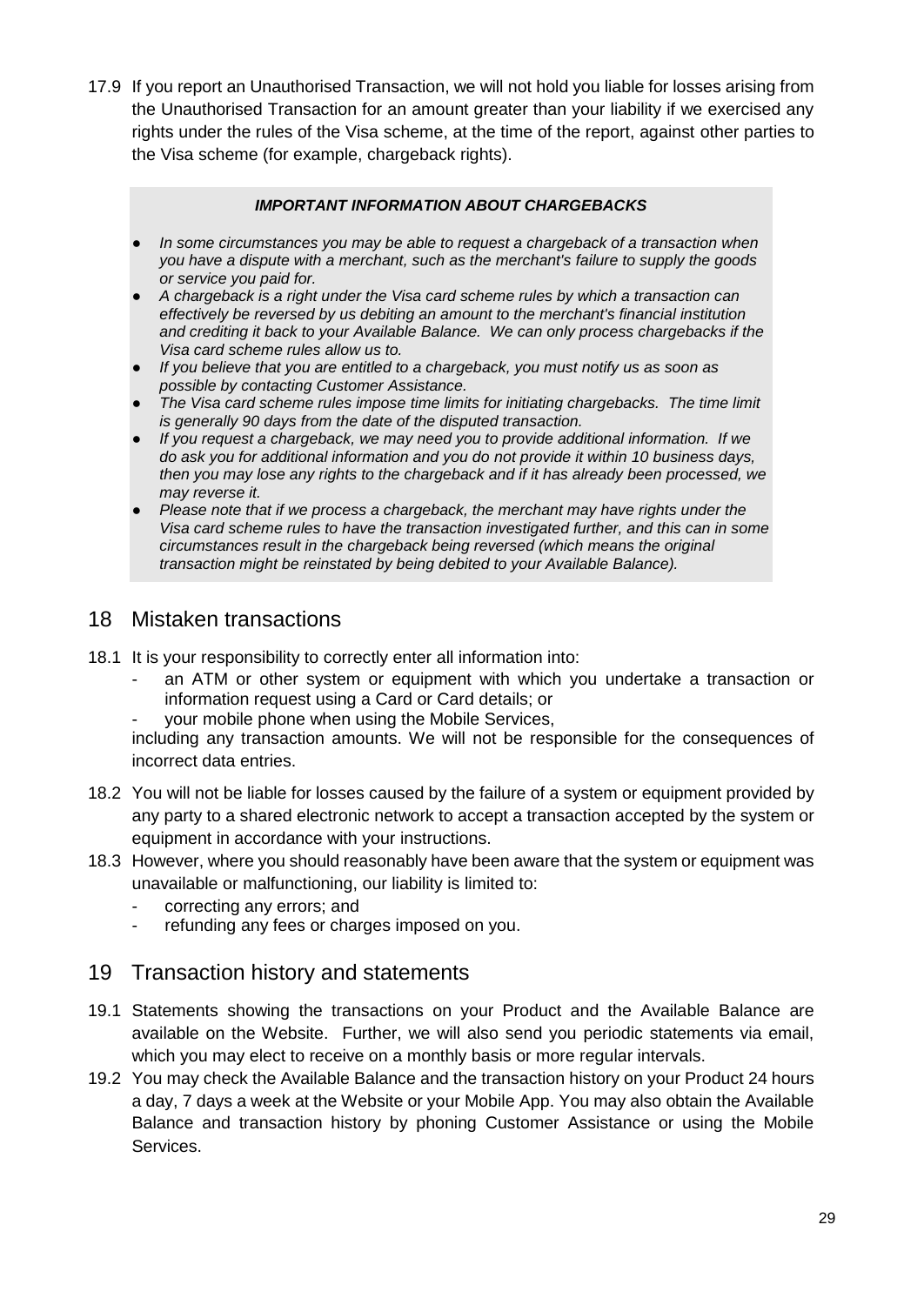- 19.3 If you notice any error (or possible error) in any transaction or statement relating to your Product, you must notify Customer Assistance immediately. We may require you to provide additional written information concerning any error (or possible error).
- 19.4 As required by the ePayments Code, we will give you a statement of transactions performed through the Product at monthly or more frequent intervals, unless the Available Balance is zero and there were no transactions during the statement period. Statements will be made available electronically on the Website.
- 19.5 You have the option of receiving statements on request.

### *TIPS ABOUT STATEMENTS*

- We will send you an email, at least once every months, to tell you that you can retrieve *statements from the Website.*
- *We will not issue paper statements.*
- Even if we haven't told you that there is a statement available on the Website, you can *use the Website to access statements on a monthly or quarterly basis.*

# <span id="page-37-0"></span>20 Account Closure and Card Expiration

#### <span id="page-37-1"></span>**Account Inactivity**

- 20.1 After 12 consecutive months without Transaction Activity, your Account will be deemed inactive and the Inactivity Fee will apply – refer Section 11 'Fees'.
- 20.2 After 24 consecutive months without Transaction Activity, any balance held will be converted to AUD at the Applicable Exchange Rate and held in the AUD Wallet.

#### <span id="page-37-2"></span>**Account Closure**

- 20.3 You may close your Account at any time by contacting Customer Assistance. Your closure of the Account will not affect any of our rights or your obligations arising under these Terms and Conditions prior to termination.
- 20.4 Following receipt of your notice to close your Account, we will cancel your Cards and will allow 10 business days for any outstanding transactions to be processed prior to returning the funds in your Account. Once all transactions have been processed and applicable Fees have been deducted from the Available Balance of the Account, any Available Balance held in Foreign Currency Wallets will be converted to AUD at the Applicable Exchange Rate and returned to you.
- 20.5 We may suspend or close your Account and cancel your Card at any time if we have good reason to do so. Good reason for Account or Card suspension or closure includes, without limitation, the following:
	- we believe that use of the Card may cause loss to you or to us; or
	- we determine that you have not provided us accurate or complete information about yourself, your identity or your transactions; or
	- we believe that it is reasonable to do so for security or regulatory purposes; or
	- we determine that you breached any material term or condition of this PDS, including these Terms and Conditions; or
	- we suspect the Card has been used illegally; or
	- you have ceased to be a member of Velocity Frequent Flyer.

Under any of the above circumstances we may close or suspend the Account or Cancel the Card without advance notice. Once all transactions have been processed and applicable Fees have been deducted from the Available Balance of the Account, any Available Balance will be converted to USD at the Applicable Exchange Rate. You agree that if we suspend or close the Account or cancel the Card we will not incur in any liability to you.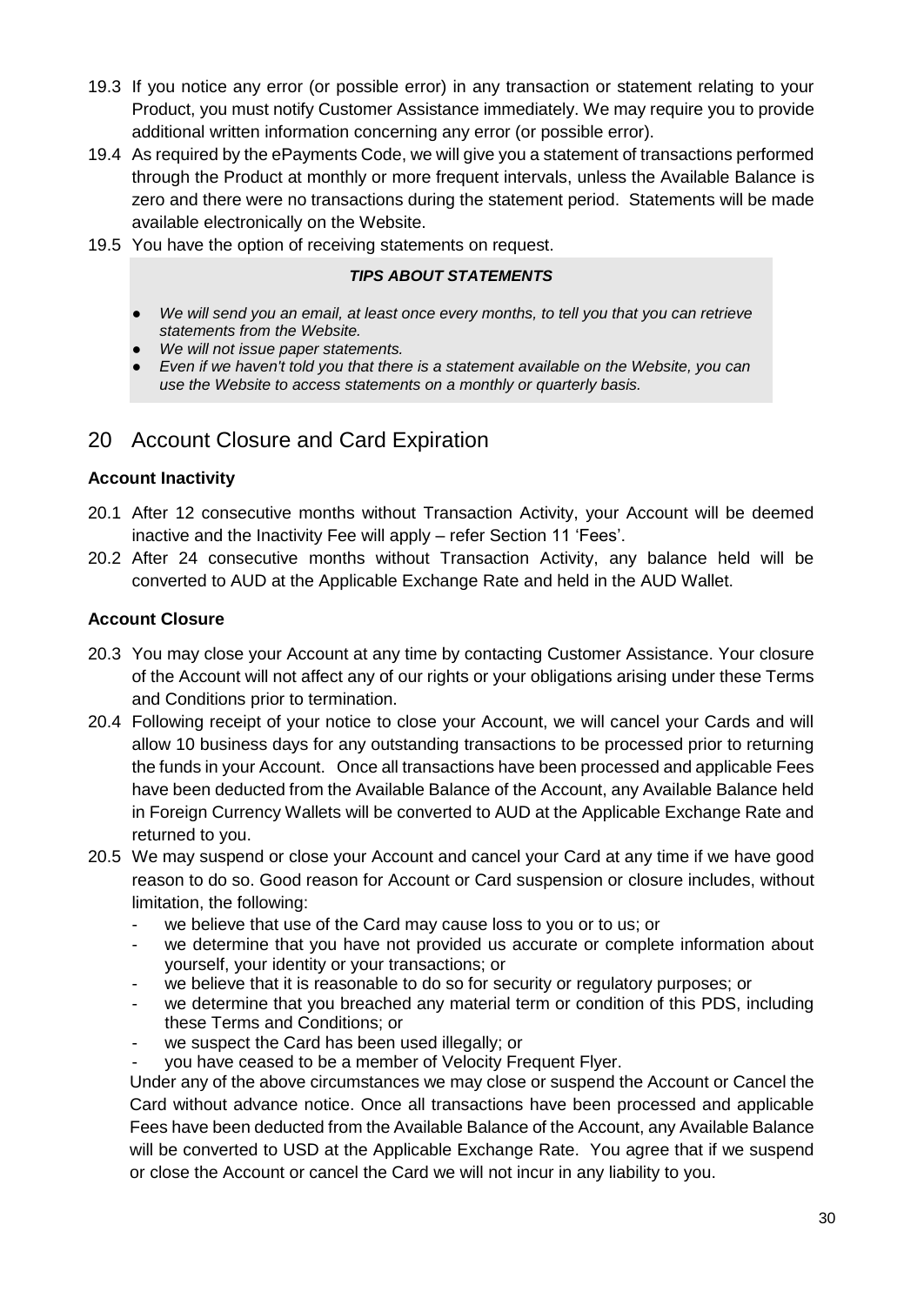### <span id="page-38-0"></span>**Card Expiry**

- 20.6 A Card is valid and can be used until the expiry date shown on the Card, unless it is cancelled before then.
- 20.7 You may cancel a Card at any time and request a replacement or request Account closure.
- 20.8 If you have not received a new Card prior to expiration of your Card, you may request a new one via the Mobile App or Website.

### <span id="page-38-1"></span>**Expired or cancelled Cards**

- 20.9 If a Card expires or is cancelled:
	- you must not attempt to use it (if one side of your Card contains the Velocity Membership Card, you may continue to use the Velocity Membership Card)
	- if it is a Physical Card, you must, if we request, surrender or destroy the Card.

#### *EFFECT OF ACCOUNT CLOSURE ON YOUR VELOCITY MEMBERSHIP CARD*

● *If you have a Dual Purpose Card which is cancelled (that is, cancelled as a Visa prepaid card), the Velocity Membership Card on the other side will still work. You should subsequently receive a new Velocity Membership Card automatically when your Card expires. If you don't, contact Velocity Frequent Flyer to request a new Velocity Membership Card.*

#### *EFFECT OF CHANGING STATUS WITHIN VELOCITY FREQUENT FLYER*

- *If your status within Velocity Frequent Flyer changes and you receive a new Velocity Membership Card which is also a Dual Purpose Card, you can Activate that new Dual Purpose Card<sup>37</sup> .*
- *If you Activate the new Dual Purpose Card, your previous Dual Purpose Card will be cancelled and it will no longer work. The new Dual Purpose Card, once Activated, will access the same Available Balance as your previous one.*
- *If you don't Activate the new Dual Purpose Card, you can continue to use the previous Dual Purpose Card as a prepaid Visa card until its expiry or cancellation but the Velocity Membership Card on the other side will no longer be valid.*

# <span id="page-38-2"></span>21 Accessing your Available Balance if you don't have a current Card

- 21.1 The expiry date on a Card may range between 12 months to 5 years. If you continue to be a member of Velocity Frequent Flyer, a new Card will be sent to you shortly before the previous one is due to expire.
- 21.2 When a Card expires, you will not be able to continue to access your Available Balance for transactions (including purchases, ATM withdrawals and Funds Credits) unless:
	- you receive a new Physical Card and you Activate it; or
	- you have a current Virtual Card that has an expiry date that is after the expiry date of the expired Physical Card.

### *IMPORTANT – PLEASE NOTE*

Each time you receive a Card, you will have to Activate it before you can use it. Until *then, it is an inactive Card even though you may be able to use the Card as your Velocity Membership Card (if it contains the Velocity Membership Card on one side).* 

<sup>37</sup> See section 2 *(Activation)*.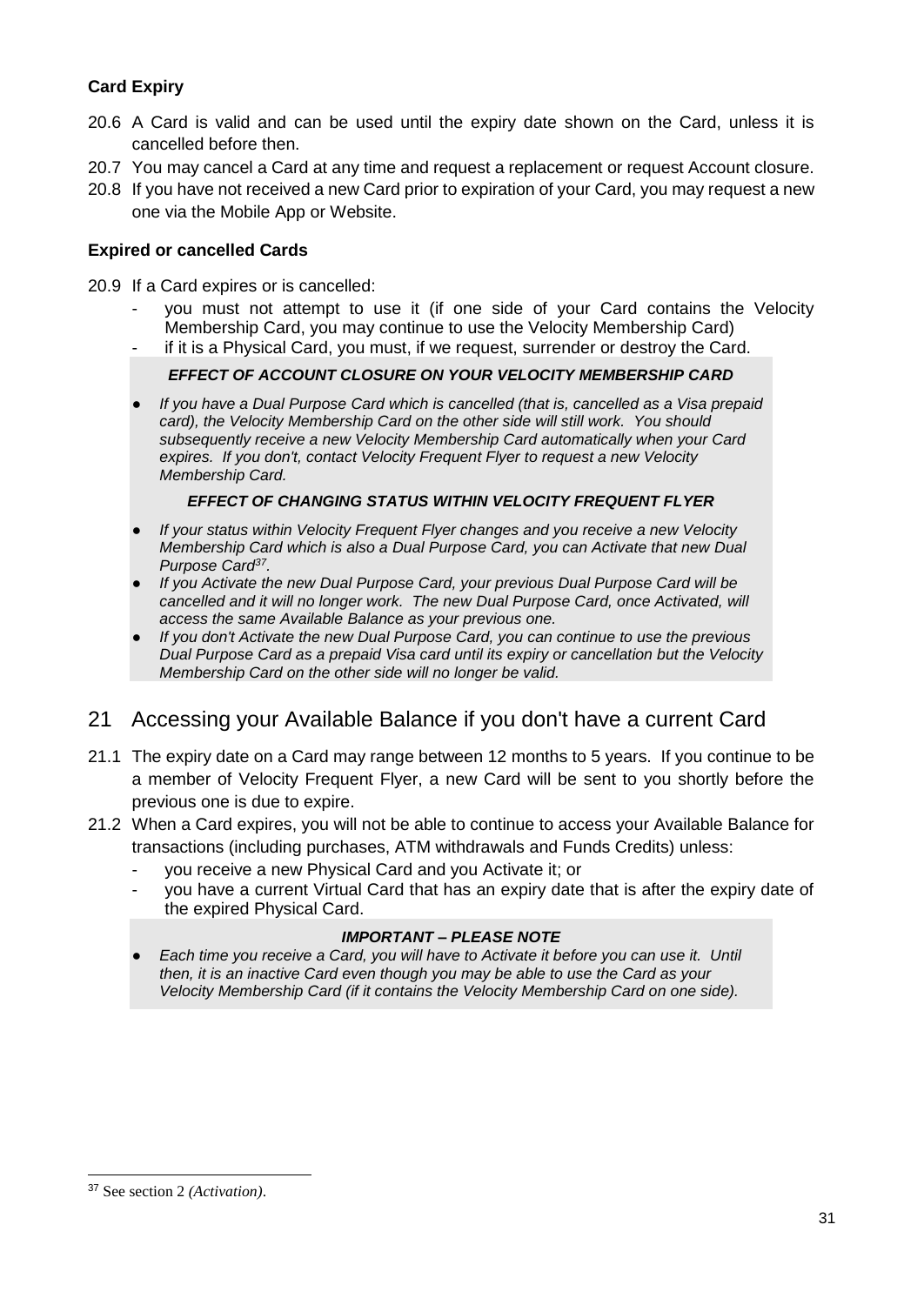- 21.3 Whether or not you have a current Card to transact against your Available Balance, you may apply to us for a funds redemption. You may be able to do this through the Website or Customer Assistance. Following receipt of your redemption request, we will allow 10 business days for any outstanding transactions to be processed prior to redeeming the funds in your Account. Once all transactions have been processed and applicable Fees have been deducted from the Account, any Available Balance held in Foreign Currency Wallets will be converted to AUD\$ at the Applicable Exchange Rate and returned to you. For security reasons, prior to the redemption, we may require you to verify your identity and address and request that you provide to us a funds redemption form setting out your instructions for the payment of the Available Balance.
- 21.4 If you request that we return funds on your Account, we will pay the Available Balance to you when:
	- we are satisfied that there are no un-cancelled or unexpired authorisations or approvals on a Card; and
	- we are satisfied that there are no further amounts that we will be debiting, or that we anticipate debiting, against the Available Balance; and
		- if we require it, we have received any surrendered or cancelled Cards from vou.
- 21.5 Unless we have alternative instructions from you in the form of a completed funds redemption form or by completing funds redemption, located within the account management section of the Account Centre, we may pay the Available Balance by sending a cheque payable to you for the amount of the Available Balance to you at any residential address or postal address that we have on file for you. We will not have any obligation to make any further efforts to find you to pay the Available Balance to you.
- 21.6 We may decide to process a funds redemption of our own volition at any time if you do not have a current Card.

#### *TIPS ABOUT PRESERVING YOUR AVAILABLE BALANCE*

- *If you don't have a current Card, the Available Balance may progressively reduce due to the charging of an Inactivity Fee<sup>38</sup> which applies after 12 months with no transaction activity. This could eventually reduce your Available Balance down to zero. Further, after 24 months of inactivity any funds in Foreign Currency Wallets are transferred to the AUD Wallet at the Applicable Exchange Rate. If you don't want to use the Product any more, we suggest you apply for a funds redemption so as to stop this from happening.*
- **By requesting and Activating a Digital Card or a Virtual Card, you may be able to** *preserve access to your Available Balance after your Physical Card expires, without the need to Activate your next Physical Card.*
- *Keep your address and contact details with us up to date. You can update your details through the Velocity Frequent Flyer program website.*

# <span id="page-39-0"></span>22 Unclaimed Monies

If you have not made a deposit or withdrawal (excluding transactions that were not initiated by you, such as fees or charges) from your Available Balance for seven years and the Available Balance exceeds \$500 (or any other amount that the Commonwealth Government advises from time to time), Cuscal may be required by law to transfer the Available Balance to the Commonwealth Government as unclaimed money. Cuscal will usually notify you before they do this, however there may be circumstances where Cuscal is not able to (such as where the record of your email address is no longer current). You can do a free search of unclaimed money records held by ASIC (on behalf of the Commonwealth Government) through the MoneySmart website [www.moneysmart.gov.au.](http://www.moneysmart.gov.au/)

<sup>38</sup> See section 11 *(Fees)*.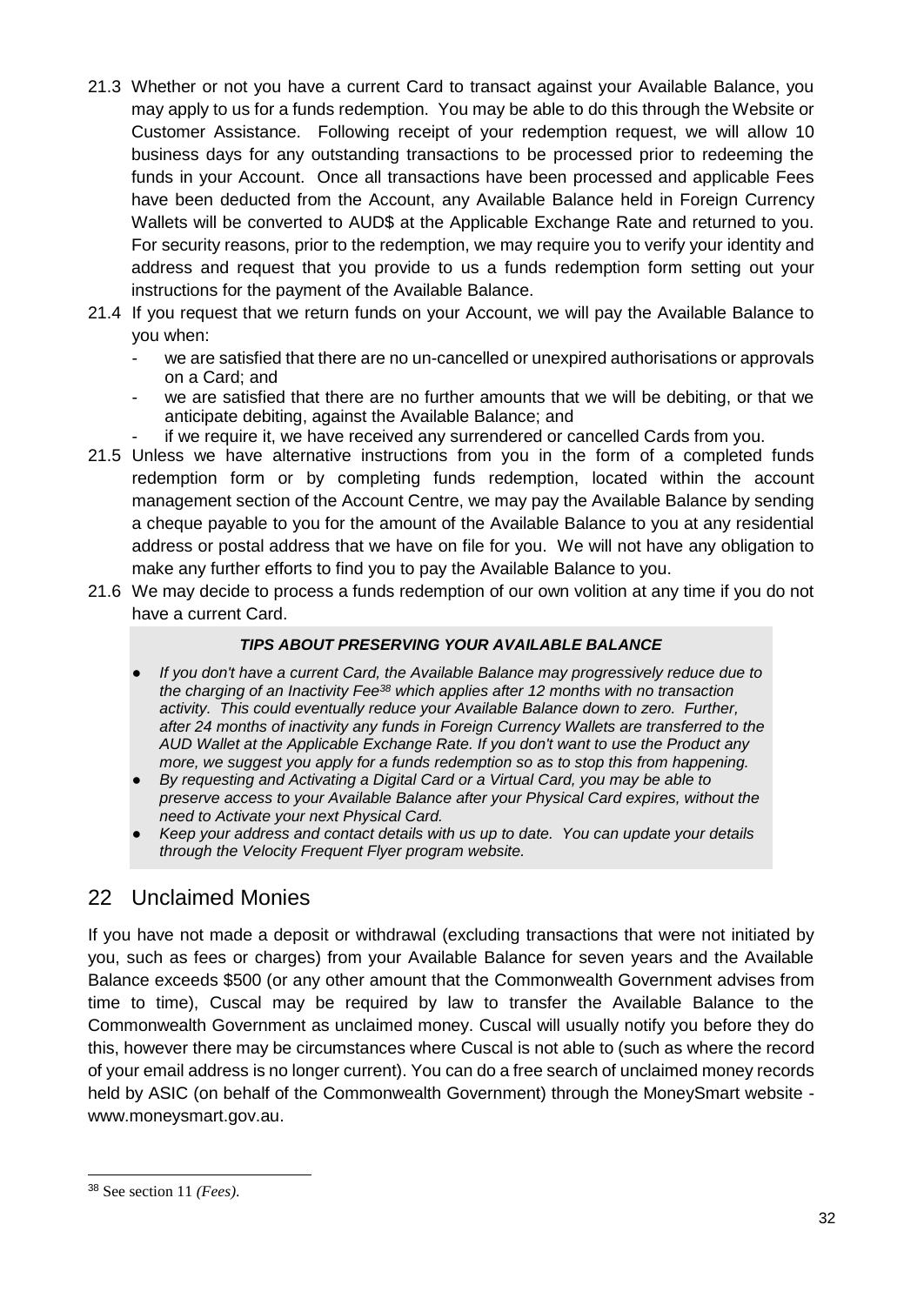Available Balances under \$500 (or the current threshold for unclaimed monies if this changes) will remain with Cuscal and will be returned to you within 15 business days from receiving the form by following the funds redemption procedure in Sections 20 and 21.

# <span id="page-40-0"></span>23 Liabilities and disclaimers

- 23.1 Subject to any applicable laws and the provisions of the ePayments Code, we are not liable:
	- if, through no fault of our own, the Available Balance is not enough to cover a transaction; or
	- if, through no fault of our own, a terminal or system does not work properly; or
	- if circumstances beyond our control prevent a transaction, despite any reasonable precautions having been taken by us; or
	- for any loss resulting from any failure due to events outside our reasonable control; or
	- for any loss resulting from any system failure or industrial dispute outside our reasonable control; or
	- for any ATM refusing to or being unable to accept a Card; or
	- for the way in which any refusal to accept a Card is communicated; or
	- for any indirect, special or consequential losses; or
	- for any infringement by you of any currency laws in the country where a Card or Mobile Services are issued or used; or
	- for any dispute between you and the supplier of any goods or services purchased with a Card; or
	- if we take any action required by any government, federal or state law or regulation or court order; or
	- for anything else for which our liability is specifically excluded or limited elsewhere in these Terms and Conditions<sup>39</sup>.
- 23.2 However:
	- your liability for Unauthorised Transactions will be determined according to the ePayments Code<sup>40</sup>; and
	- we will not avoid any obligation to you under the ePayments Code on the basis that another party to a shared electronic payments network (to which we are also a party) has caused the failure to meet the obligation.
- 23.3 Our liability will not exceed the amount of the Available Balance except in relation to:
	- Unauthorised Transactions<sup>41</sup>; and
	- consequential losses arising from a malfunction of a system or equipment provided by any party to a shared electronic network (unless you should reasonably have been aware that the system or equipment was unavailable or malfunctioning, in which case our liability is limited to correcting any errors and refunding any fees or charges imposed on you).
- 23.4 If any warranties or conditions are implied because of Part 2 of the *Australian Securities and Investments Commission Act 2001* or any similar law in respect of services supplied under these Terms and Conditions or in connection with the Product, then our liability for a breach of such a warranty or condition will in any event limited to:
	- the supplying of the services again; or
	- the payment of the cost of having the services supplied again.
- 23.5 Cuscal does not make or give any express or implied warranty or representation in connection with the Product (including quality or standard of fitness for any purpose), other than as set out in the PDS or these Terms and Conditions or when the warranty or representation is imposed or required by law and cannot be excluded.

l <sup>39</sup> See, for example, sections 17 and 23.

<sup>40</sup> See section 17 *(Liability for Unauthorised Transactions)*.

<sup>41</sup> See section 17 *(Liability for Unauthorised Transactions)*.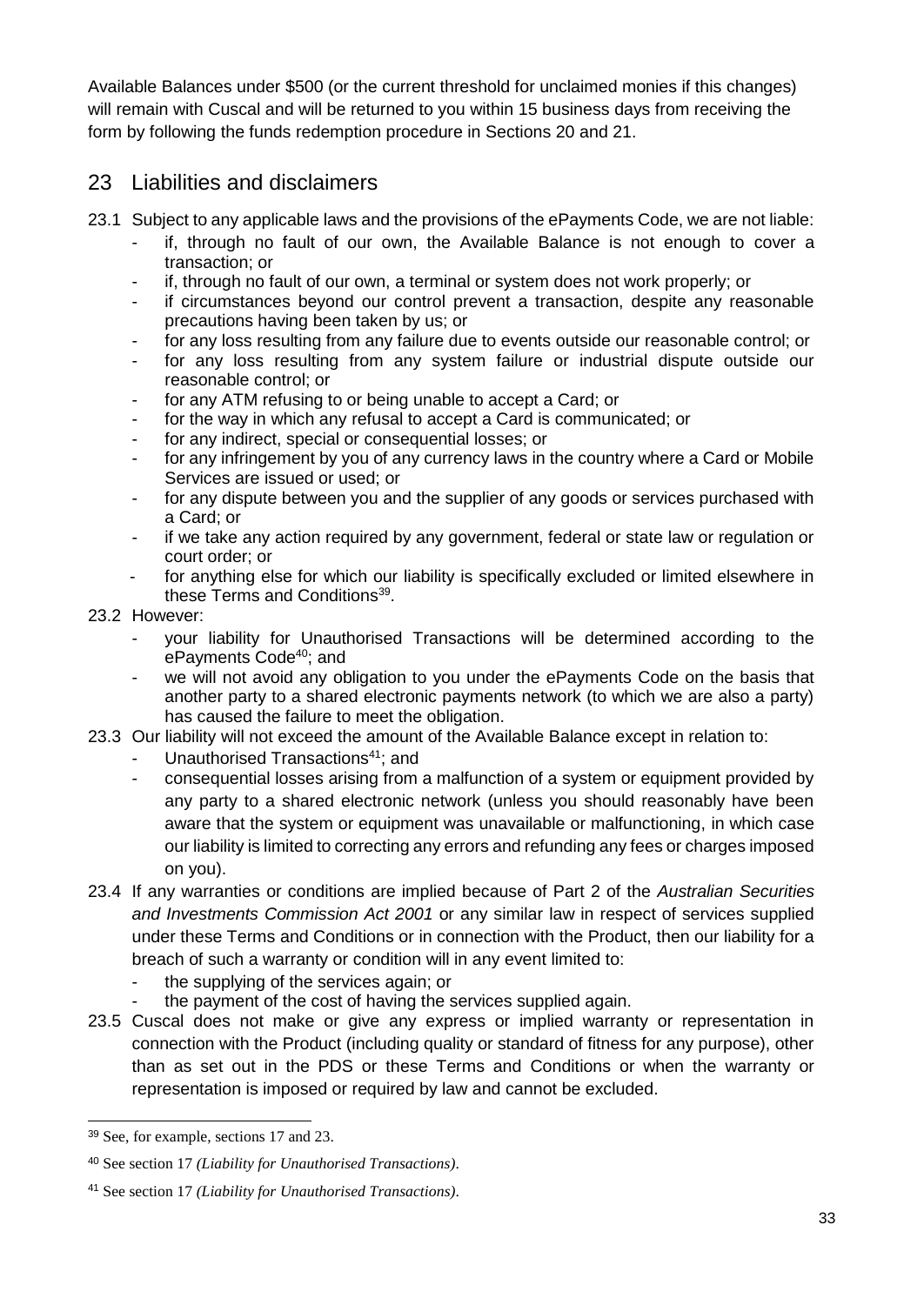23.6 Any failure or delay to enforce a term of these Terms and Conditions does not mean a waiver of them.

# <span id="page-41-0"></span>24 Privacy and information collection

- 24.1 Information will be disclosed to third parties about the Product, or transactions made with the Product, whenever allowed by law and also when necessary:
	- for completing a transaction; or
	- in order to verify the existence and condition of a Card; or
	- to utilise services of affiliates who assist in providing a Card or the Product; or
	- if you give us permission; or
	- if you owe us money; or
	- if there are legal proceedings or a complaint in connection with the Product; or
	- to protect against potential fraud and other crimes.
- 24.2 A full privacy policy can be viewed at the Website. This policy sets out our guidelines on management of your personal information.

### <span id="page-41-1"></span>25 Anti-money laundering and counter-terrorism financing obligations

- 25.1 Cuscal is subject to the *Anti-Money Laundering and Counter-Terrorism Financing Act 2006* and the rules and other subordinate instruments under that Act (**AML/CTF Laws**). Before a Card or Product can be activated, Cuscal is obliged to collect certain identification information from you (and verify that information) in compliance with the AML/CTF Laws, Customer identification information may include detailed 'know your customer' (**KYC**) information about the Applicant such as, for an individual Applicant:
	- name, and
	- address, and
	- date of birth.
- 25.2 Cuscal may be prohibited from offering services or entering into or conducting transactions with you if you do not provide this information.
- 25.3 You should be aware that:
	- Cuscal is not required to take any action or perform any obligation under or in connection with the Product if it is not satisfied as to your identity, or where there are reasonable grounds to suspect that by doing so it may breach the AML/CTF Laws; and
	- transactions may be delayed, blocked, frozen or refused where we have reasonable grounds to believe that they breach Australian law or sanctions (or the law or sanctions of another country). Where transactions are delayed, blocked, frozen or refused, Cuscal and its correspondents are not liable for any loss you suffer (including consequential loss) howsoever caused in connection with your Product, including your Card; and
	- Cuscal may from time to time require additional information from you to assist us in the above compliance process; and
	- where legally obliged to do so, Cuscal will disclose the information gathered to regulatory and/or law enforcement agencies, each other, other banks, service providers or to other third parties.
- 25.4 You provide Cuscal with the following undertakings and indemnify Cuscal against any potential losses arising from any breach by you of such undertakings:
	- you will not initiate, engage or effect a transaction that may be a breach of Australian law or sanctions (or the law or sanctions of any other country); and
	- the underlying activity for which your Product, including your Card, is being provided does not breach any Australian law or sanctions (or the law or sanctions of any other country).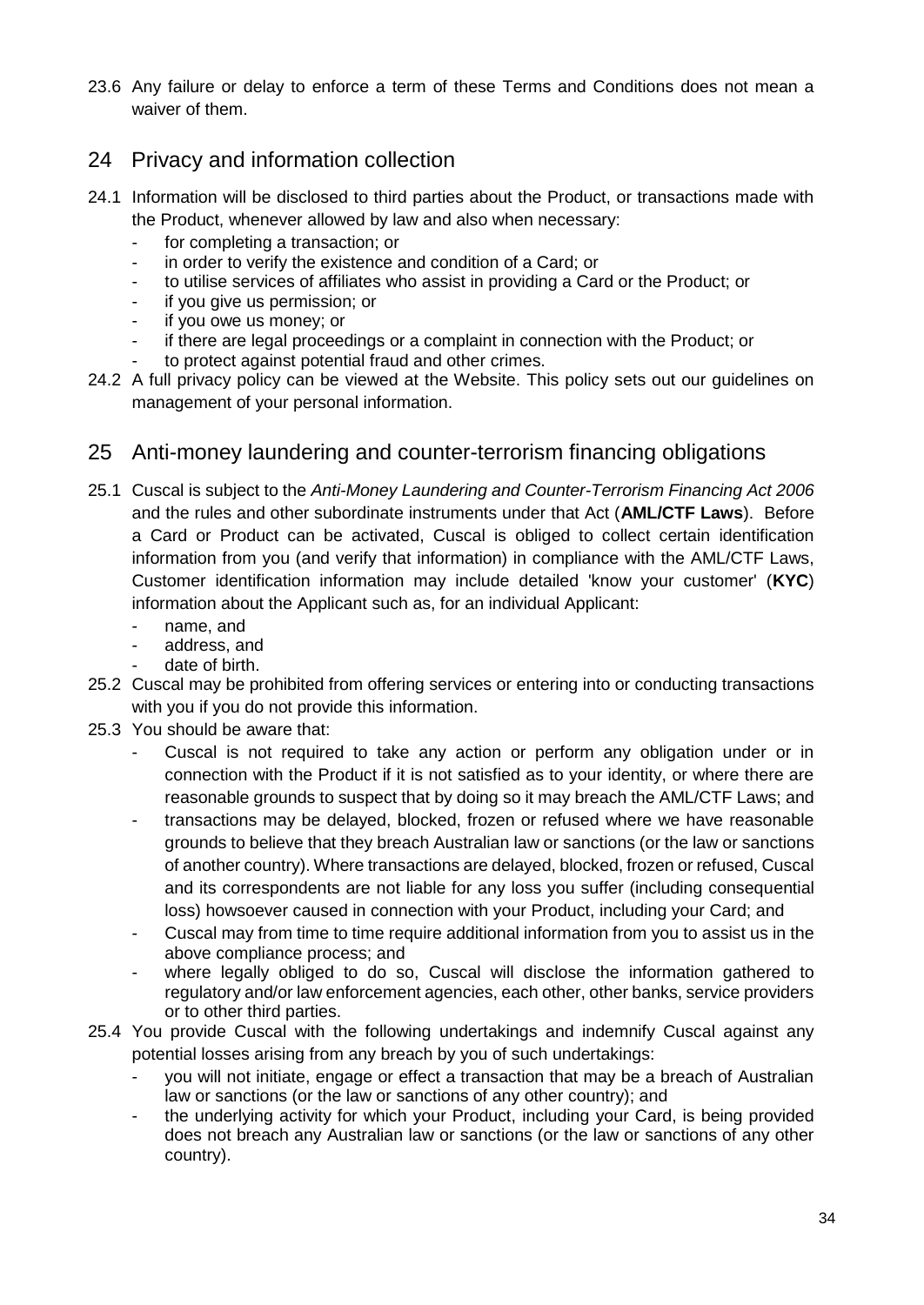# <span id="page-42-0"></span>26 Communications

### <span id="page-42-1"></span>**How we communicate with you**

- 26.1 You agree that we may give written notices, information or other communications to you relating to the Product (including information under the ePayments Code such as statements) or related to these Terms and Conditions by either:
	- sending the notice, information or communication using electronic communication; or
	- using electronic communication to notify you that the notice, information or communication is available from an electronic address (such as the Website).
- 26.2 You may vary your nominated email address for electronic communication by notifying us and satisfying us of your identity. To do this, you can contact Customer Assistance or use the Website.
- 26.3 In addition, we may give notices, information or other communications to you relating to the Product (including information under the ePayments Code such as statements) or related to these Terms and Conditions:
	- by writing to you at your residential or postal address last known to us; or
	- by giving it to you personally or leaving it at your residential or postal address last known to us; or
	- by electronic communication, or using electronic information to notify you that information is available from an electronic address, to your email address or fax number last known to us or which you last gave us for sending notices and communications to you; or
	- if the notice or communication is not personal to you  $-$  by publishing a notice in a newspaper circulating nationally in Australia.
- 26.4 If we give a notice, information or other communication to you:
	- electronically you are taken to have received it on the day it is transmitted:
	- by writing to you you are taken to have received it when it would be delivered in the ordinary course of the post; or
	- by giving it to you personally or leaving it for you you are taken to have received it on the day of delivery.
- 26.5 You agree that, for the purpose of telephone communications originated or received by us or Customer Assistance or through the Website, and for the purpose of electronic communications received by us or Customer Assistance or through the Website, we or Customer Assistance or the operator of the Website:
	- may verify your identity by reference to any or all of the information given by you when applying for the Product or during Activation or any changes made to this information; and
	- may proceed on the basis that we or they are dealing with you if satisfied by that verification.

### <span id="page-42-2"></span>**Keeping your contact details up to date**

- 26.6 You must notify us immediately of any change to your address and other contact details through the update of your details in your Velocity Frequent Flyer Account website. You should also update your name by contacting the Velocity Frequent Flyer Membership Services Centre if you change your name. We will not be responsible if you do not receive any notice or correspondence that has been sent in accordance with the contact details you have provided.
- 26.7 We accept no responsibility or liability for late, lost or misdirected SMS messages or emails caused by inaccurate provision of personal details by you, or by system constraints or failures experienced by your email or mobile phone service providers.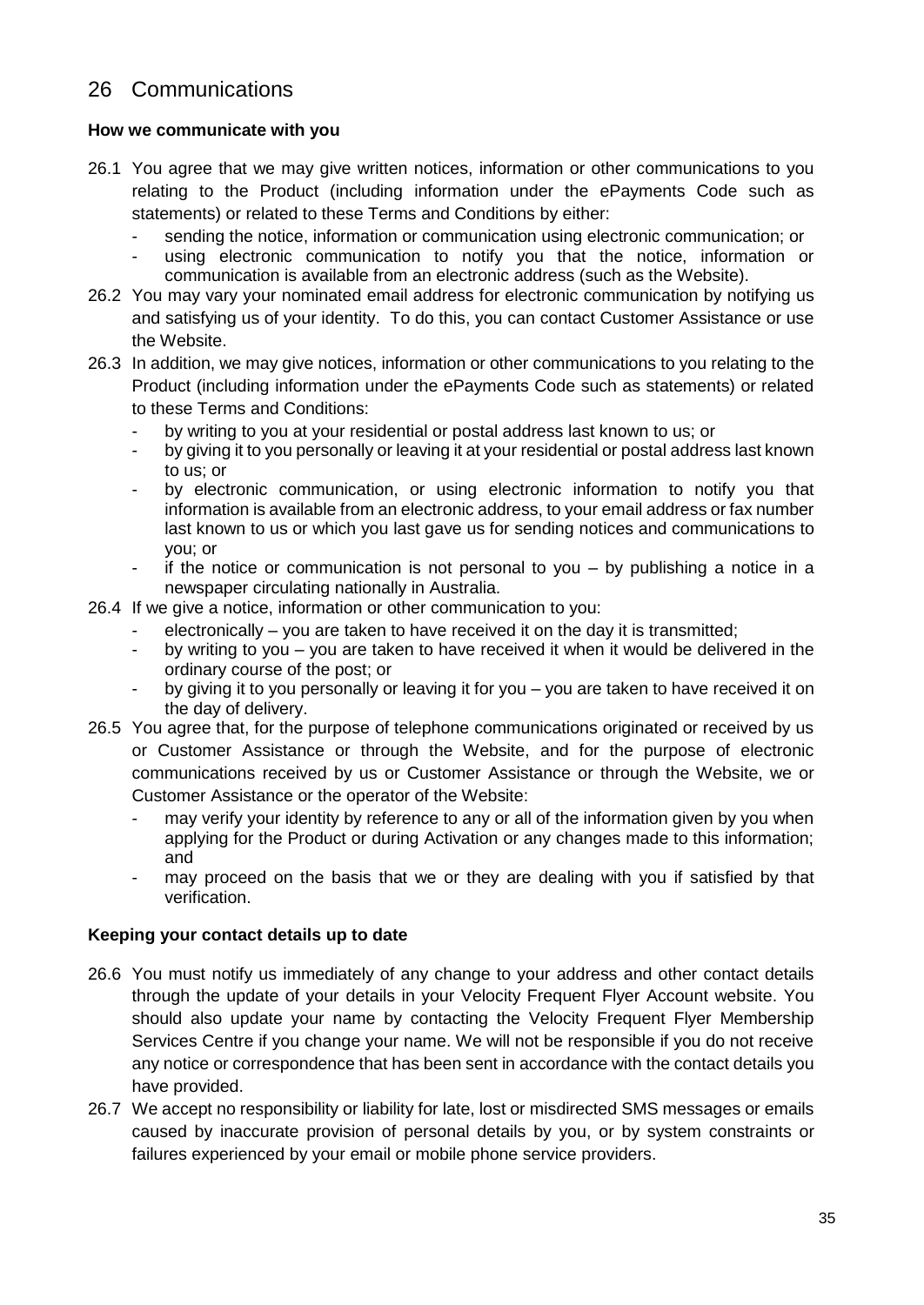### <span id="page-43-0"></span>**Product updates and promotions**

26.8 We may contact you to inform you of product updates or promotions via your nominated postal address, email address or mobile number. Any communication will be in line with our Privacy Policy, which can be viewed in full on the Website. You can choose not to receive these communications by letting us know via Customer Assistance, via the Website or by responding with STOP to communication received via mobile phone.

### *PLEASE NOTE: VELOCITY FREQUENT FLYER MARKETING MATERIAL*

- *As a Velocity Frequent Flyer member you may also receive product updates, promotions or other marketing communications from Velocity Frequent Flyer.*
- *To opt out of receiving product updates, promotions or other marketing communications from Velocity Frequent Flyer, you will need to login to your Velocity Frequent Flyer Account and update your Communications Preferences.*

# <span id="page-43-1"></span>27 Changes to these Terms and Conditions

- 27.1 We may change these Terms and Conditions and any information in this PDS relating to the Terms and Conditions (including fees and charges and load and transaction limits) at any time without your consent for one or more of the following reasons:
	- to comply with any change or anticipated change in any relevant law, code of practice, guidance or general banking practice; or
	- to reflect any decision of a court, ombudsman or regulator; or
	- to reflect a change in our systems or procedures, including for security reasons; or
	- as a result of changed circumstances (including by adding benefits or new features); or
	- to respond proportionately to changes in the cost of providing the Product; or
	- to make them clearer.
- 27.2 A change may:
	- change the fees payable under these Terms and Conditions or introduce new fees; or
	- bring in new Terms and Conditions; or
	- alter these Terms and Conditions in some other way.
- 27.3 If the change involves an increase to our fees and charges or the introduction of a new fee or charge, we will give you notice at least 30 days before the change takes effect.
- 27.4 We will notify you of the above changes to these Terms and Conditions by sending an individual notice to you (either by giving it to you personally or by electronic communication) or by advertising in a national or local newspaper.
- 27.5 If a change to this PDS, including these Terms and Conditions, is not materially adverse, we may update the information by making information about the change available on the Website. You can obtain a paper copy of this information on request free of charge.
- 27.6 However, changes necessitated by an immediate need to restore or maintain the security of the system in which the Card can be used can be made earlier or without notification.

### <span id="page-43-2"></span>28 Parties

- 28.1 Cuscal has the right to transfer the agreement between you and Cuscal, governed by these Terms and Conditions, at any time.
- 28.2 If Cuscal does this, Cuscal must notify the cardholder. The party to which the agreement is transferred then assumes all of Cuscal's rights and obligations under the agreement, and references in these Terms and Conditions to us are to be read as references to the party to which the agreement was transferred.
- 28.3 You cannot transfer any of your rights or obligations under the agreement.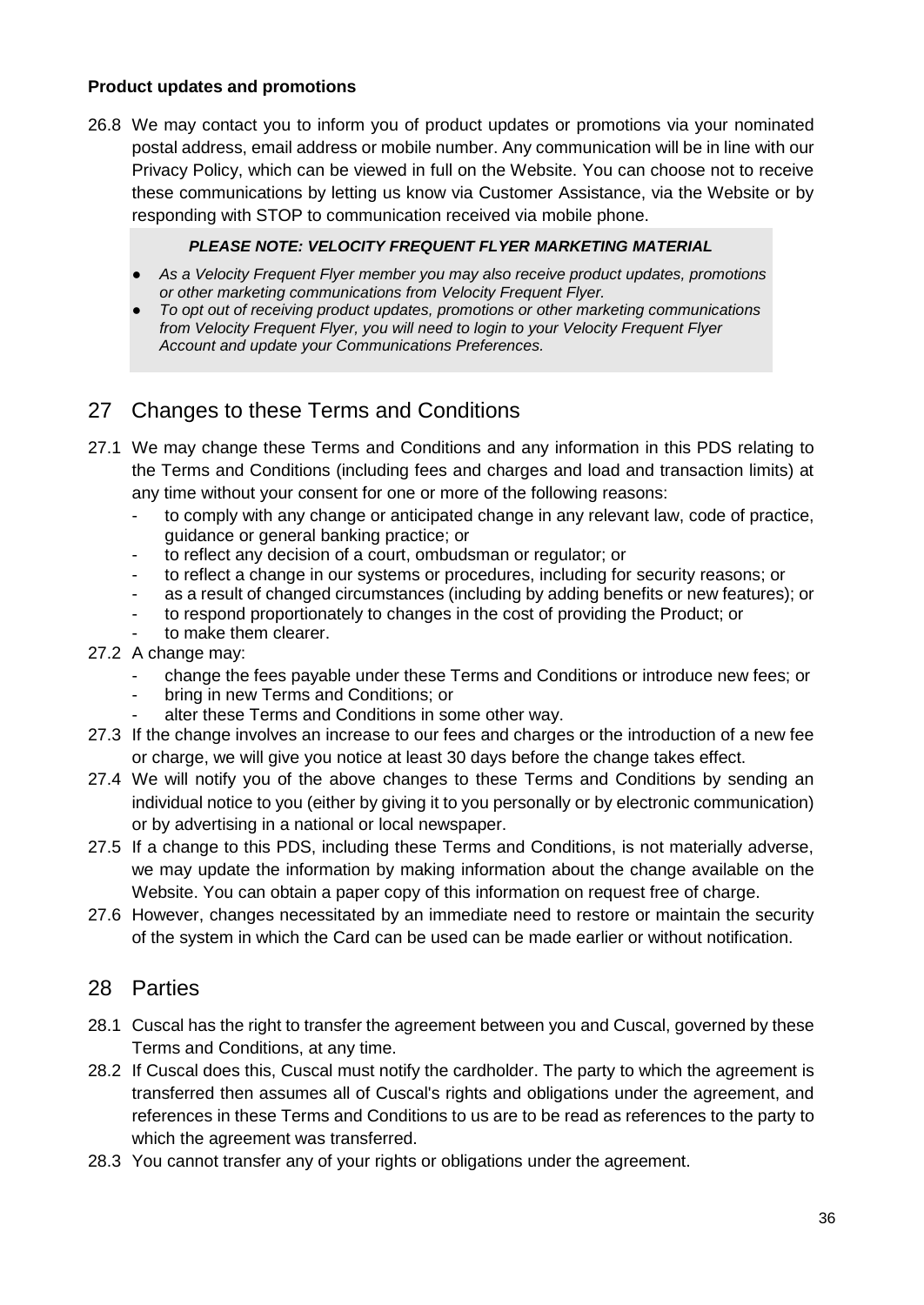28.4 Cuscal may use service providers or agents to perform any function under the agreement and to exercise any or all of Cuscal's rights.

### <span id="page-44-0"></span>29 Website

- 29.1 Although considerable effort is expended to make the Website and any other operating communication channels available at all times, no warranty is given that these channels will be available and error free every minute of every day.
- 29.2 You agree that we are not responsible for temporary interruptions in service due to failure beyond its control including, but not limited to, the failure of interconnecting operating systems, computer viruses, forces of nature, labour disputes and armed conflicts.

### <span id="page-44-1"></span>30 Apps for mobile devices

- 30.1 We may make available one or more Mobile Apps on Apple and Android platforms that you can download onto certain mobile devices (including Apple and Android platforms). These Mobile Apps may have the same or different functionality as the Website.
- 30.2 Refer to the Website for a list of the Mobile Apps, the mobile devices that can support them and how you can download them. You may be required to accept additional terms and conditions before downloading a Mobile App.
- 30.3 To download or use a Mobile App, you will have to agree to the terms and conditions that apply in relation to the Mobile App. Those terms and conditions will be available on the Website or when you first download the Mobile App.

### <span id="page-44-2"></span>31 Governing law

- 31.1 Any legal questions concerning these Terms and Conditions, the agreement between you and Cuscal (which is governed by these Terms and Conditions) or the Product will be decided under the laws of New South Wales, Australia.
- 31.2 Any legal proceedings concerning these Terms and Conditions, the agreement between you and Cuscal (which is governed by these Terms and Conditions) or the Product may be conducted in the courts at Sydney, New South Wales, Australia.

# <span id="page-44-3"></span>**GLOSSARY**

The following terms have these meanings wherever they are used in this Product Disclosure Statement.

| <b>Account</b>        | See Global Wallet <sup>®</sup> Account                                                                                                                                                                                                                                                                                                                                                                                                                                                                                                                                                                      |
|-----------------------|-------------------------------------------------------------------------------------------------------------------------------------------------------------------------------------------------------------------------------------------------------------------------------------------------------------------------------------------------------------------------------------------------------------------------------------------------------------------------------------------------------------------------------------------------------------------------------------------------------------|
| <b>Account Centre</b> | the Global Wallet <sup>®</sup> Account Centre is the section of the<br>Website or Mobile App where you may Activate your Global<br>Wallet <sup>®</sup> Account or Card, log in and manage the various<br>features your Global Wallet <sup>®</sup> prepaid card. Among others, the<br>Account Centre allows you to undertake transfers between<br>Wallets, view transaction history, see your Virtual Card,<br>access help and perform other functions related to the<br>Product. The functionality of the Account Centre may differ in<br>the Website and the Mobile App and may vary from time to<br>time. |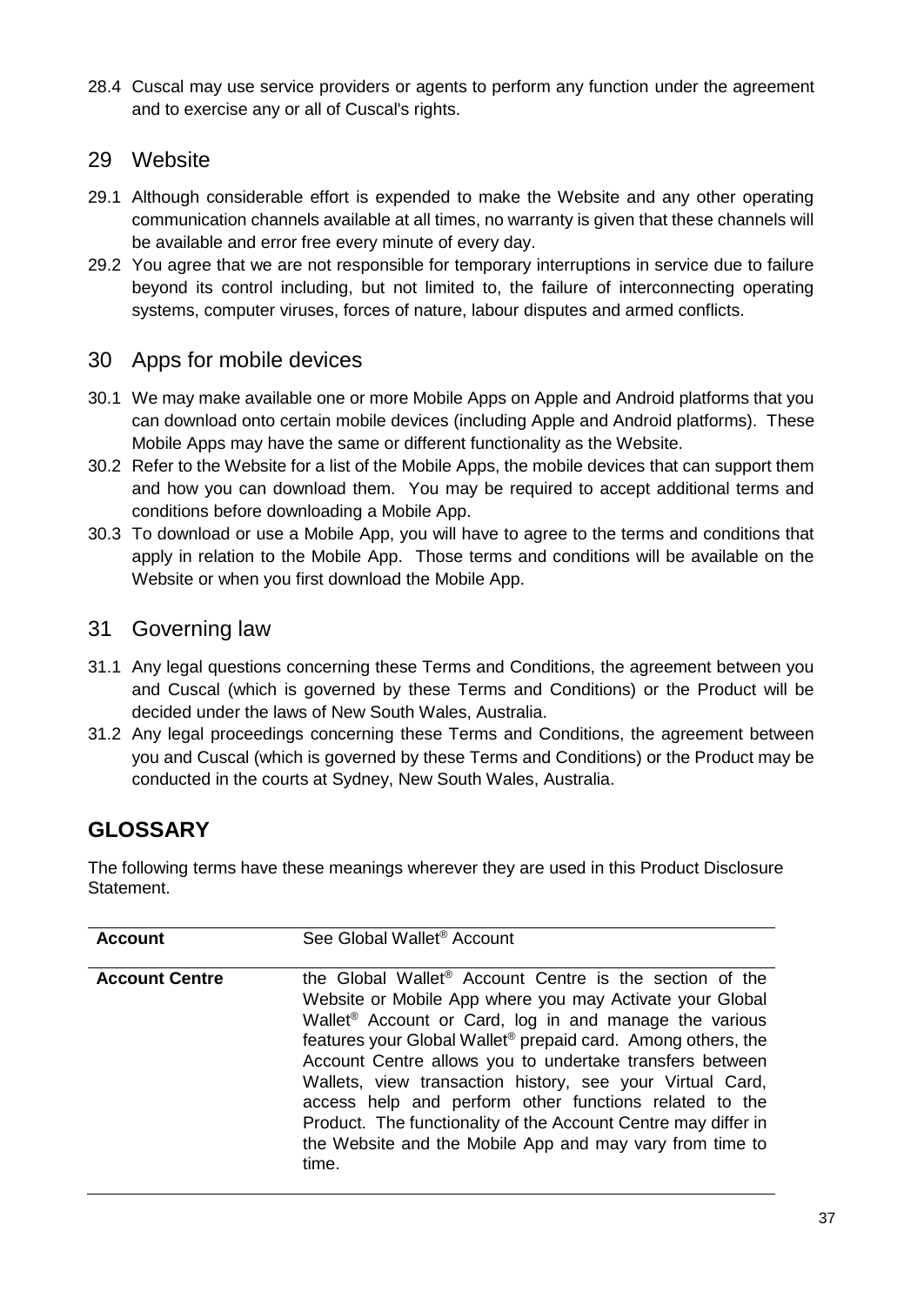| <b>Activation</b>                           | is what happens when you go to the Website or Mobile App<br>and correctly follow and complete the instructions and steps to<br>activate the Global Wallet <sup>®</sup> Account or a Card so that the Card<br>can be used for transactions.                                                                                                                                                                                                                                                                                                                                                                                                                                                                                                                                                                                                                                                                                                                                                                                           |
|---------------------------------------------|--------------------------------------------------------------------------------------------------------------------------------------------------------------------------------------------------------------------------------------------------------------------------------------------------------------------------------------------------------------------------------------------------------------------------------------------------------------------------------------------------------------------------------------------------------------------------------------------------------------------------------------------------------------------------------------------------------------------------------------------------------------------------------------------------------------------------------------------------------------------------------------------------------------------------------------------------------------------------------------------------------------------------------------|
| <b>AFSL</b>                                 | Australian Financial Services Licence.                                                                                                                                                                                                                                                                                                                                                                                                                                                                                                                                                                                                                                                                                                                                                                                                                                                                                                                                                                                               |
| <b>Applicable Exchange</b><br>Rate          | The exchange rate that Rêv applies to any transaction in which<br>Rêv perform a conversion of currencies, including loads,<br>transfers between Wallets, purchases and ATM withdrawals.<br>This exchange rate, which includes a margin, is updated<br>continuously throughout the day and applies to both<br>Supported and Unsupported Currencies. When you actively<br>utilise the Website or Mobile App to perform funds transfers<br>between currency Wallets through your Account Centre, you<br>will have an opportunity to review and approve the Applicable<br>Exchange Rate prior to the transaction.<br>For other<br>transactions,<br>including transactions<br>Unsupported<br>in<br>Currencies, the Applicable Exchange Rate is determined at<br>the time the transaction posts to your Account, which may be<br>different from the time you made the transaction.<br>If you are<br>a current holder of the Product, you can check the rates for<br>Supported Currencies on the Account Centre.<br>Refer to<br>section 10. |
| <b>ATM</b>                                  | an automated teller machine that accepts cards with the Visa<br>brand for cash withdrawals.                                                                                                                                                                                                                                                                                                                                                                                                                                                                                                                                                                                                                                                                                                                                                                                                                                                                                                                                          |
| <b>Australian Currency</b><br><b>Wallet</b> | a Wallet denominated in AUD.                                                                                                                                                                                                                                                                                                                                                                                                                                                                                                                                                                                                                                                                                                                                                                                                                                                                                                                                                                                                         |
| <b>Available Balance</b>                    | the monetary value recorded by us or our agent as available<br>transactions<br>Cards,<br>less<br>any purchases,<br>using<br>for<br>authorisations, cash withdrawals, fees and charges or other<br>amounts debited under the Terms and Conditions.                                                                                                                                                                                                                                                                                                                                                                                                                                                                                                                                                                                                                                                                                                                                                                                    |
| Card                                        | a Physical Card, Virtual Card or a Digital Card, all of which are<br>Visa branded, issued to you as the Cardholder. See section 3<br>of the Terms and Conditions.                                                                                                                                                                                                                                                                                                                                                                                                                                                                                                                                                                                                                                                                                                                                                                                                                                                                    |
| <b>Cardholder</b>                           | a person who has activated a Global Wallet® Account and<br>therefore has access to a Card.                                                                                                                                                                                                                                                                                                                                                                                                                                                                                                                                                                                                                                                                                                                                                                                                                                                                                                                                           |
| <b>Card PIN</b>                             | a 4 digit personal identification number for a Physical Card.                                                                                                                                                                                                                                                                                                                                                                                                                                                                                                                                                                                                                                                                                                                                                                                                                                                                                                                                                                        |
| <b>Cuscal</b>                               | Cuscal Limited ABN 95 087 822 455 AFSL 244116.                                                                                                                                                                                                                                                                                                                                                                                                                                                                                                                                                                                                                                                                                                                                                                                                                                                                                                                                                                                       |
| <b>Customer Assistance</b>                  | 13 18 75 within Australia, +61 2 8667 5924 for other<br>international locations (in each case follow the Global Wallet <sup>®</sup><br>prompts), and any additional or replacement phone number or<br>numbers we notify to you as customer assistance numbers for<br>the purposes of these Terms and Conditions from time to time.                                                                                                                                                                                                                                                                                                                                                                                                                                                                                                                                                                                                                                                                                                   |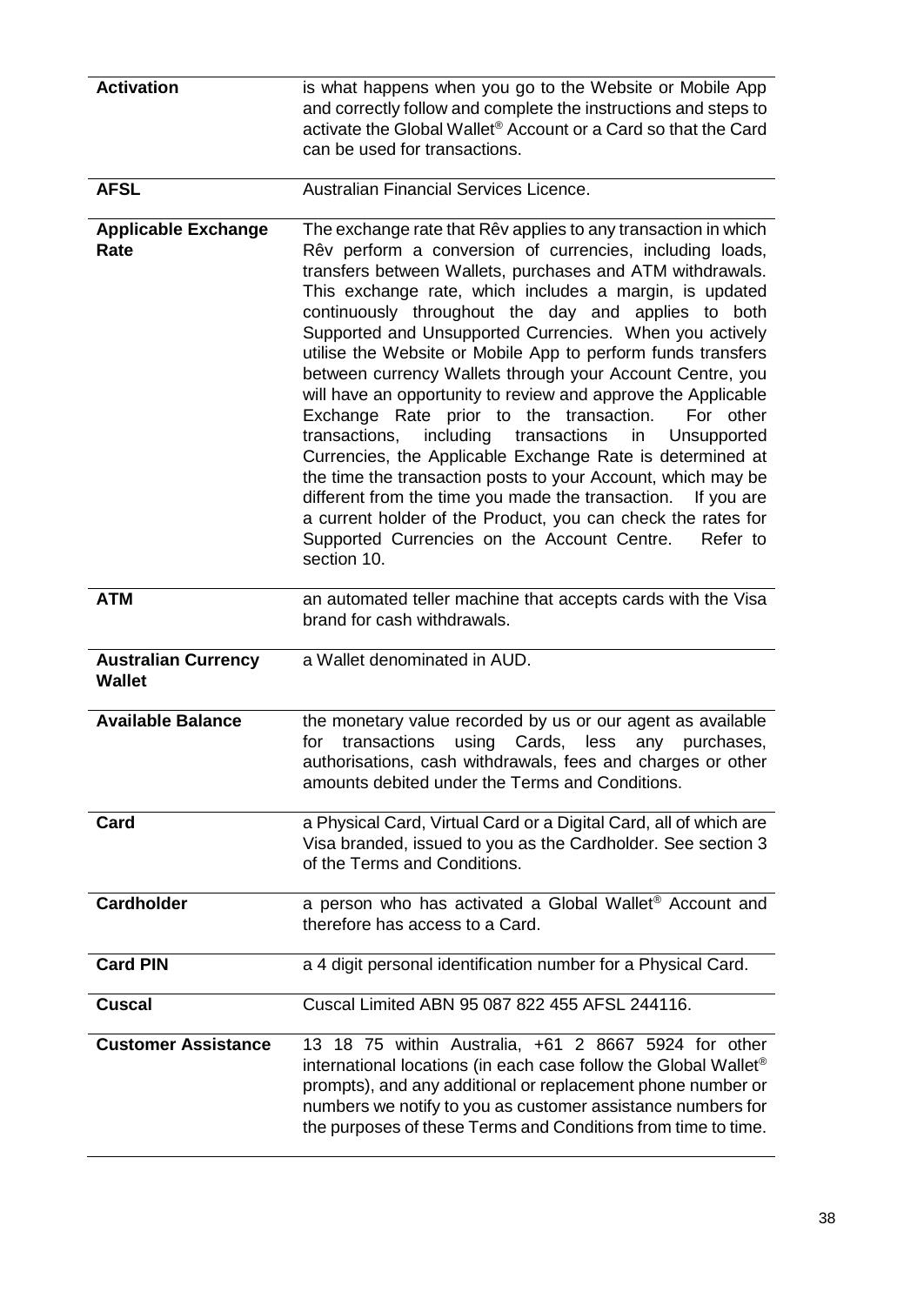| <b>CVV2 Number</b>                           | a 3-digit number on a Visa card which is used as an additional<br>code to authenticate transactions using the Card.                                                                                                                                                                                                                                                                                                                                                                                                                                                                                       |
|----------------------------------------------|-----------------------------------------------------------------------------------------------------------------------------------------------------------------------------------------------------------------------------------------------------------------------------------------------------------------------------------------------------------------------------------------------------------------------------------------------------------------------------------------------------------------------------------------------------------------------------------------------------------|
| <b>Digital Card</b>                          | A Visa Prepaid Card that can be stored on a mobile device<br>and used at point of sale terminals that accept contactless<br>payments.                                                                                                                                                                                                                                                                                                                                                                                                                                                                     |
| <b>Drawdown Sequence</b>                     | is:                                                                                                                                                                                                                                                                                                                                                                                                                                                                                                                                                                                                       |
|                                              | the order (by Wallet) in which you prefer the Available<br>Balance to be depleted when you perform transactions<br>using your Card, as entered by going to the Website or<br>Assistance<br>Customer<br>and<br>phoning<br>following<br>the<br>instructions provided to indicate your preferred order; or                                                                                                                                                                                                                                                                                                   |
|                                              | if you have not indicated a preference - the same order as<br>the order in which any part of your Available Balance was<br>first placed in a Wallet.                                                                                                                                                                                                                                                                                                                                                                                                                                                      |
| <b>Dual Purpose Card</b>                     | a Physical Card that also operates as a Velocity Membership<br>Card.                                                                                                                                                                                                                                                                                                                                                                                                                                                                                                                                      |
| <b>Earn Rate</b>                             | The rate at which you earn Velocity Frequent Flyer Points for<br>(a) Qualifying Purchase transactions with your Card in-store<br>or online, in Australia, or (b) Qualifying Purchase transactions<br>with your Card in-store or online outside of Australia, or (c)<br>other type of transactions or promotional offers which may be<br>communicated to you from time to time. You may review the<br>Earn Rate on the Website or Mobile App.                                                                                                                                                              |
| ePayments Code                               | the ePayments Code released by the Australian Securities<br>and Investments Commission on 29 March 2016, including<br>any subsequent amendments or replacements that Cuscal<br>adopts.                                                                                                                                                                                                                                                                                                                                                                                                                    |
| Fee                                          | any charge that may be applied to your account pursuant to<br>these Terms and Conditions. The Fees are set out in Section<br>11 and published on the Website.                                                                                                                                                                                                                                                                                                                                                                                                                                             |
| <b>Foreign Currency</b><br><b>Wallet</b>     | a Wallet denominated in a Supported Currency other than<br>AUD.                                                                                                                                                                                                                                                                                                                                                                                                                                                                                                                                           |
| <b>Full Customer Due</b><br><b>Diligence</b> | process through which we verify your identity through<br>electronic or manual verification. The electronic verification<br>entails matching your information with various third party<br>databases. The manual verification entails your providing us<br>information and copies of documents for review.<br>The<br>collection and review of this information is required so we can<br>perform our regulatory and program due diligence. Once you<br>perform the Full Customer Due Diligence, you will have access<br>to full Product functionality. (Please see Section 2 for<br>additional information.) |
| <b>Funds Credit</b>                          | the loading of funds to the Available Balance.                                                                                                                                                                                                                                                                                                                                                                                                                                                                                                                                                            |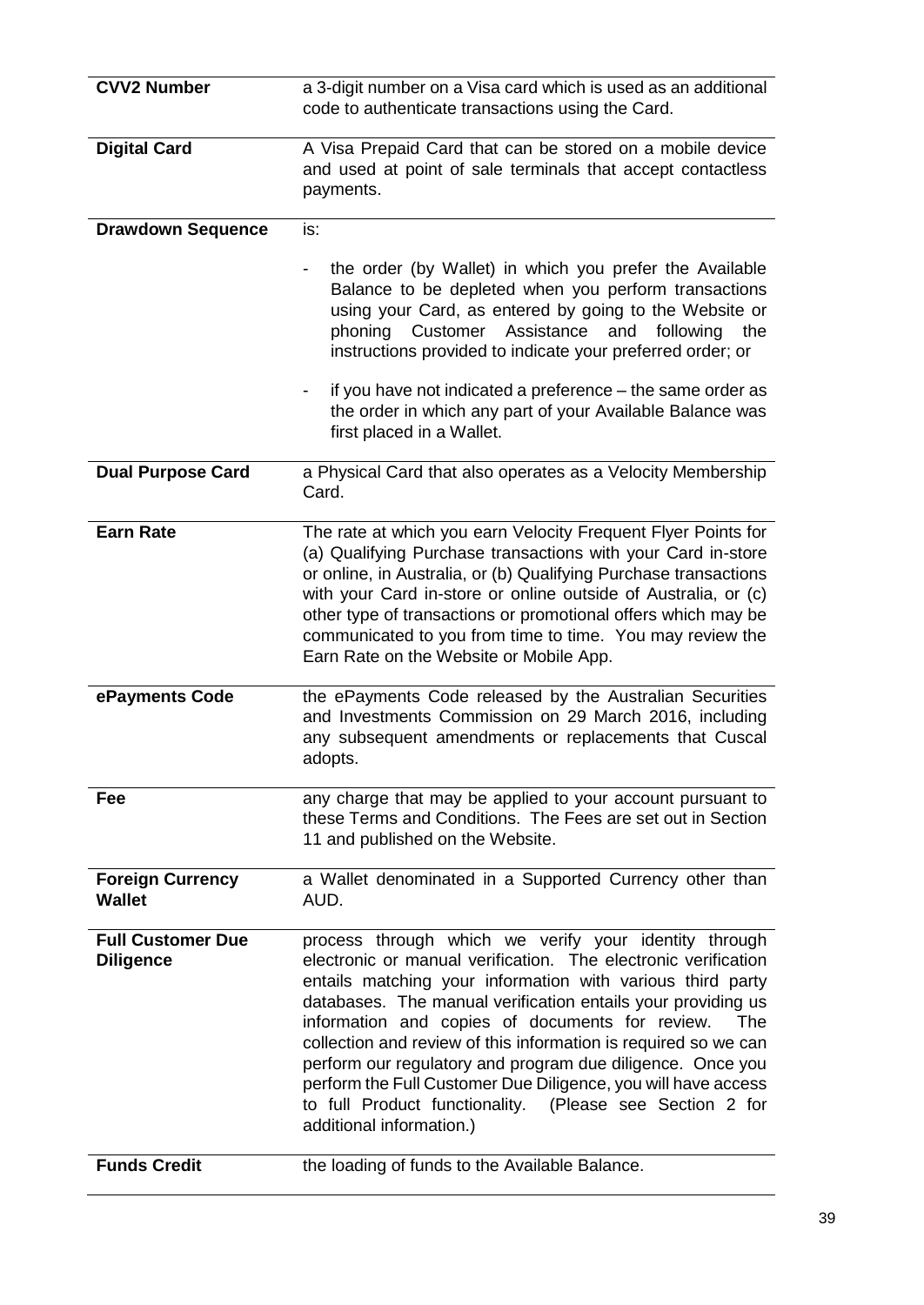| Global Wallet <sup>®</sup> Account | the account which you Activate and which allows you to use<br>some of the functionality of the Product.                                                                                                                                                                                                                                                         |
|------------------------------------|-----------------------------------------------------------------------------------------------------------------------------------------------------------------------------------------------------------------------------------------------------------------------------------------------------------------------------------------------------------------|
| <b>IVR Number</b>                  | 13 18 75 within Australia, +61 2 8667 5924 for other<br>international locations (in each case follow the Global Wallet®<br>prompts), and any additional or replacement phone number or<br>numbers we notify to you as IVR (interactive voice response)<br>numbers for the purposes of the Product from time to time.                                            |
| <b>Mobile App</b>                  | a software application that runs in a smartphone, tablet or<br>other portable device. This application allows you to obtain<br>access to the Account Centre. Not all of the functionality or<br>features of the Website may be available on the Mobile App.                                                                                                     |
| <b>Mobile Services</b>             | the mobile financial services, such as Wallet to Wallet<br>transfers, balance and transaction inquiry, person to person<br>(P2P) transfers between activated Cards available through the<br>Mobile App or the Account Centre, made available by Cuscal,<br>or by Rêv by arrangement with Cuscal, and which may be<br>made available or unavailable at any time. |
| <b>Mobile Services PIN</b>         | a 5 digit personal identification number for accessing the<br>Mobile Services.                                                                                                                                                                                                                                                                                  |
| <b>Negative Balance</b>            | a negative rather than positive Available Balance, arising<br>because the total Funds Credits are less than the amounts<br>debited.                                                                                                                                                                                                                             |
| <b>PAN</b>                         | Primary Account Number (PAN) is the number that is<br>embossed and/or encoded on a plastic card that identifies the<br>issuer and the particular Cardholder Account. (Some Cards<br>may not have a PAN.)                                                                                                                                                        |
| <b>PDS</b>                         | this Product Disclosure Statement.                                                                                                                                                                                                                                                                                                                              |
| <b>Physical Card</b>               | a Velocity Global Wallet® physical Visa prepaid card issued by<br>Cuscal with a card number, CVV2 Number and expiry date,<br>which can be used to undertake:                                                                                                                                                                                                    |
|                                    | purchase transactions wherever Visa prepaid cards are<br>accepted, by presenting the card and correctly entering the<br>PIN for the card or correctly signing a purchase voucher;<br>and                                                                                                                                                                        |
|                                    | withdrawals of cash at ATMs and financial institutions at<br>which Visa prepaid cards are accepted, by correctly<br>entering the card at the ATM or financial institution and<br>entering the PIN for the card; and                                                                                                                                             |
|                                    | online transactions using the card details with online<br>merchants that accept Visa prepaid cards.                                                                                                                                                                                                                                                             |
| <b>PIN</b>                         | a personal identification number that you set and which must<br>be used to undertake certain transactions and enquiries using                                                                                                                                                                                                                                   |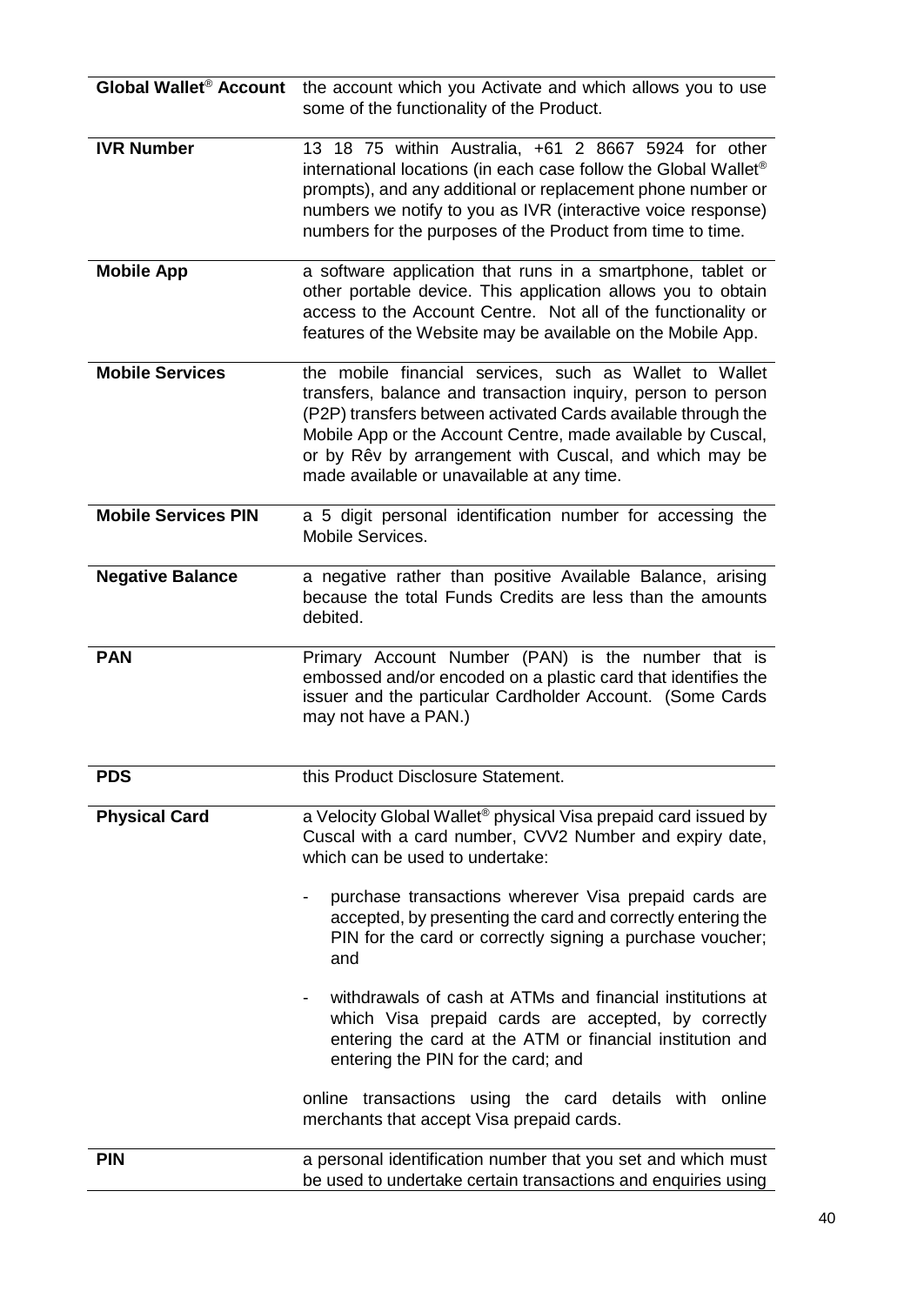|                              | your Card or the Mobile Services. A Card PIN is a type of a<br>PIN and so is a Mobile Services PIN.                                                                                                                                                                                                                                                                                                                                                                                                                                                                                                                                                                                                                                                                 |
|------------------------------|---------------------------------------------------------------------------------------------------------------------------------------------------------------------------------------------------------------------------------------------------------------------------------------------------------------------------------------------------------------------------------------------------------------------------------------------------------------------------------------------------------------------------------------------------------------------------------------------------------------------------------------------------------------------------------------------------------------------------------------------------------------------|
| <b>Preferred Load Wallet</b> | the Preferred Load Wallet is the wallet you select for all<br>incoming Funds Credits (loads) made by bank transfer (BSB),<br>BPAY <sup>®</sup> or any other load mechanism made available for loads<br>into a Preferred Load Wallet. If your Preferred Load Wallet is<br>a Foreign Currency Wallet, then a real time exchange, at the<br>Applicable Exchange Rate, will be performed at the time the<br>Fund Credit is allocated to the Preferred Load Wallet.<br>When a foreign currency Preferred Load Wallet is not<br>$\qquad \qquad \blacksquare$<br>available for your load method the Funds Credits will be<br>credited directly to your Australian Currency Wallet.<br>You can change the Preferred Load Wallet at anytime.<br>$\qquad \qquad \blacksquare$ |
| <b>Product</b>               | see page 1 of this PDS.                                                                                                                                                                                                                                                                                                                                                                                                                                                                                                                                                                                                                                                                                                                                             |
|                              |                                                                                                                                                                                                                                                                                                                                                                                                                                                                                                                                                                                                                                                                                                                                                                     |
| <b>Qualifying Purchase</b>   | Purchases, made using your Card, for which you receive<br>Velocity Frequent Flyer Points. Qualifying Purchases are<br>purchases of goods services provided by merchants that have<br>Merchant Category codes (MCCs) in the travel, entertainment<br>and everyday shopping categories. See section 5.16 of these<br>Terms and Conditions for the full definition of Qualifying<br>Purchase and to see the applicable Earn Rate.                                                                                                                                                                                                                                                                                                                                      |
|                              | A full list of MCCs can be found on the Visa website.                                                                                                                                                                                                                                                                                                                                                                                                                                                                                                                                                                                                                                                                                                               |
| Rêv                          | Rêv Australia Pty Limited ABN 91 117 378 953 AFSL 401610.                                                                                                                                                                                                                                                                                                                                                                                                                                                                                                                                                                                                                                                                                                           |
| <b>Supported Currency</b>    | each of the currencies listed in the table in section 4 of the<br>Terms and Conditions, as well as any other currency or<br>medium of exchange that we notify you is a Supported<br>Currency for the purposes of the Product from time to time.                                                                                                                                                                                                                                                                                                                                                                                                                                                                                                                     |
| <b>Terms and Conditions</b>  | the section of this PDS with that heading.                                                                                                                                                                                                                                                                                                                                                                                                                                                                                                                                                                                                                                                                                                                          |
| <b>Transaction Activity</b>  | means any purchase transaction, Funds Credit load, ATM<br>transaction, ATM balance inquiry, or a transfer of funds<br>between currency Wallets initiated by the Cardholder through<br>the Mobile App or Website. The assessment of Fees or<br>currency transactions effected automatically to enable the<br>collection of such fees do not constitute Transaction Activity.                                                                                                                                                                                                                                                                                                                                                                                         |
| <b>Unauthorised</b>          | a transaction that is not authorised by you, but does not                                                                                                                                                                                                                                                                                                                                                                                                                                                                                                                                                                                                                                                                                                           |
| <b>Transaction</b>           | include a transaction performed by you or by anyone else who<br>performs the transaction with your knowledge and consent.                                                                                                                                                                                                                                                                                                                                                                                                                                                                                                                                                                                                                                           |
| <b>Unsupported Currency</b>  | any currency which is not a Supported Currency.                                                                                                                                                                                                                                                                                                                                                                                                                                                                                                                                                                                                                                                                                                                     |
| <b>Velocity</b>              | Velocity Rewards Pty Ltd ABN 98 116 089 448.                                                                                                                                                                                                                                                                                                                                                                                                                                                                                                                                                                                                                                                                                                                        |